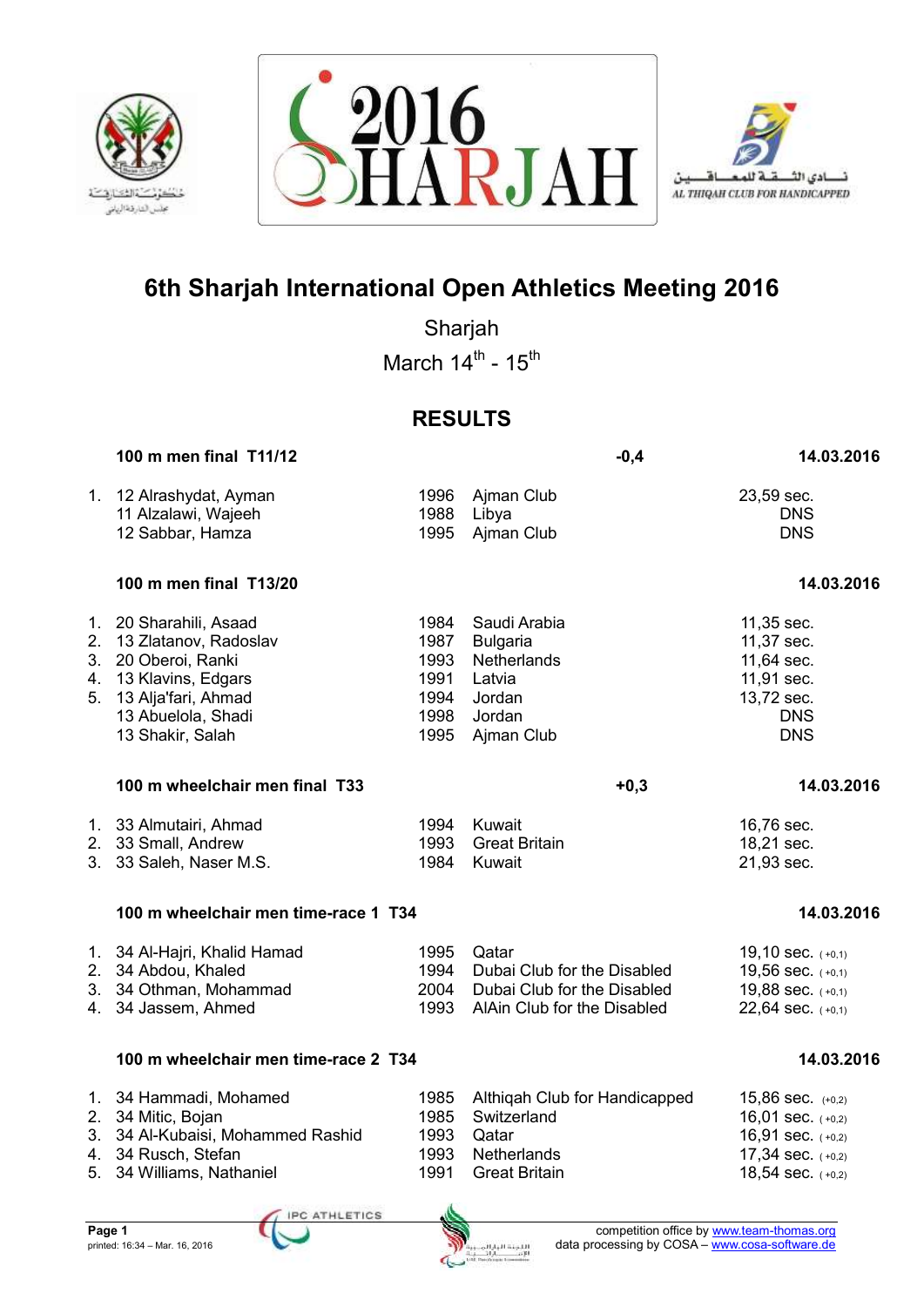





Sharjah

March  $14^{\text{th}}$  -  $15^{\text{th}}$ 

## **100 m wheelchair men ranking order time races T34 14.03.2016** 14.03.2016

| 1. 34 Hammadi, Mohamed            |      | 1985 Althigah Club for Handicapped | 15,86 sec. $(+0,2)$   |
|-----------------------------------|------|------------------------------------|-----------------------|
| 2. 34 Mitic, Bojan                |      | 1985 Switzerland                   | 16,01 sec. $(+0,2)$   |
| 3. 34 Al-Kubaisi, Mohammed Rashid | 1993 | Qatar                              | 16,91 sec. $(+0,2)$   |
| 4. 34 Rusch, Stefan               |      | 1993 Netherlands                   | 17,34 sec. $(+0,2)$   |
| 5. 34 Williams, Nathaniel         |      | 1991 Great Britain                 | 18,54 sec. $(+0,2)$   |
| 6. 34 Al-Hajri, Khalid Hamad      | 1995 | Qatar                              | 19,10 sec. $(+0,1)$   |
| 7. 34 Abdou, Khaled               | 1994 | Dubai Club for the Disabled        | 19,56 sec. $(+0,1)$   |
| 8. 34 Othman, Mohammad            | 2004 | Dubai Club for the Disabled        | 19,88 sec. $(+0,1)$   |
| 9. 34 Jassem, Ahmed               |      | 1993 AlAin Club for the Disabled   | $22,64$ sec. $(+0,1)$ |
|                                   |      |                                    |                       |

New Asian Record by Mohamed Hammadi, UAE

## **100 m men final T35-37 14.03.2016**

## **100 m men final T42 14.03.2016 16.03.2016**

| 1. 42 Yamamoto, Atsushi | 1982 | Japan             | 12.90 sec. |
|-------------------------|------|-------------------|------------|
| 2. 42 Alfifi, Abdullah  |      | 1979 Saudi Arabia | 15.06 sec. |
| 3. 42 Mano, Yuki        |      | 1972 Japan        | 16.01 sec. |
| 4. 42 Tezuka, Keita     | 1963 | Japan             | 16,35 sec. |

## **100 m men final T44-47 14.03.2016**

| 1. 46 Alblooshi, Yahya    | 1994 | Althigah Club for Handicapped      | 11,76 sec. |
|---------------------------|------|------------------------------------|------------|
| 2. 46 Hristov, Mihail     | 1991 | <b>Bulgaria</b>                    | 11,77 sec. |
| 3. 46 El Uaamari, Zakaria |      | 1998 Althigah Club for Handicapped | 11,99 sec. |
| 4. 44 Smirnov, Mikhail    |      | 1996 Russian Federation            | 12,79 sec. |
| 46 Sabbar, Abd Elrahman   |      | 1993 Ajman Club                    | <b>DNS</b> |
| 47 Aresti, Antonis        | 1983 | Cyprus                             | <b>DNS</b> |
| 47 Bozhilov, Antoan       | 1994 | Bulgaria                           | <b>DNS</b> |

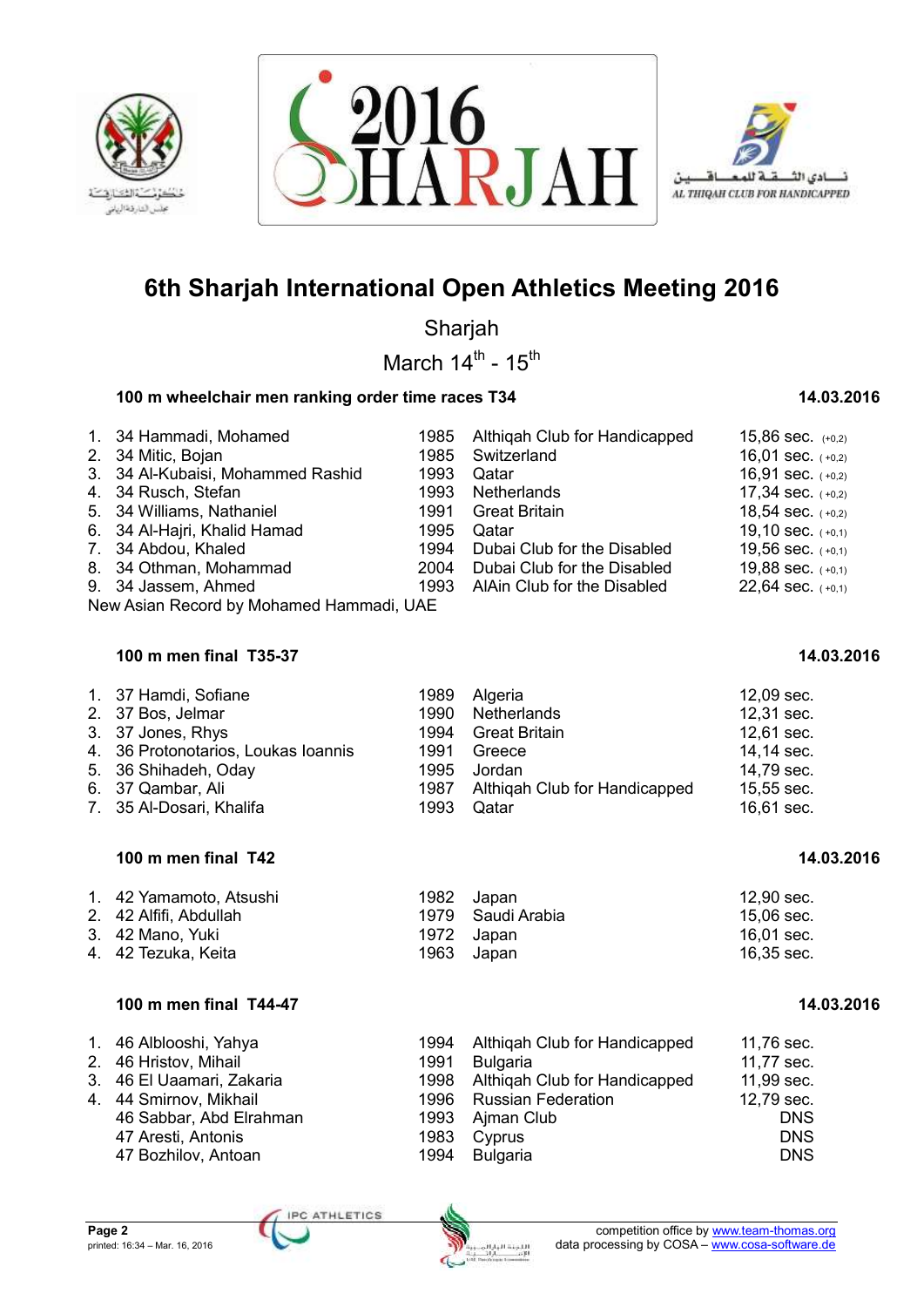





Sharjah

March  $14^{\text{th}}$  -  $15^{\text{th}}$ 

| 100 m wheelchair men final T51/52                                                                                            |                                      | $+0,6$                                                                               | 14.03.2016                                                         |
|------------------------------------------------------------------------------------------------------------------------------|--------------------------------------|--------------------------------------------------------------------------------------|--------------------------------------------------------------------|
| 1. 52 Boesch, Beat<br>2. 52 Shishkovskiy, Artem<br>3. 52 Matsumoto, Naoyuki<br>4. 52 Smith, Nicholas<br>51 Berrahal, Mohamed | 1971<br>1985<br>1979<br>1990<br>1979 | Switzerland<br><b>Russian Federation</b><br>Japan<br><b>Great Britain</b><br>Algeria | 17,96 sec.<br>19,24 sec.<br>19,62 sec.<br>19,88 sec.<br><b>DNS</b> |
| 100 m wheelchair men time-race 1 T53                                                                                         |                                      |                                                                                      | 14.03.2016                                                         |
| 1. 53 Aladwani, Hamad N. M. E.                                                                                               | 1972                                 | Kuwait                                                                               | 15,97 sec. $(+0,2)$                                                |

| T. OS Alduwahi, Hamau N. M. E. | <b>1972 NUWAIL</b>               | $13.91$ SCC. $(+0.2)$ |
|--------------------------------|----------------------------------|-----------------------|
| 2. 53 Radaev, Semen            | 1982 Russian Federation          | 17,77 sec. $(+0,2)$   |
| 3. 53 Kaabi, Mohammed          | 1979 Saudi Arabia                | 18,05 sec. $(+0,2)$   |
| 4. 53 Areidat, Naseib          | 1977 Dubai Club for the Disabled | 19,39 sec. $(+0,2)$   |
| 5. 53 Almazroui, Mohamed       | 2001 AlAin Club for the Disabled | $20,02$ sec. $(+0,2)$ |

### **100 m wheelchair men time-race 2 T53 14.03.2016 14.03.2016**

| 1. 53 Algnaidl, Fahad<br>2. 53 Gritsenko, Vitalii<br>3. 53 Hiromichi, Jun | 1984 Saudi Arabia<br>1985 Russian Federation<br>1973 Japan | $15,19$ sec. $(+0,1)$<br>$15,53$ sec. $(+0,1)$<br>16,14 sec. $(+0,1)$ |
|---------------------------------------------------------------------------|------------------------------------------------------------|-----------------------------------------------------------------------|
| 4. 53 Kurbanov, Arsen                                                     | 1996 Russian Federation                                    | 17,24 sec. $(+0,1)$                                                   |
| 5. 53 Aminov, Rustam                                                      | 1989 Russian Federation                                    | 17,25 sec. $(+0,1)$                                                   |

## **100 m wheelchair men ranking order time races T53 14.03.2016**

| 1. 53 Algnaidl, Fahad<br>2. 53 Gritsenko, Vitalii<br>3. 53 Aladwani, Hamad N. M. E.<br>4. 53 Hiromichi, Jun<br>5. 53 Kurbanov, Arsen<br>6. 53 Aminov, Rustam<br>7. 53 Radaev, Semen<br>8. 53 Kaabi, Mohammed | 1973 | 1984 Saudi Arabia<br>1985 Russian Federation<br>1972 Kuwait<br>Japan<br>1996 Russian Federation<br>1989 Russian Federation<br>1982 Russian Federation<br>1979 Saudi Arabia | 15,19 sec. $(+0,1)$<br>15,53 sec. $(+0,1)$<br>15,97 sec. $(+0,2)$<br>16,14 sec. $(+0,1)$<br>17,24 sec. $(+0,1)$<br>17,25 sec. $(+0,1)$<br>17,77 sec. $(+0,2)$ |
|--------------------------------------------------------------------------------------------------------------------------------------------------------------------------------------------------------------|------|----------------------------------------------------------------------------------------------------------------------------------------------------------------------------|---------------------------------------------------------------------------------------------------------------------------------------------------------------|
|                                                                                                                                                                                                              |      |                                                                                                                                                                            | 18,05 sec. $(+0,2)$                                                                                                                                           |
| 9. 53 Areidat, Naseib                                                                                                                                                                                        | 1977 | Dubai Club for the Disabled                                                                                                                                                | 19,39 sec. $(+0,2)$                                                                                                                                           |
| 10. 53 Almazroui, Mohamed                                                                                                                                                                                    |      | 2001 AlAin Club for the Disabled                                                                                                                                           | 20,02 sec. $(+0,2)$                                                                                                                                           |

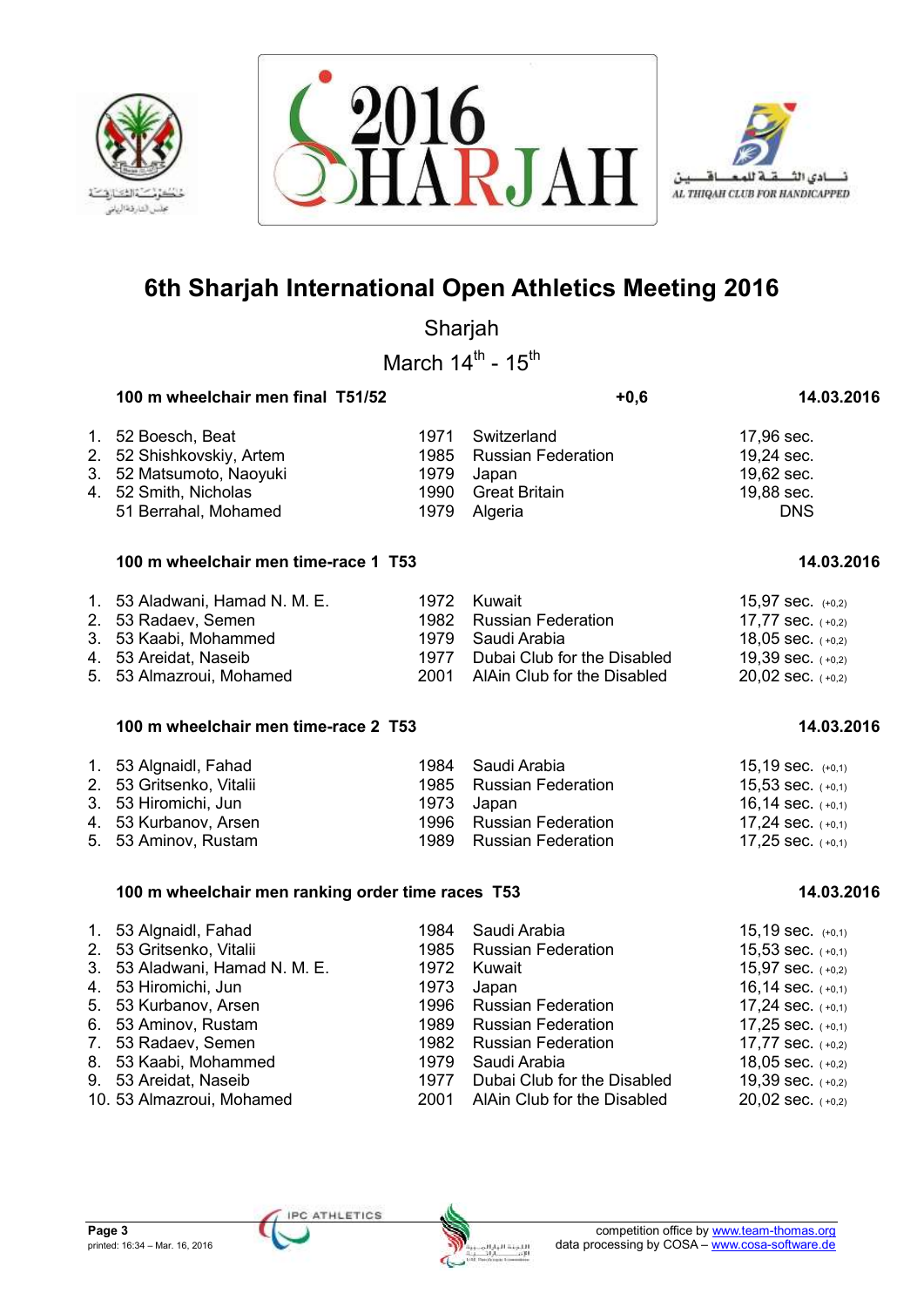





Sharjah

March  $14^{\text{th}}$  -  $15^{\text{th}}$ 

## **100 m wheelchair men time-race 1 T54 14.03.2016** 100 m  $\frac{14.03.2016}{14.03.2016}$

## 1. 54 Alzahrani, Jamaan 1995 Saudi Arabia 14,70 sec. (+0,3)

| 2. 54 Ganzei, Aleksandr    | 1991 Russian Federation          | 15,22 sec. $(+0,3)$ |
|----------------------------|----------------------------------|---------------------|
| 3. 54 Kamzari, Abdulazeiz  | 1988 Khorfakkan Club             | 17,43 sec. $(+0,3)$ |
| 4.   54 Alghaferi, Abdulla | 2002 AlAin Club for the Disabled | 18,08 sec. $(+0,3)$ |
| 54 Karabek Uulu, Talgat    | 1995 Kyrghizstan                 | <b>DNS</b>          |

## **100 m wheelchair men time-race 2 T54 14.03.2016** 100 m  $\frac{14.03.2016}{14.03.2016}$

### 1. 54 van Weeghel, Kenny 1980 Netherlands 14,07 sec. (+0,4) 2. 54 Bychenok, Alexey 1986 Russian Federation 14,49 sec. (+0,4) 3. 54 Alshehhi, Salem 1998 Althigah Club for Handicapped 14,80 sec. (+0,4) 4. 54 Watanabe, Sho 1991 Japan 15,41 sec. ( +0,4) 5. 54 Sayano, Toshiaki 1987 Japan

## **100 m wheelchair men ranking order time races T54 14.03.2016** 14.03.2016

| 1. 54 van Weeghel, Kenny<br>2. 54 Bychenok, Alexey<br>3. 54 Alzahrani, Jamaan<br>4. 54 Alshehhi, Salem<br>5. 54 Ganzei, Aleksandr<br>6. 54 Watanabe, Sho<br>7. 54 Sayano, Toshiaki<br>8. 54 Kamzari, Abdulazeiz<br>9. 54 Alghaferi, Abdulla | 1980.<br>1986.<br>1995<br>1991<br>1991<br>1987<br>1988. | <b>Netherlands</b><br><b>Russian Federation</b><br>Saudi Arabia<br>1998 Althigah Club for Handicapped<br><b>Russian Federation</b><br>Japan<br>Japan<br>Khorfakkan Club<br>2002 AlAin Club for the Disabled | 14,07 sec. $(+0,4)$<br>14,49 sec. $(+0,4)$<br>14,70 sec. $(+0,3)$<br>14,80 sec. $(+0,4)$<br>15,22 sec. $(+0,3)$<br>15,41 sec. $(+0,4)$<br>15,42 sec. $(+0,4)$<br>17,43 sec. $(+0,3)$<br>18,08 sec. $(+0,3)$ |
|---------------------------------------------------------------------------------------------------------------------------------------------------------------------------------------------------------------------------------------------|---------------------------------------------------------|-------------------------------------------------------------------------------------------------------------------------------------------------------------------------------------------------------------|-------------------------------------------------------------------------------------------------------------------------------------------------------------------------------------------------------------|
| 54 Karabek Uulu, Talgat                                                                                                                                                                                                                     |                                                         | 1995 Kyrghizstan                                                                                                                                                                                            | <b>DNS</b>                                                                                                                                                                                                  |

## **200 m men final T11-20 +1,7 15.03.2016**

| 1. 20 Oberoi, Ranki<br>2. 20 Alrahidi, Saeed<br>3. 13 Alja'fari, Ahmad<br>4. 20 Alsmaeil, Abdalwahap<br>13 Klavins, Edgars | 1993 Netherlands<br>1985 Kuwait<br>1994 Jordan<br>1989 Kuwait<br>1991 Latvia | 23,00 sec.<br>26,83 sec.<br>27,69 sec.<br>28,63 sec.<br><b>DNS</b> |
|----------------------------------------------------------------------------------------------------------------------------|------------------------------------------------------------------------------|--------------------------------------------------------------------|
| 11 Alzalawi, Wajeeh                                                                                                        | 1988 Libya                                                                   | <b>DNS</b>                                                         |

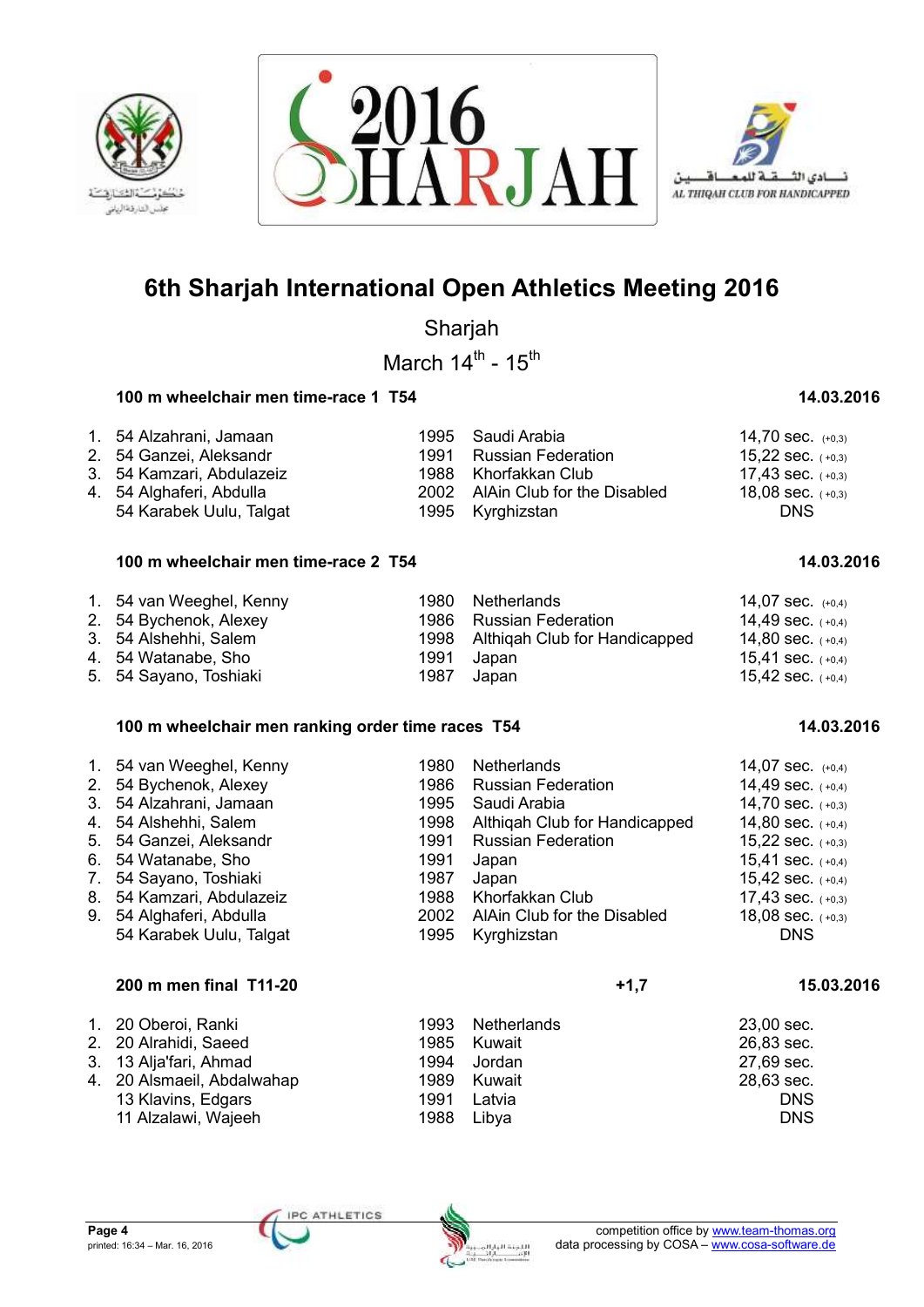





Sharjah

March  $14^{\text{th}}$  -  $15^{\text{th}}$ 

|                | 200 m wheelchair men final T33/34                                                                                                                                                              |                                                              | $+2,2$                                                                                                                                                                         | 15.03.2016                                                                                                   |
|----------------|------------------------------------------------------------------------------------------------------------------------------------------------------------------------------------------------|--------------------------------------------------------------|--------------------------------------------------------------------------------------------------------------------------------------------------------------------------------|--------------------------------------------------------------------------------------------------------------|
| 4.<br>5.<br>7. | 1. 34 Hammadi, Mohamed<br>2. 33 Almutairi, Ahmad<br>3. 34 Rusch, Stefan<br>34 Williams, Nathaniel<br>34 Abdou, Khaled<br>6. 33 Small, Andrew<br>34 Othman, Mohammad<br>8. 33 Saleh, Naser M.S. | 1985<br>1994<br>1993<br>1991<br>1994<br>1993<br>2004<br>1984 | Althiqah Club for Handicapped<br>Kuwait<br>Netherlands<br><b>Great Britain</b><br>Dubai Club for the Disabled<br><b>Great Britain</b><br>Dubai Club for the Disabled<br>Kuwait | 28,43 sec.<br>29,62 sec.<br>31,88 sec.<br>32,00 sec.<br>34,88 sec.<br>35,33 sec.<br>37,03 sec.<br>39,28 sec. |
|                | 200 m men final T35-37                                                                                                                                                                         |                                                              | $+0,6$                                                                                                                                                                         | 15.03.2016                                                                                                   |
|                | 1. 37 Hamdi, Sofiane<br>2. 37 Bos, Jelmar<br>3. 36 Protonotarios, Loukas Ioannis<br>4. 36 Shihadeh, Oday<br>35 Al-Dosari, Khalifa<br><b>Rule 17.7</b>                                          | 1989<br>1990<br>1991<br>1995<br>1993                         | Algeria<br>Netherlands<br>Greece<br>Jordan<br>Qatar                                                                                                                            | 24,13 sec.<br>25,22 sec.<br>29,43 sec.<br>31,42 sec.<br><b>DQ</b>                                            |
|                | 200 m men final T42-47                                                                                                                                                                         |                                                              | $+1,0$                                                                                                                                                                         | 15.03.2016                                                                                                   |
|                | 1. 44 Hertog, Ronald<br>2. 44 Smirnov, Mikhail<br>3. 42 Yamamoto, Atsushi<br>4. 42 Alfifi, Abdullah<br>5. 42 Tezuka, Keita<br>46 Alblooshi, Yahya<br>47 Aresti, Antonis                        | 1989<br>1996<br>1982<br>1979<br>1963<br>1994<br>1983         | Netherlands<br><b>Russian Federation</b><br>Japan<br>Saudi Arabia<br>Japan<br>Althiqah Club for Handicapped<br>Cyprus                                                          | 24,14 sec.<br>25,92 sec.<br>27,02 sec.<br>33,43 sec.<br>35,66 sec.<br><b>DNS</b><br><b>DNS</b>               |
|                | 200 m wheelchair men final T52                                                                                                                                                                 |                                                              | $+1,7$                                                                                                                                                                         | 15.03.2016                                                                                                   |
|                | 1. 52 Boesch, Beat<br>2. 52 Matsumoto, Naoyuki<br>3. 52 Shishkovskiy, Artem<br>4. 52 Smith, Nicholas                                                                                           | 1971<br>1979<br>1985<br>1990                                 | Switzerland<br>Japan<br><b>Russian Federation</b><br><b>Great Britain</b>                                                                                                      | 32,81 sec.<br>35,85 sec.<br>36,06 sec.<br>38,57 sec.                                                         |



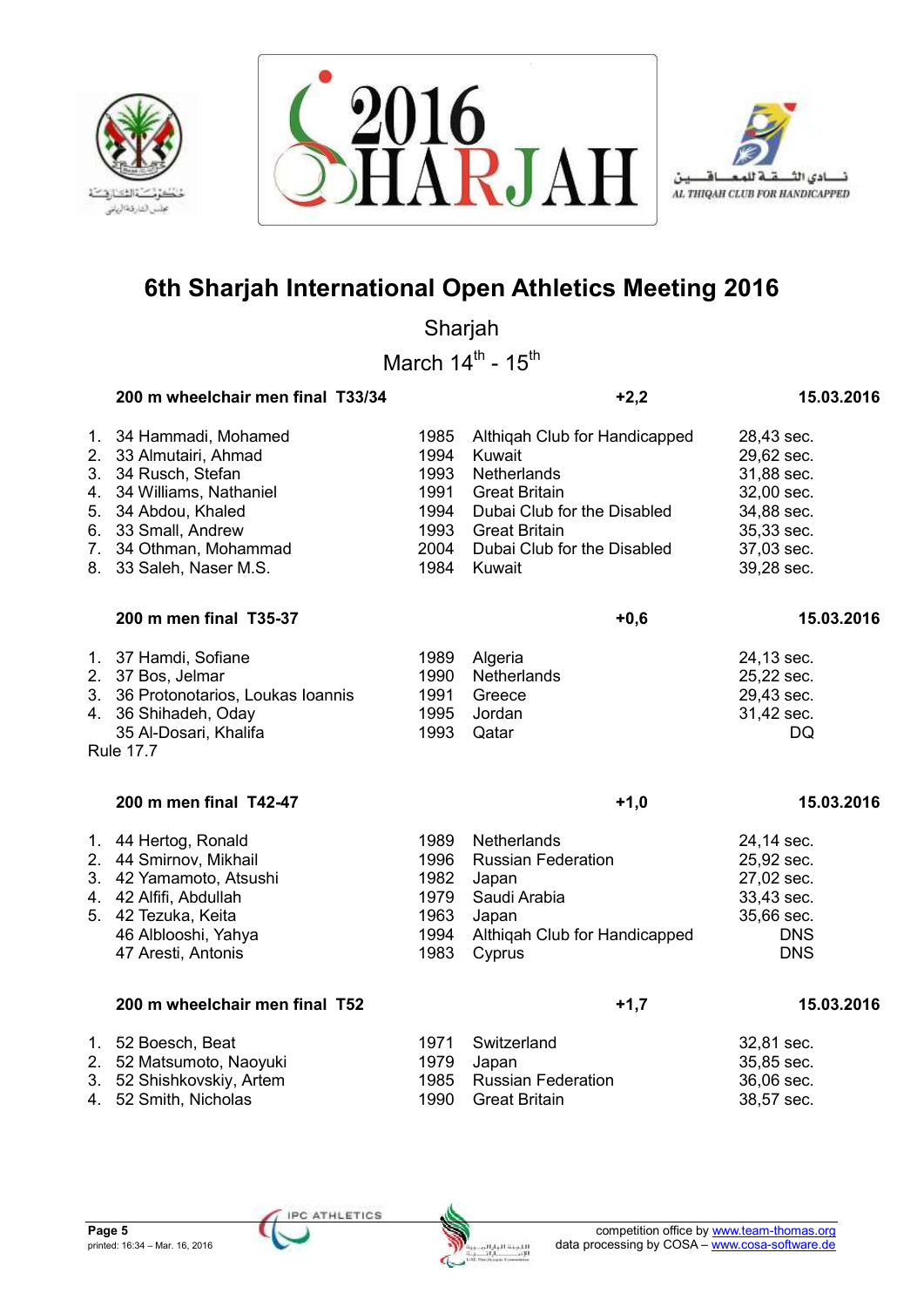





Sharjah

March  $14^{\text{th}}$  -  $15^{\text{th}}$ 

## **200 m wheelchair men time-race 1 T53 15.03.2016**

## 1. 53 Aladwani, Hamad N. M. E.  $1972$  Kuwait 28,14 sec.  $(1,1)$ <br>
2. 53 Radaev, Semen 1982 Russian Federation 31,98 sec.  $(1,1)$ 2. 53 Radaev, Semen<br>3. 53 Areidat, Naseib 1977 Dubai Club for the Disabled  $35,23$  sec.  $(+1,1)$ 4. 53 Almazroui, Mohamed 2001 AlAin Club for the Disabled 37,77 sec. (+1,1)<br>53 Kaabi, Mohammed 1979 Saudi Arabia 53 Kaabi, Mohammed

### **200 m wheelchair men time-race 2 T53 15.03.2016**

| 1. 53 Gritsenko, Vitalii | 1985 Russian Federation | $26.69$ sec. $(+1.7)$ |
|--------------------------|-------------------------|-----------------------|
| 2. 53 Algnaidl, Fahad    | 1984 Saudi Arabia       | $28,09$ sec. $(+1,7)$ |
| 3. 53 Hiromichi, Jun     | 1973 Japan              | $28,26$ sec. $(+1,7)$ |
| 4. 53 Aminov, Rustam     | 1989 Russian Federation | $28,57$ sec. $(+1,7)$ |
| 5. 53 Kurbanov, Arsen    | 1996 Russian Federation | $30,49$ sec. $(+1,7)$ |

## **200 m wheelchair men ranking order time races T53 15.03.2016 15.03.2016**

| 1. 53 Gritsenko, Vitalii       | 1985   | <b>Russian Federation</b>   | $26,69$ sec. $(+1,7)$ |
|--------------------------------|--------|-----------------------------|-----------------------|
| 2. 53 Algnaidl, Fahad          | 1984   | Saudi Arabia                | $28,09$ sec. $(+1,7)$ |
| 3. 53 Aladwani, Hamad N. M. E. | 1972   | Kuwait                      | $28,14$ sec. $(+1,1)$ |
| 4. 53 Hiromichi, Jun           | 1973   | Japan                       | $28,26$ sec. $(+1,7)$ |
| 5. 53 Aminov, Rustam           | 1989 - | <b>Russian Federation</b>   | $28,57$ sec. $(+1,7)$ |
| 6. 53 Kurbanov, Arsen          | 1996   | <b>Russian Federation</b>   | $30.49$ sec. $(+1,7)$ |
| 7. 53 Radaev, Semen            | 1982   | <b>Russian Federation</b>   | $31,98$ sec. $(+1,1)$ |
| 8. 53 Areidat, Naseib          | 1977   | Dubai Club for the Disabled | $35.23$ sec. $(+1,1)$ |
| 9. 53 Almazroui, Mohamed       | 2001   | AlAin Club for the Disabled | $37,77$ sec. $(+1,1)$ |
| 53 Kaabi, Mohammed             | 1979.  | Saudi Arabia                | <b>DNS</b>            |

## **200 m wheelchair men final T54 +0,9 15.03.2016**

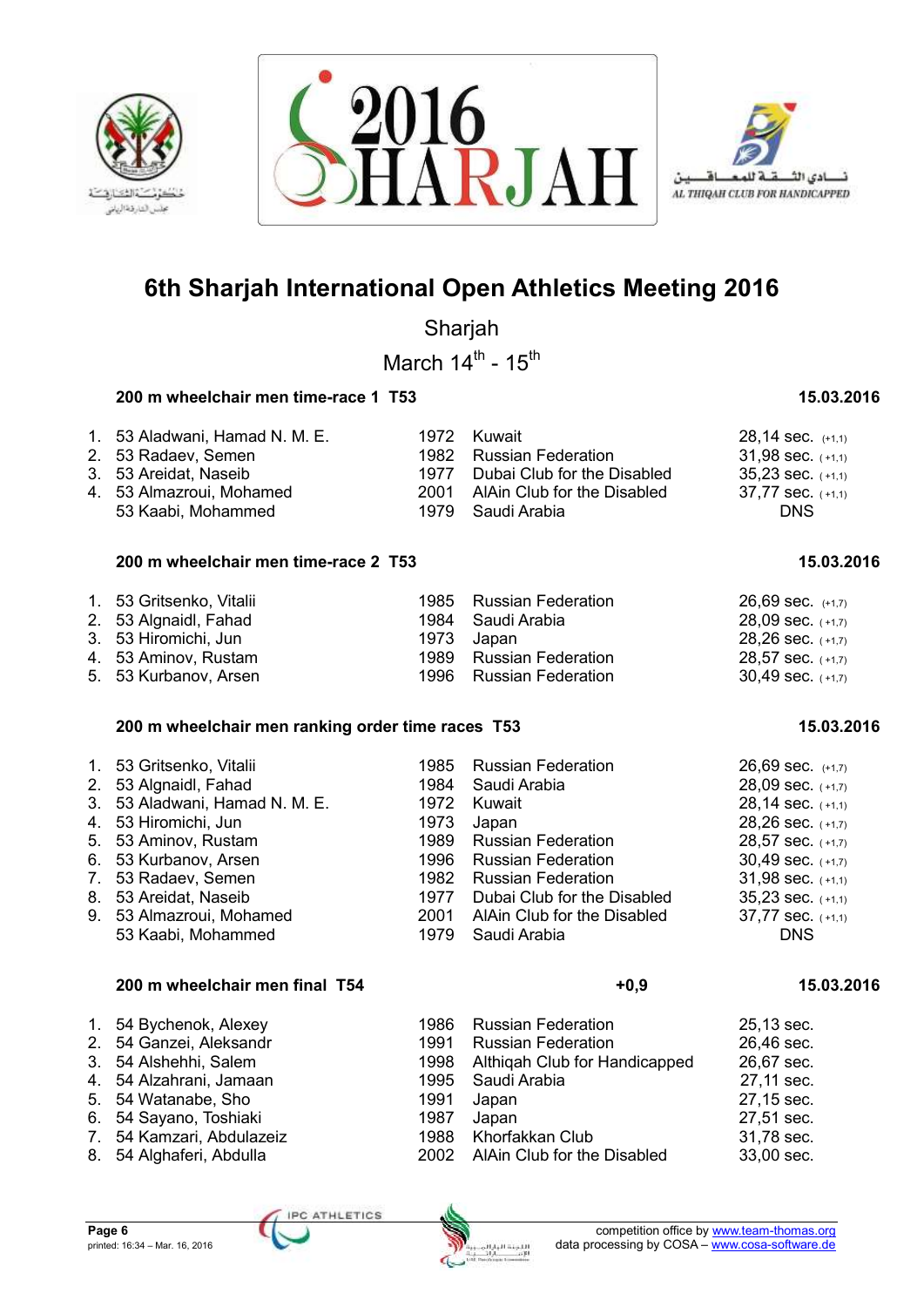





Sharjah

March  $14^{\text{th}}$  -  $15^{\text{th}}$ 

## **400 m men final T13/20 14.03.2016**

| 1. 13 Mame, Abdelillah             |      | 1975 Morocco                     | 56,88 sec.     |
|------------------------------------|------|----------------------------------|----------------|
| 2. 20 Abdulraheem, Abdulla Mohamed |      | 1991 Qatar                       | 1:00,19min.    |
| 3. 20 Alrahidi, Saeed              |      | 1985 Kuwait                      | 1:01,35min.    |
| 4. 20 Habib, Othmen                |      | 1986 AlAin Club for the Disabled | $1:03,16$ min. |
| 5. 20 Alsmaeil, Abdalwahap         |      | 1989 Kuwait                      | 1:06,71min.    |
| 20 Elfurawi, Ala Mohamed g.        | 1987 | Libva                            | <b>DNS</b>     |
| 13 Braik, Ayman                    | 1993 | Palestine                        | <b>DNS</b>     |

## **400 m wheelchair men final T33/34 14.03.2016**

| 1. 34 Hammadi, Mohamed<br>2. 34 Williams, Nathaniel<br>3. 34 Abdou, Khaled<br>4. 33 Small, Andrew | 1991<br>1993 | 1985 Althigah Club for Handicapped<br>Great Britain<br>1994 Dubai Club for the Disabled<br>Great Britain | 53,24 sec.<br>1:00,83min.<br>1:07,04min.<br>$1:11,93$ min. |
|---------------------------------------------------------------------------------------------------|--------------|----------------------------------------------------------------------------------------------------------|------------------------------------------------------------|
| 5. 34 Othman, Mohammad                                                                            |              | 2004 Dubai Club for the Disabled                                                                         | 1:12,69min.                                                |
| 34 Rusch, Stefan                                                                                  | 1993         | Netherlands                                                                                              | <b>DNS</b>                                                 |
| New Asian Record by Mohamed Hammadi, UAE                                                          |              |                                                                                                          |                                                            |

## **400 m men final T36/37 14.03.2016**

| 1. 37 Hamdi, Sofiane                          |  | 1989 Algeria      | 54.46 sec.     |  |  |  |
|-----------------------------------------------|--|-------------------|----------------|--|--|--|
| 2. 36 Bouzourine, Sid Ali                     |  | 1992 Algeria      | 59,49 sec.     |  |  |  |
| 3. 37 Alwani, Saud                            |  | 1997 Saudi Arabia | $1:00,81$ min. |  |  |  |
| 4. 37 Alabsi, Akram                           |  | 1995 Saudi Arabia | 1:09,49min.    |  |  |  |
| New African Record by Sid Ali Bouzourine, ALG |  |                   |                |  |  |  |

### **400 m men final T42-47 14.03.2016**

| 1. 47 Bilal, Sa'ada<br>2. 46 El Uaamari, Zakaria<br>3. 46 Alblooshi, Yahya<br>47 Aresti, Antonis<br>42 Yamamoto, Atsushi | 1998<br>1982 | 1992 Jordan<br>Althigah Club for Handicapped<br>1994 Althigah Club for Handicapped<br>1983 Cyprus<br>Japan | 51,31 sec.<br>53,73 sec.<br>58,94 sec.<br><b>DNS</b><br><b>DNS</b> |  |  |  |
|--------------------------------------------------------------------------------------------------------------------------|--------------|------------------------------------------------------------------------------------------------------------|--------------------------------------------------------------------|--|--|--|
| 46 Timoh Wah, Georges                                                                                                    |              | 1989 Cameroon                                                                                              | <b>DNS</b>                                                         |  |  |  |
| New World Record T46 by Yahya Alblooshi, UAE                                                                             |              |                                                                                                            |                                                                    |  |  |  |

New Asian Record T46 by Yahya Alblooshi, UAE

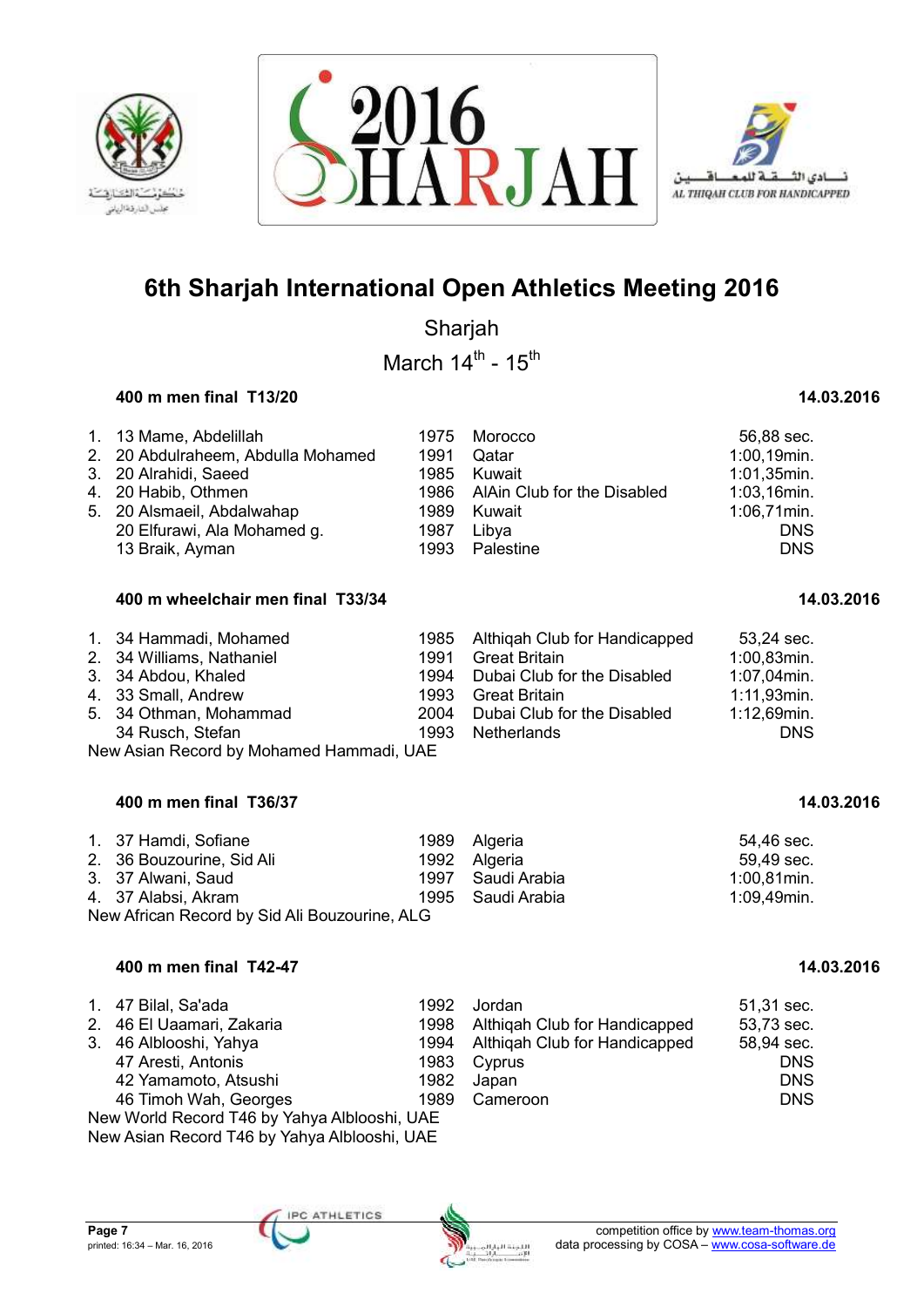





Sharjah

March  $14^{\text{th}}$  -  $15^{\text{th}}$ 

## **400 m wheelchair men final T51/52 14.03.2016** 14.03.2016

| 1. 52 Boesch, Beat        | 1971 Switzerland        | 1:04,92min.    |
|---------------------------|-------------------------|----------------|
| 2. 52 Shishkovskiy, Artem | 1985 Russian Federation | 1:09,42min.    |
| 3. 52 Matsumoto, Naoyuki  | 1979 Japan              | $1:10,16$ min. |
| 4. 52 Smith, Nicholas     | 1990 Great Britain      | 1:19,39min.    |
| 51 Berrahal, Mohamed      | 1979 Algeria            | <b>DNS</b>     |

### **400 m wheelchair men final T53 14.03.2016**

| 1. 53 Gritsenko, Vitalii       | 1985 Russian Federation | 49,87 sec.     |
|--------------------------------|-------------------------|----------------|
| 2. 53 Aladwani, Hamad N. M. E. | 1972 Kuwait             | 52,46 sec.     |
| 3. 53 Hiromichi, Jun           | 1973 Japan              | 53,05 sec.     |
| 4. 53 Aminov, Rustam           | 1989 Russian Federation | 54,56 sec.     |
| 5. 53 Kurbanov, Arsen          | 1996 Russian Federation | $1:01,12$ min. |
| 6. 53 Radaev, Semen            | 1982 Russian Federation | $1:03,22$ min. |
| 7. 53 Kaabi, Mohammed          | 1979 Saudi Arabia       | 1:08,36min.    |
| 8. 53 Algnaidl, Fahad          | 1984 Saudi Arabia       | 1:45,50min     |

### **400 m wheelchair men time-race 1 T54 14.03.2016** 14.03.2016

| 1. 54 Goncharov, Ivan     | 1985 Russian Federation          | 52,82 sec.     |
|---------------------------|----------------------------------|----------------|
| 2. 54 Alzahrani, Jamaan   | 1995 Saudi Arabia                | 53,61 sec.     |
| 3. 54 Seestädt, Timm      | 1994 Germany                     | 55,83 sec.     |
| 4. 54 Schneeberg, Malte   | 1987 Germany                     | 57,62 sec.     |
| 5. 54 Kamzari, Abdulazeiz | 1988 Khorfakkan Club             | 1:01,75min.    |
| 6. 54 Alghaferi, Abdulla  | 2002 AlAin Club for the Disabled | $1:03,42$ min. |

### **400 m wheelchair men time-race 2 T54 14.03.2016** 14.03.2016

| 1. 54 Bychenok, Alexey       |       | 1986 Russian Federation            | 46,60 sec. |
|------------------------------|-------|------------------------------------|------------|
| 2. 54 Hug, Marcel            | 1986  | Switzerland                        | 47,03 sec. |
| 3. 54 van Weeghel, Kenny     | 1980- | Netherlands                        | 48,19 sec. |
| 4. 54 Ganzei, Aleksandr      |       | 1991 Russian Federation            | 48,72 sec. |
| 5. 54 Watanabe, Sho          | 1991  | Japan                              | 49,26 sec. |
| 6. 54 Alshehhi, Salem        |       | 1998 Althigah Club for Handicapped | 50,72 sec. |
| 7. 54 Alhawasin, Badir Abbas |       | 1985 Althigah Club for Handicapped | 52,80 sec. |

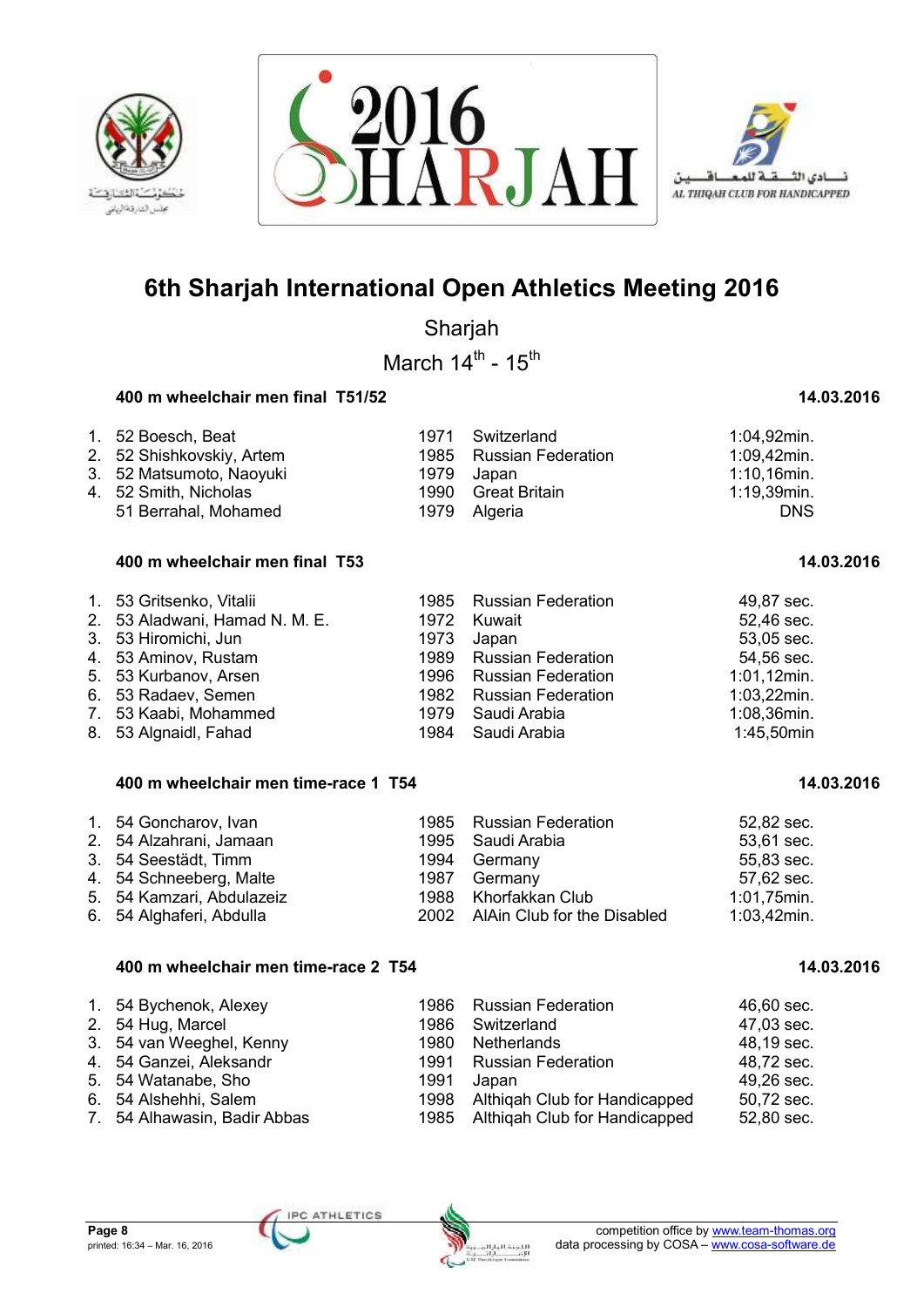





Sharjah

March  $14^{\text{th}}$  -  $15^{\text{th}}$ 

## **400 m wheelchair men ranking order time races T54 14.03.2016** 14.03.2016

| 1.                               | 54 Bychenok, Alexey        | 1986 | <b>Russian Federation</b>     | 46,60 sec.  |
|----------------------------------|----------------------------|------|-------------------------------|-------------|
| 2.                               | 54 Hug, Marcel             | 1986 | Switzerland                   | 47,03 sec.  |
| 3.                               | 54 van Weeghel, Kenny      | 1980 | <b>Netherlands</b>            | 48,19 sec.  |
| 4.                               | 54 Ganzei, Aleksandr       | 1991 | <b>Russian Federation</b>     | 48,72 sec.  |
| 5.                               | 54 Watanabe, Sho           | 1991 | Japan                         | 49,26 sec.  |
| 6.                               | 54 Alshehhi, Salem         | 1998 | Althigah Club for Handicapped | 50,72 sec.  |
| $7_{\scriptscriptstyle{\ddots}}$ | 54 Alhawasin, Badir Abbas  | 1985 | Althigah Club for Handicapped | 52,80 sec.  |
| 8.                               | 54 Goncharov, Ivan         | 1985 | <b>Russian Federation</b>     | 52,82 sec.  |
|                                  | 9. 54 Alzahrani, Jamaan    | 1995 | Saudi Arabia                  | 53,61 sec.  |
|                                  | 10. 54 Seestädt, Timm      | 1994 | Germany                       | 55,83 sec.  |
|                                  | 11. 54 Schneeberg, Malte   | 1987 | Germany                       | 57,62 sec.  |
|                                  | 12. 54 Kamzari, Abdulazeiz | 1988 | Khorfakkan Club               | 1:01,75min. |
|                                  | 13. 54 Alghaferi, Abdulla  | 2002 | AlAin Club for the Disabled   | 1:03,42min. |

## **800 m men final T12/13/20 15.03.2016**

| 1. 13 Beka, Abdellatif   | 1994 | Algeria                     | 1:59,98min. |
|--------------------------|------|-----------------------------|-------------|
| 2. 13 Mame, Abdelillah   | 1975 | Morocco                     | 2:01,70min. |
| 3. 13 Benbrahim, Youssef | 1983 | Morocco                     | 2:01,87min. |
| 4. 20 Ahmed, Thamer      | 1994 | Saudi Arabia                | 2:06,11min. |
| 5. 13 Mohammad, Jalham   | 1996 | Jordan                      | 2:26,34min. |
| 6. 20 Taher, Ali         | 1983 | Kuwait                      | 2:45,07min. |
| 7. 20 Almashmoum, Mushin | 1982 | Kuwait                      | 2:54,98min. |
| 8. 12 Chentouf, El Amin  | 1981 | Morocco                     | 3:00,03min. |
| 13 Zalzouli, Tarik       | 1984 | Morocco                     | <b>DNS</b>  |
| 20 Habib, Othmen         | 1986 | AlAin Club for the Disabled | <b>DNS</b>  |

## **800 m wheelchair men time-race 1 T33/34/52 15.03.2016**

| 1. 34 Abdou, Khaled<br>2. 52 Matsumoto, Naoyuki<br>3. 52 Shishkovskiy, Artem<br>4. 33 Small, Andrew | 1979 | 1994 Dubai Club for the Disabled<br>Japan<br>1985 Russian Federation<br>1993 Great Britain | 2:21,13min.<br>2:23,38min.<br>2:27,22min.<br>2:31,82min. |
|-----------------------------------------------------------------------------------------------------|------|--------------------------------------------------------------------------------------------|----------------------------------------------------------|
| 5. 52 Smith, Nicholas                                                                               |      | 1990 Great Britain                                                                         | 2:42,97min.                                              |

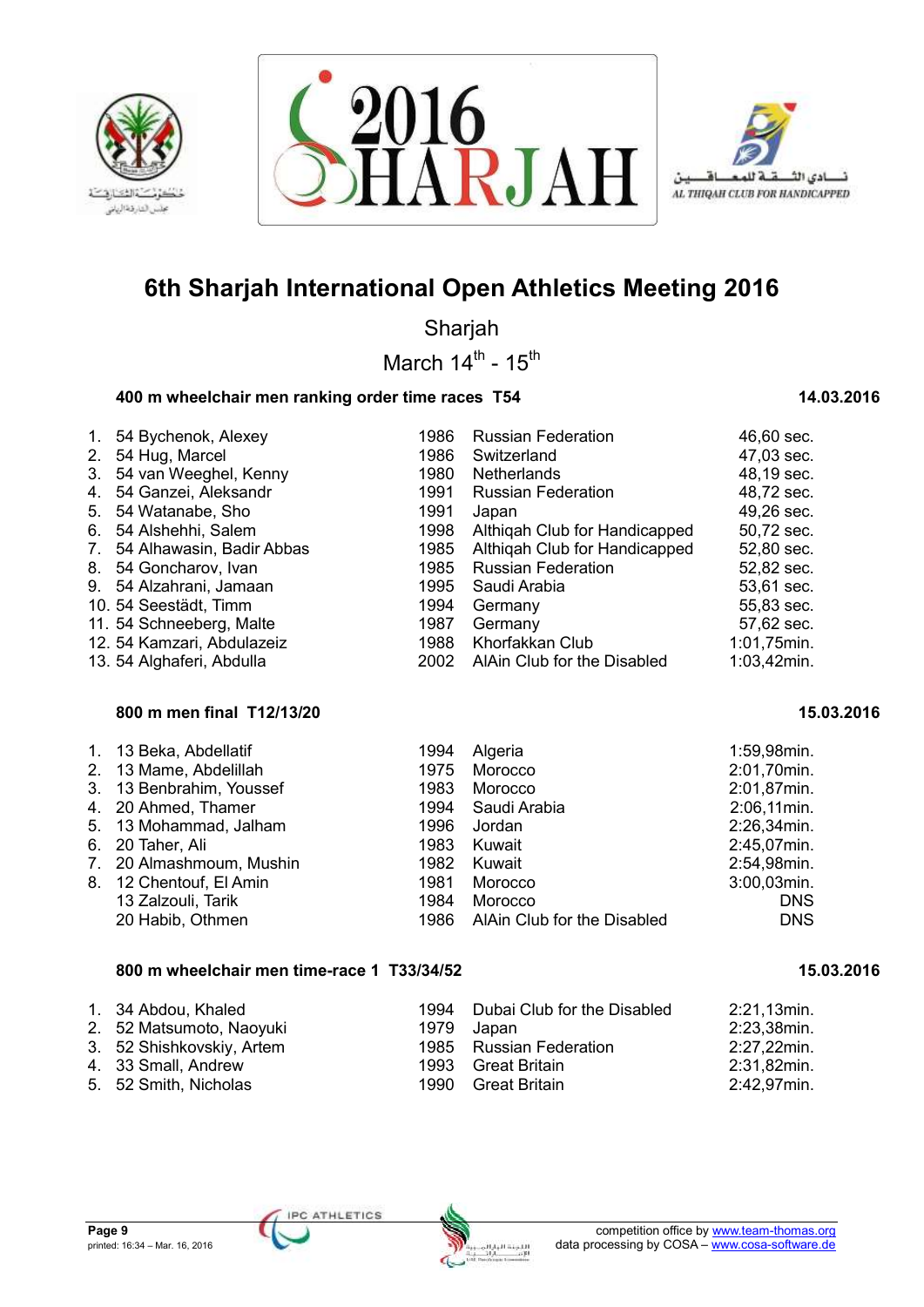





Sharjah

March  $14^{\text{th}}$  -  $15^{\text{th}}$ 

## **800 m wheelchair men time-race 2 T33/34/52 15.03.2016 15.03.2016**

## 1. 34 Hammadi, Mohamed 1985 Althiqah Club for Handicapped 1:49,22min.<br>1985 Switzerland 1:49,76min. 2. 34 Mitic, Bojan 1985 Switzerland<br>
3. 34 Williams, Nathaniel 1991 Great Britain 3. 34 Williams, Nathaniel 1991 Great Britain 2:02,14min. 4. 34 Al-Kubaisi, Mohammed Rashid 1993 Qatar 2:08,32min.

## **800 m wheelchair men ranking order time races T33/34/52 15.03.2016**

| 2:02,14min.<br>2:08,32min.<br>2:21,13min.<br>2:23,38min.<br>2:27,22min.<br>2:31,82min. |
|----------------------------------------------------------------------------------------|
| 2:42,97min.                                                                            |
|                                                                                        |

New European Record by Andrew Small, GBR

### **800 m men final T37-47 15.03.2016**

| 1. 37 Djemai, Madjid      | 1983 Algeria                       | 2:07,13min. |
|---------------------------|------------------------------------|-------------|
| 2. 46 El Uaamari, Zakaria | 1998 Althigah Club for Handicapped | 2:07,41min. |
| 3. 37 Aharak, Hafid       | 1983 Morocco                       | 2:11,97min. |
| 4. 36 Bouzourine, Sid Ali | 1992 Algeria                       | 2:35,05min. |

### **800 m wheelchair men final T53** 15.03.2016 **15.03.2016**

| 1. 53 Gritsenko, Vitalii       | 1985 Russian Federation | 1:39,89min.    |
|--------------------------------|-------------------------|----------------|
| 2. 53 Aladwani, Hamad N. M. E. | 1972 Kuwait             | $1:43,61$ min. |
| 3. 53 Hiromichi, Jun           | 1973 Japan              | 1:44,82min.    |
| 4. 53 Aminov, Rustam           | 1989 Russian Federation | 1:46,40min.    |
| 5. 53 Villiger, Cornel         | 1976 Switzerland        | 1:51,83min.    |
| 6. 53 Radaev, Semen            | 1982 Russian Federation | 1:57,58min.    |

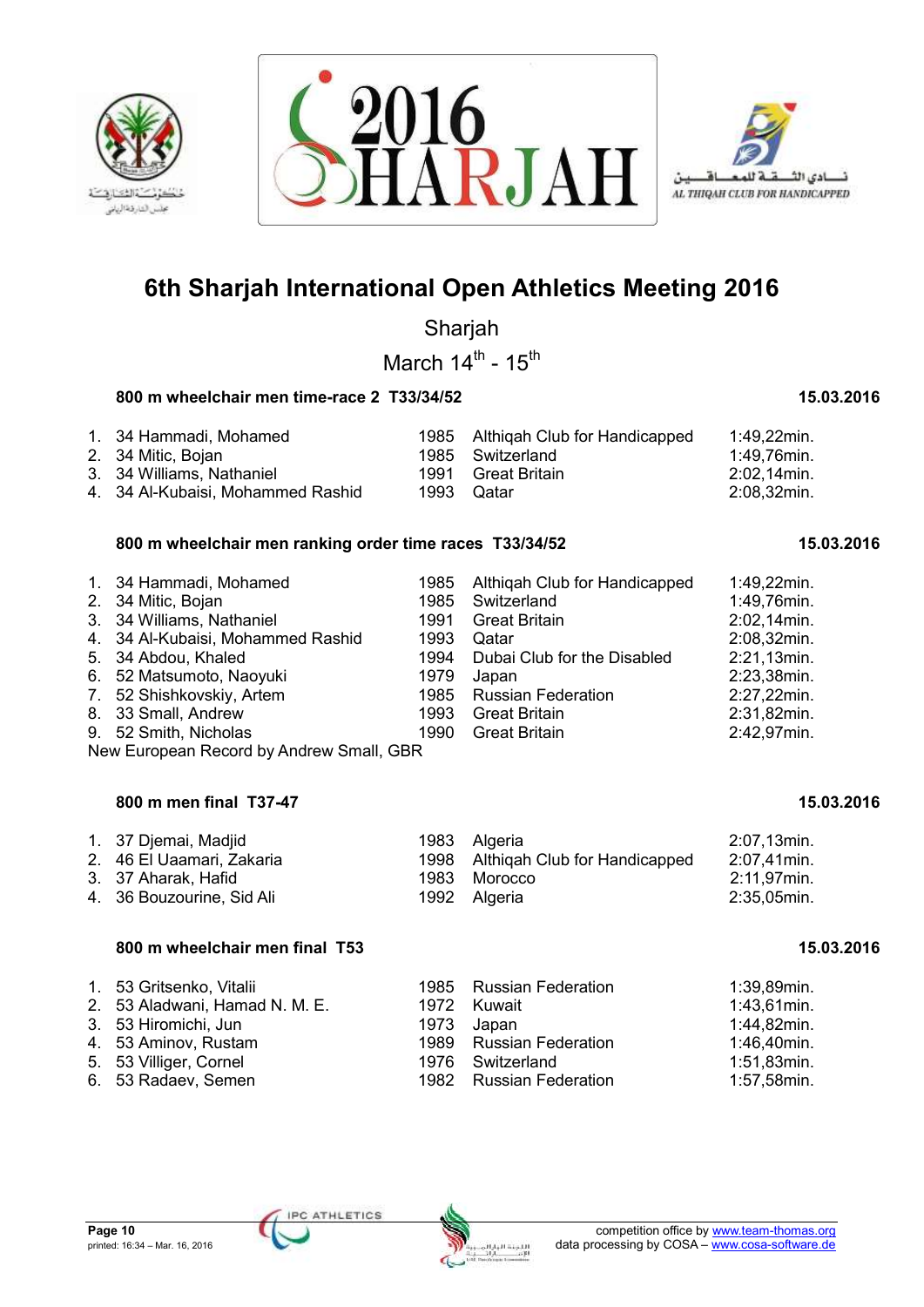





Sharjah

March  $14^{\text{th}}$  -  $15^{\text{th}}$ 

### **800 m wheelchair men time-race 1 T54** 15.03.2016 **15.03.2016**

| 1. 54 Botello Jimenez, Rafael | 1979 Spain |                                    | 1:42,60min.    |
|-------------------------------|------------|------------------------------------|----------------|
| 2. 54 Madera, Jorge           |            | 1980 Spain                         | 1:42,90min.    |
| 3. 54 Alhawasin, Badir Abbas  |            | 1985 Althigah Club for Handicapped | 1:42,92min.    |
| 4. 54 Loetscher, Tobias       |            | 1979 Switzerland                   | $1:43,13$ min. |
| 5. 54 Seestädt, Timm          |            | 1994 Germany                       | 1:43,84min.    |
| 6. 54 Goncharov, Ivan         |            | 1985 Russian Federation            | 1:43,97min.    |
| 7. 54 Schneeberg, Malte       |            | 1987 Germany                       | 1:53,09min.    |

### **800 m wheelchair men time-race 2 T54 15.03.2016** 15.03.2016

| 1. 54 Hug, Marcel        |      | 1986 Switzerland        | 1:34,89min.    |
|--------------------------|------|-------------------------|----------------|
| 2. 54 Bychenok, Alexey   |      | 1986 Russian Federation | 1:34,96min.    |
| 3. 54 Balde, Alhassane   |      | 1985 Germany            | 1:35,47min.    |
| 4. 54 Watanabe, Sho      | 1991 | Japan                   | $1:36,27$ min. |
| 5. 54 Cassidy, Josh      |      | 1984 Canada             | $1:37,11$ min. |
| 6. 54 van Weeghel, Kenny |      | 1980 Netherlands        | $1:37,31$ min. |
| 7. 54 Ganzei, Aleksandr  |      | 1991 Russian Federation | 1:38,77min.    |

### **800 m wheelchair men ranking order time races T54 15.03.2016**

| $1_{\cdot}$                      | 54 Hug, Marcel                | 1986 | Switzerland                   | 1:34,89min.    |
|----------------------------------|-------------------------------|------|-------------------------------|----------------|
| 2 <sub>1</sub>                   | 54 Bychenok, Alexey           | 1986 | <b>Russian Federation</b>     | 1:34,96min.    |
| 3.                               | 54 Balde, Alhassane           | 1985 | Germany                       | 1:35,47min.    |
| 4.                               | 54 Watanabe, Sho              | 1991 | Japan                         | 1:36,27min.    |
| 5.                               | 54 Cassidy, Josh              | 1984 | Canada                        | $1:37,11$ min. |
| 6.                               | 54 van Weeghel, Kenny         | 1980 | <b>Netherlands</b>            | $1:37,31$ min. |
| $7_{\scriptscriptstyle{\ddots}}$ | 54 Ganzei, Aleksandr          | 1991 | <b>Russian Federation</b>     | 1:38,77min.    |
|                                  | 8. 54 Botello Jimenez, Rafael | 1979 | Spain                         | 1:42,60min.    |
| 9.                               | 54 Madera, Jorge              | 1980 | Spain                         | 1:42,90min.    |
|                                  | 10. 54 Alhawasin, Badir Abbas | 1985 | Althigah Club for Handicapped | 1:42,92min.    |
|                                  | 11. 54 Loetscher, Tobias      | 1979 | Switzerland                   | $1:43,13$ min. |
|                                  | 12. 54 Seestädt, Timm         | 1994 | Germany                       | 1:43,84min.    |
|                                  | 13. 54 Goncharov, Ivan        | 1985 | <b>Russian Federation</b>     | 1:43,97min.    |
|                                  | 14. 54 Schneeberg, Malte      | 1987 | Germany                       | 1:53,09min.    |

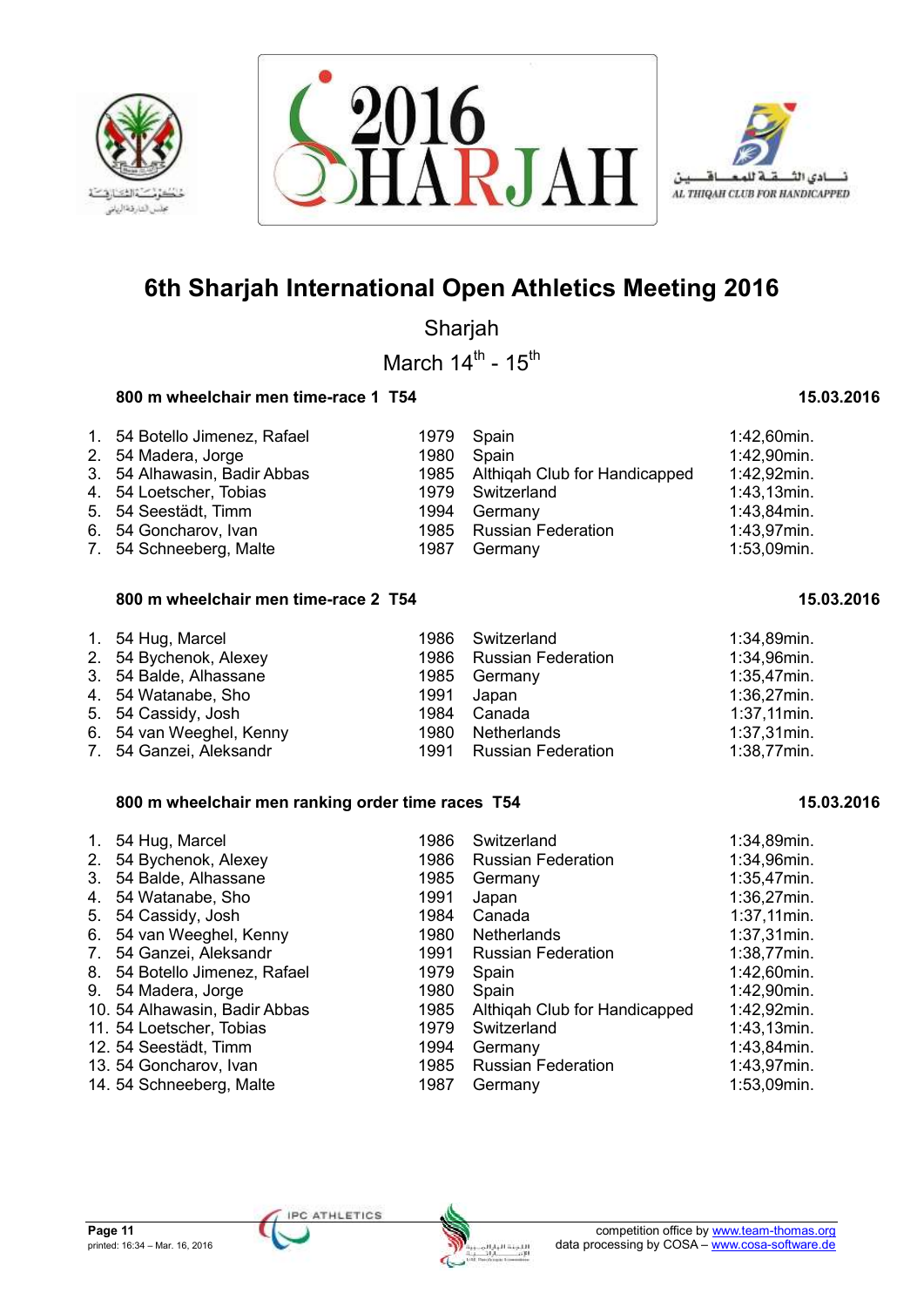





Sharjah

March  $14^{\text{th}}$  -  $15^{\text{th}}$ 

## **1500 m men final T12/13/20 14.03.2016**

| 1. 13 Beka, Abdellatif                     | 1994 | Algeria                          | 3:52,48min. |
|--------------------------------------------|------|----------------------------------|-------------|
| 2. 13 Mame, Abdelillah                     | 1975 | Morocco                          | 3:55,16min. |
| 3. 13 Benbrahim, Youssef                   | 1983 | Morocco                          | 3:55,39min. |
| 4. 12 Chentouf, El Amin                    | 1981 | Morocco                          | 3:56,66min. |
| 5. 12 Magableh, Nabeel                     | 1992 | Jordan                           | 4:13,60min. |
| 6. 20 Ahmed, Thamer                        | 1994 | Saudi Arabia                     | 4:29,79min. |
| 7. 20 Taher, Ali                           | 1983 | Kuwait                           | 5:48,58min. |
| 8. 20 Almashmoum, Mushin                   | 1982 | Kuwait                           | 6:30,36min. |
| 13 Zalzouli, Tarik                         | 1984 | Morocco                          | <b>DNF</b>  |
| 20 Habib, Othmen                           |      | 1986 AlAin Club for the Disabled | <b>DNF</b>  |
| New African Record by Abdellatif Beka, ALG |      |                                  |             |

## **1500 m men final T37-47 14.03.2016**

## **1500 m wheelchair men final T52 1500 m and 14.03.2016** 14.03.2016

| 1. 52 Sanz, Santiago      | 1980 Spain |                         | 3:53,56min. |
|---------------------------|------------|-------------------------|-------------|
| 2. 52 Shishkovskiy, Artem |            | 1985 Russian Federation | 4:27.74min. |
| 3. 52 Matsumoto, Naoyuki  |            | 1979 Japan              | 4:34.05min. |
| 4. 52 Smith, Nicholas     |            | 1990 Great Britain      | 5:10.73min. |

### **1500 m wheelchair men time-race 1 T54 14.03.2016**

| 1. 54 Ganzei, Aleksandr     | 1991 Russian Federation | 3:09,60min. |
|-----------------------------|-------------------------|-------------|
| 2. 53 Aminov, Rustam        | 1989 Russian Federation | 3:31,60min. |
| 3. 53 Radaev, Semen         | 1982 Russian Federation | 3:38,78min. |
| 4. 54 Schneeberg, Malte     | 1987 Germany            | 3:56,80min. |
| 54 Nsegbe, Leonel Clement   | 1985 Cameroon           | <b>DNS</b>  |
| 53 Aladwani, Hamad N. M. E. | 1972 Kuwait             | <b>DNS</b>  |

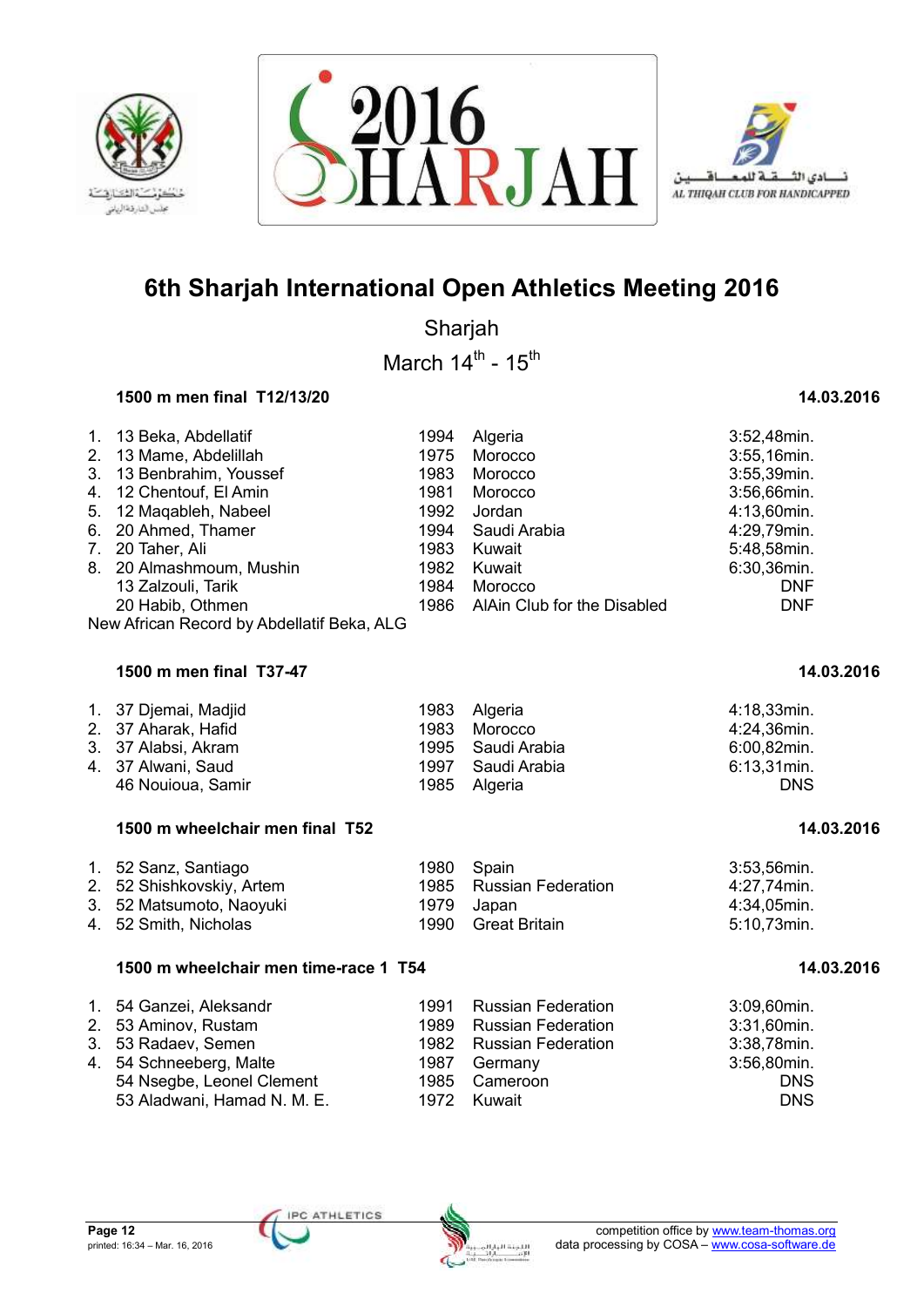





Sharjah

March  $14^{\text{th}}$  -  $15^{\text{th}}$ 

## **1500 m wheelchair men time-race 2 T54 14.03.2016** 1500 m  $\frac{14.03.2016}{14.03.2016}$

| 1. 54 Botello Jimenez, Rafael<br>2. 54 van Weeghel, Kenny<br>3. 54 Madera, Jorge<br>4. 54 Goncharov, Ivan<br>5. 53 Gritsenko, Vitalii<br>6. 54 Loetscher, Tobias<br>7. 53 Villiger, Cornel<br>8. 54 Alhawasin, Badir Abbas | 1979<br>1980<br>1980<br>1976 | Spain<br>Netherlands<br>Spain<br>1985 Russian Federation<br>1985 Russian Federation<br>1979 Switzerland<br>Switzerland<br>1985 Althigah Club for Handicapped | 3:03,86min.<br>3:04,03min.<br>3:05,04min.<br>3:05,44min.<br>3:06,30min.<br>3:09,85min.<br>$3:18,01$ min.<br>$3:18,02$ min. |
|----------------------------------------------------------------------------------------------------------------------------------------------------------------------------------------------------------------------------|------------------------------|--------------------------------------------------------------------------------------------------------------------------------------------------------------|----------------------------------------------------------------------------------------------------------------------------|
| 9. 54 Seestädt, Timm                                                                                                                                                                                                       | 1994                         | Germany                                                                                                                                                      | 3:18,93min.                                                                                                                |

### 1500 m wheelchair men time-race 3 T54 **1500 m** 14.03.2016

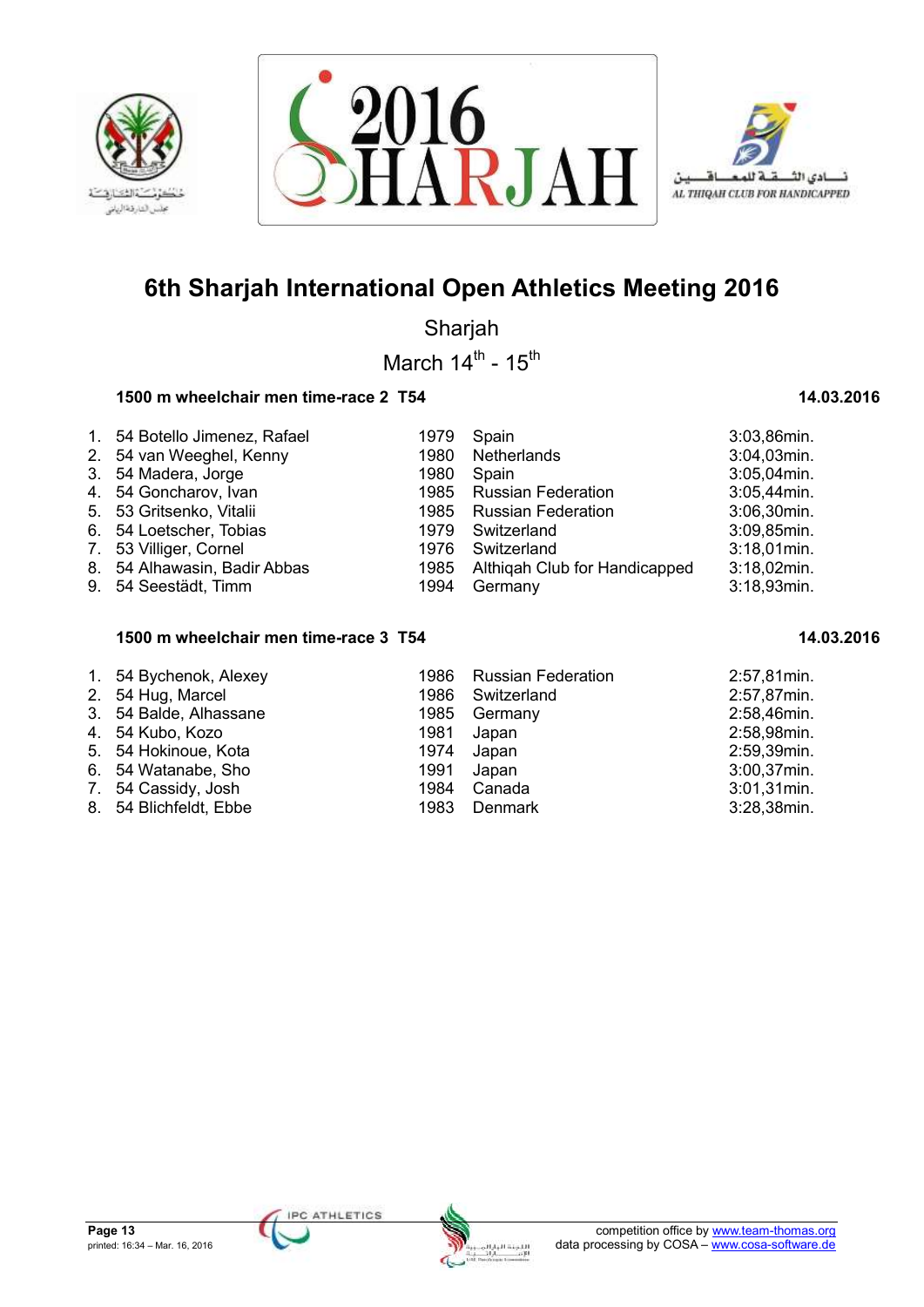





Sharjah

March  $14^{\text{th}}$  -  $15^{\text{th}}$ 

## **1500 m wheelchair men ranking order time races T54 14.03.2016**

| 1. | 54 Bychenok, Alexey           | 1986 | <b>Russian Federation</b>     | 2:57,81min.    |
|----|-------------------------------|------|-------------------------------|----------------|
| 2. | 54 Hug, Marcel                | 1986 | Switzerland                   | 2:57,87min.    |
| 3. | 54 Balde, Alhassane           | 1985 | Germany                       | 2:58,46min.    |
| 4. | 54 Kubo, Kozo                 | 1981 | Japan                         | 2:58,98min.    |
| 5. | 54 Hokinoue, Kota             | 1974 | Japan                         | 2:59,39min.    |
| 6. | 54 Watanabe, Sho              | 1991 | Japan                         | 3:00,37min.    |
| 7. | 54 Cassidy, Josh              | 1984 | Canada                        | 3:01,31min.    |
| 8. | 54 Botello Jimenez, Rafael    | 1979 | Spain                         | 3:03,86min.    |
| 9. | 54 van Weeghel, Kenny         | 1980 | <b>Netherlands</b>            | 3:04,03min.    |
|    | 10. 54 Madera, Jorge          | 1980 | Spain                         | 3:05,04min.    |
|    | 11. 54 Goncharov, Ivan        | 1985 | <b>Russian Federation</b>     | 3:05,44min.    |
|    | 12. 53 Gritsenko, Vitalii     | 1985 | <b>Russian Federation</b>     | 3:06,30min.    |
|    | 13. 54 Ganzei, Aleksandr      | 1991 | <b>Russian Federation</b>     | 3:09,60min.    |
|    | 14. 54 Loetscher, Tobias      | 1979 | Switzerland                   | 3:09,85min.    |
|    | 15. 53 Villiger, Cornel       | 1976 | Switzerland                   | 3:18,01min.    |
|    | 16. 54 Alhawasin, Badir Abbas | 1985 | Althigah Club for Handicapped | $3:18,02$ min. |
|    | 17. 54 Seestädt, Timm         | 1994 | Germany                       | $3:18,93$ min. |
|    | 18. 54 Blichfeldt, Ebbe       | 1983 | <b>Denmark</b>                | 3:28,38min.    |
|    | 19. 53 Aminov, Rustam         | 1989 | <b>Russian Federation</b>     | 3:31,60min.    |
|    | 20. 53 Radaev, Semen          | 1982 | <b>Russian Federation</b>     | 3:38,78min.    |
|    | 21. 54 Schneeberg, Malte      | 1987 | Germany                       | 3:56,80min.    |
|    | 54 Nsegbe, Leonel Clement     | 1985 | Cameroon                      | <b>DNS</b>     |
|    | 53 Aladwani, Hamad N. M. E.   | 1972 | Kuwait                        | <b>DNS</b>     |

### **5000 m men final T12/13** 15.03.2016

| 1. 12 Chentouf, El Amin | 1981 | Morocco      | 14:26,06min. |
|-------------------------|------|--------------|--------------|
| 2. 13 Assad, Abdennabi  |      | 1975 Morocco | 15:14,99min. |
| 13 Benbrahim, Youssef   |      | 1983 Morocco | <b>DNF</b>   |
| 13 Zalzouli, Tarik      |      | 1984 Morocco | DNS.         |

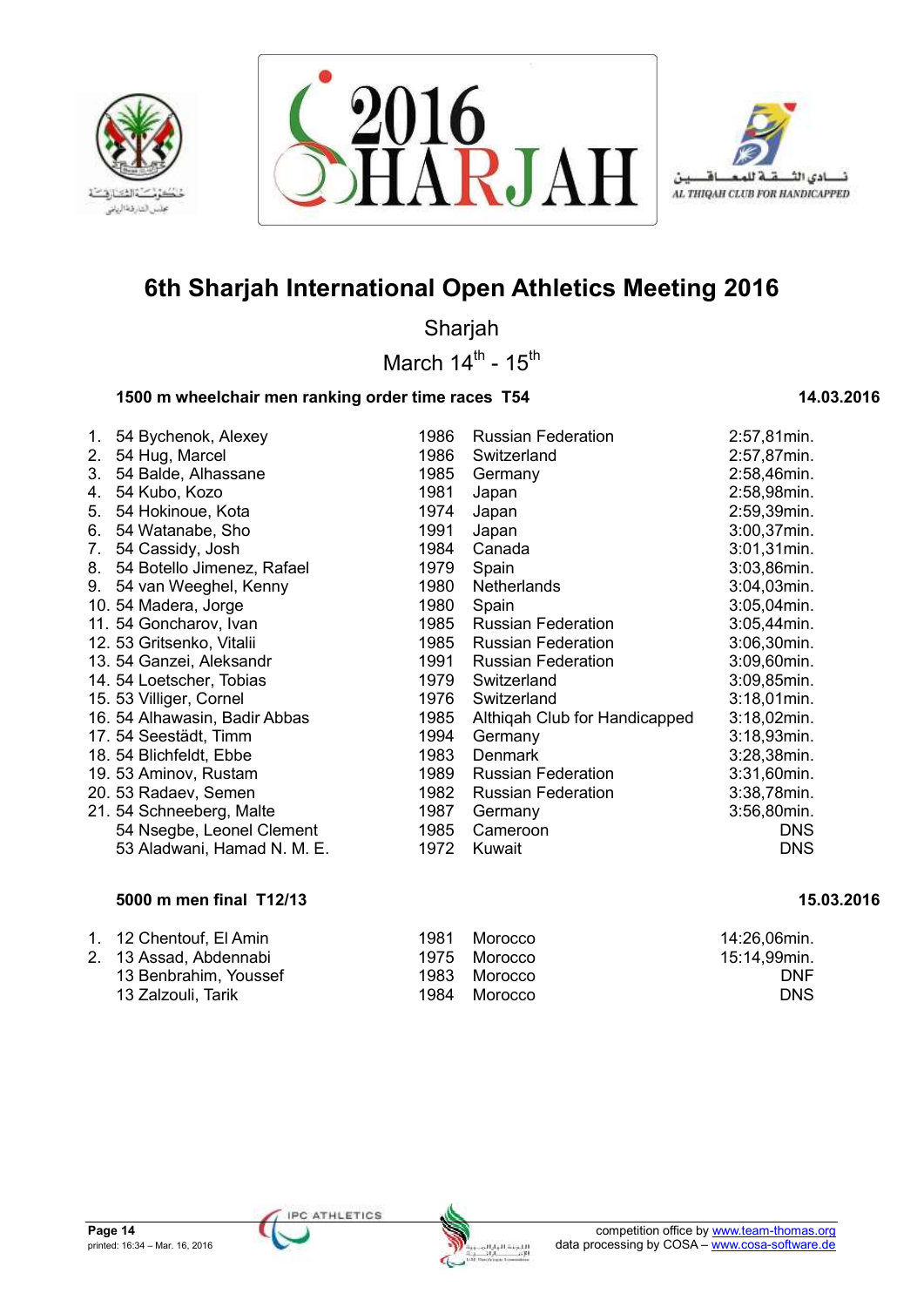





Sharjah March  $14^{\text{th}}$  -  $15^{\text{th}}$ 

 **5000 m wheelchair men time-race 1 T54 15.03.2016** 15.03.2016

 **5000 m wheelchair men time-race 2 T54 15.03.2016** 

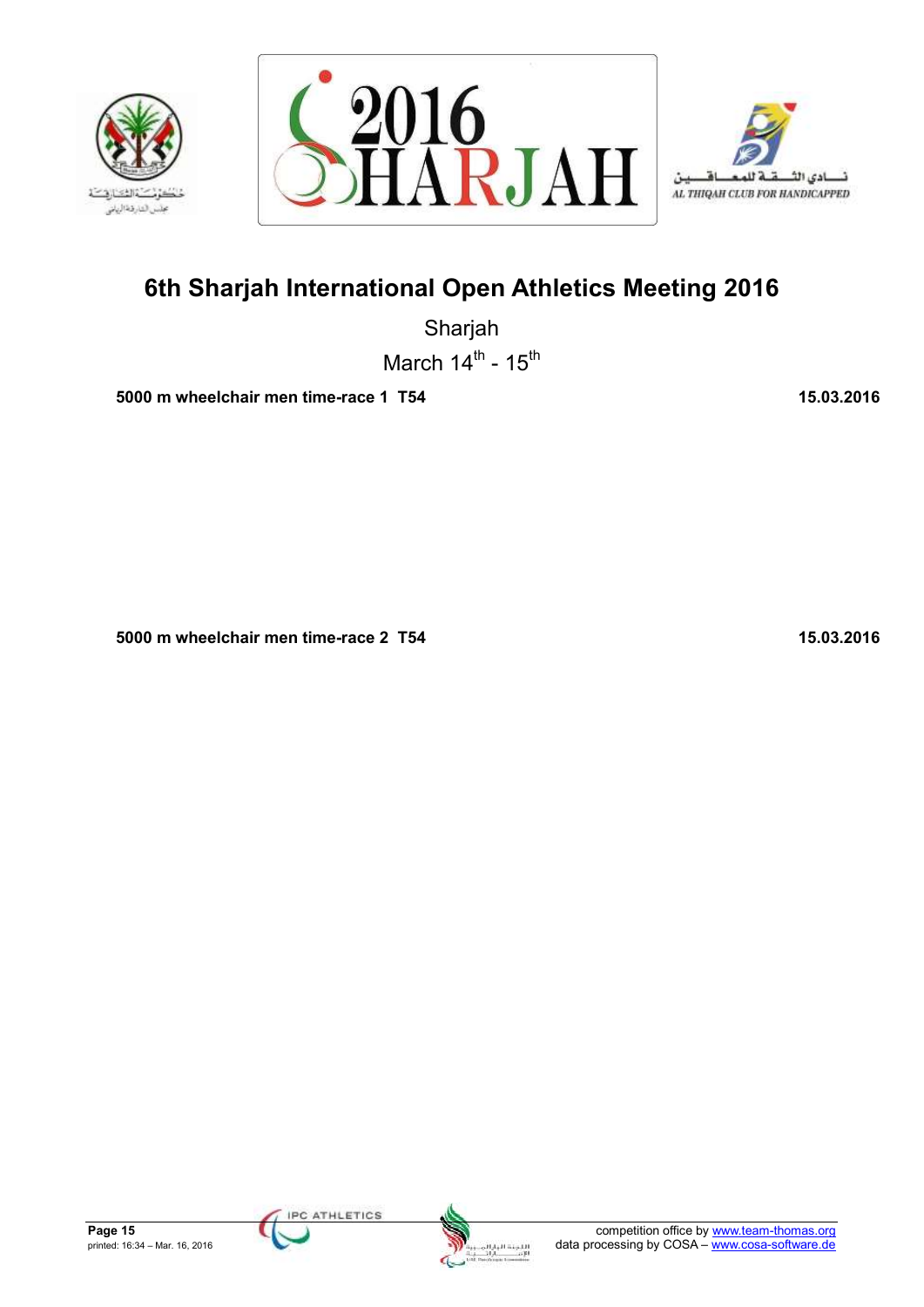





Sharjah March  $14^{\text{th}}$  -  $15^{\text{th}}$ 

 **5000 m wheelchair men ranking order time races T54 15.03.2016** 

New World Record by Marcel Hug, SUI

|    | long jump men final T11-20         |              |      |                  |                 |      |              | 14.03.2016 |
|----|------------------------------------|--------------|------|------------------|-----------------|------|--------------|------------|
| 1. | 20 Sharahili, Asaad                |              |      | 1984             | Saudi Arabia    |      | $6,71 \; m$  | 905 P      |
|    | 6,71                               | $\mathsf{x}$ | X    | X                | X               | X    |              |            |
|    | 2. 13 Zlatanov, Radoslav           |              |      | 1987             | <b>Bulgaria</b> |      | $6,47 \; m$  | 838 P      |
|    | 6,47                               | $\mathsf{x}$ | X    | 5,48             | 5,95            | 6,28 |              |            |
|    | 3. 20 Abdulraheem, Abdulla Mohamed |              |      | 1991             | Qatar           |      | 5,49 m       | 423 P      |
|    | 4,02                               | 4.85         | 5,21 | 5,49             | 5,35            | 5,32 |              |            |
| 4. | 11 Bentria, Firas                  |              |      | 1986             | Algeria         |      | $5,02 \; m$  | 410 P      |
|    | 5,02                               | $\mathsf{x}$ | X    | x                | X               | X    |              |            |
|    | 20 Elfurawi, Ala Mohamed g.        |              |      | 1987             | Libya           |      | <b>DNS</b>   |            |
|    | triple jump men final T11-20       |              |      |                  |                 |      |              | 15.03.2016 |
| 1. | 20 Sharahili, Asaad                |              |      | 1984             | Saudi Arabia    |      | $13,13 \; m$ | 641 P      |
|    | X                                  | $\mathsf{x}$ | X    | $13,13 (+1,1)$ X |                 |      |              |            |
|    | 11 Bentria, Firas                  |              |      | 1986             | Algeria         |      | <b>DNS</b>   |            |
|    |                                    |              |      |                  |                 |      |              |            |

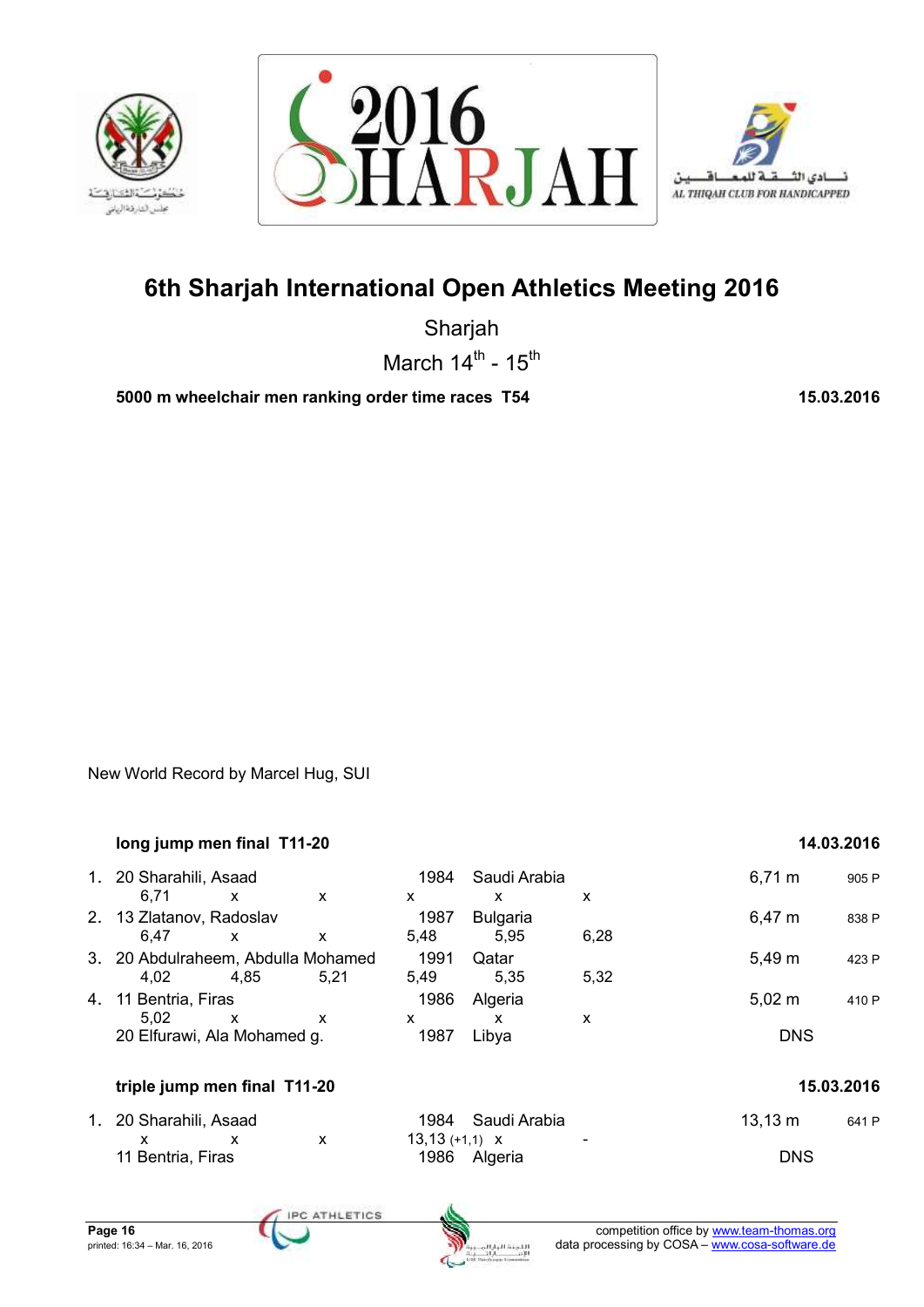





Sharjah March  $14^{\text{th}}$  -  $15^{\text{th}}$ 

## **14.03.2016 16.12.2016 14.03.2016**

|    | 1. 44 Hertog, Ronald<br>6,76                           | 7,17         | X         | 1989<br>5,22                 | Netherlands<br>6,85                     | 6,82         | $7,17 \; m$  | 1013 P     |
|----|--------------------------------------------------------|--------------|-----------|------------------------------|-----------------------------------------|--------------|--------------|------------|
|    | 2. 42 Yamamoto, Atsushi<br>5,96                        | 5,96         | X         | 1982<br>5,12                 | Japan<br>5,55                           | 5,35         | $5,96 \; m$  | 827 P      |
|    | 3. 46 Hristov, Mihail                                  |              |           | 1991                         | <b>Bulgaria</b>                         |              | $6,03 \; m$  | 685 P      |
|    | $\mathsf{x}$<br>4. 47 Bozhilov, Antoan<br>$\mathsf{x}$ | 6,00<br>5,48 | 6,03<br>X | $\mathsf{x}$<br>1994<br>5,92 | $\mathsf{x}$<br><b>Bulgaria</b><br>5,80 | X<br>5,87    | $5,92 \; m$  | 639 P      |
|    | 5. 37 Silovs, Dmitrijs<br>5,07                         | $\mathsf{x}$ | X         | 1989<br>$\mathsf{x}$         | Latvia<br>4,94                          | $\mathsf{x}$ | $5,07 \; m$  | 525 P      |
|    | 6. 42 Singh, Gyanender<br>4,60                         | 4,69         | 4,80      | 1978<br>4,63                 | India<br>4,63                           | X            | 4,80 m       | 287 P      |
|    | 7. 42 Alfifi, Abdullah<br>3,97                         | 3,87         | 4,05      | 1979<br>3,54                 | Saudi Arabia<br>3,66                    | 3,81         | $4,05 \; m$  | 39 P       |
|    | shot put men final F12-20                              |              |           |                              |                                         |              |              | 14.03.2016 |
|    |                                                        |              |           |                              |                                         |              |              |            |
|    | 1. 20 Al-Abd, Mohammed Ali H<br>10,32                  | 10,05        | 10,66     | 1988<br>11,07                | Qatar<br>11,72                          | 10,59        | $11,72 \; m$ | 592 P      |
|    | 2. 12 Alharaz, Abdullah M.A.<br>$\mathsf{x}$           | 8,50         | X         | 1983<br>9,03                 | Kuwait<br>9,07                          | 8,23         | $9,07 \; m$  | 173 P      |
| 3. | 12 Sief, Ta'ani                                        |              |           | 1996                         | Jordan                                  |              | $6,24 \, m$  | 10 P       |
|    | 6,24                                                   | 5,36         | X         | X                            | 6,07                                    | X            |              |            |

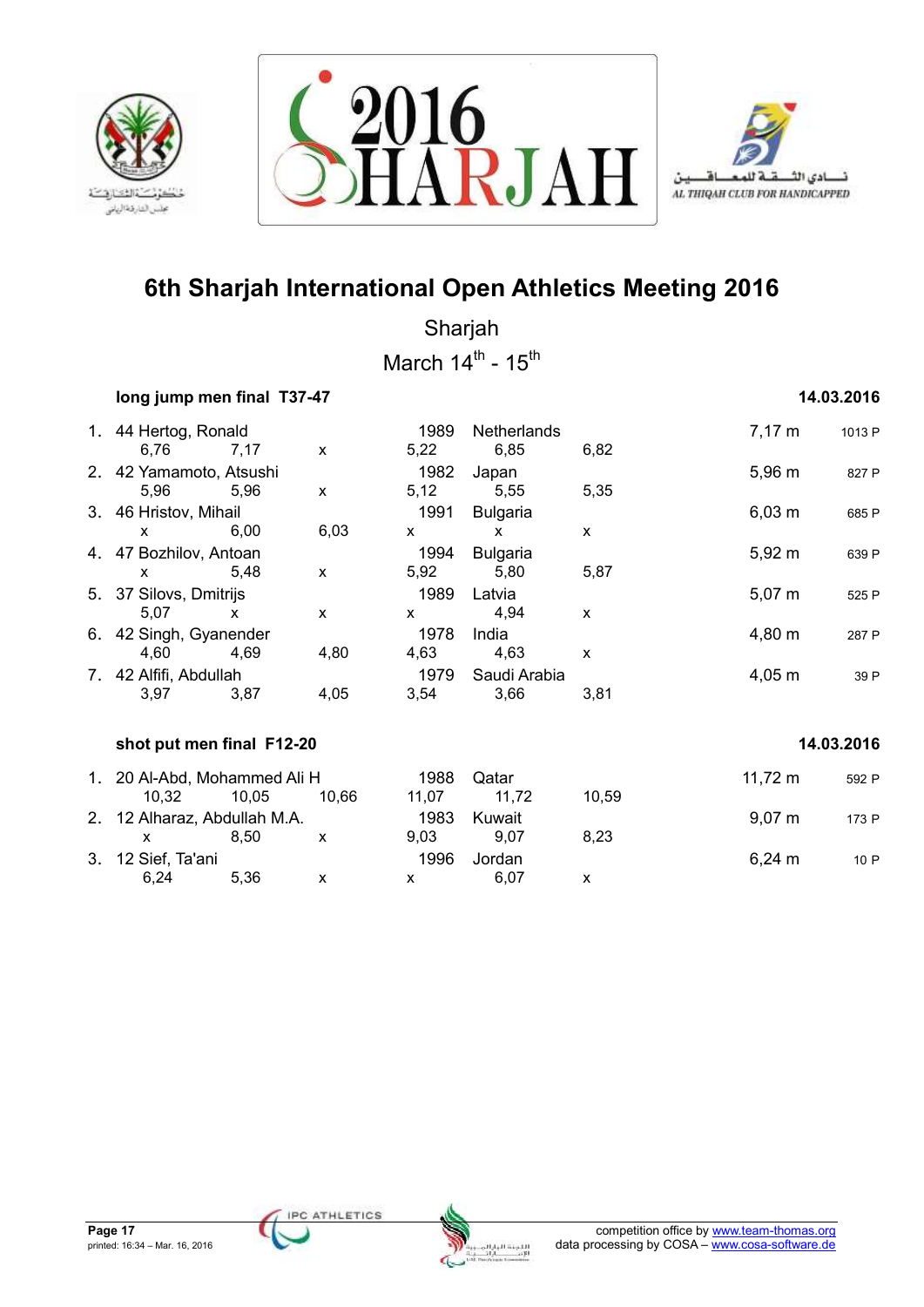





Sharjah March  $14^{\text{th}}$  -  $15^{\text{th}}$ 

### **shot put wheelchair men final F32** 15.03.2016

## 1. 32 Bakiri, Mounir **1977** Algeria **1978** Algeria 8,04 m 8,04 7,32 7,33 5,18 6,90 7,10 2. 32 Bahlaz, Lahouari 1979 Algeria 8,02 m 7,98 7,94 6,98 8,02 7,73 7,68 3. 32 Bettina, Karim 1978 Algeria 7,83 m x x 7,69 x 7,83 x 4. 32 Naser, Mohammad 1991 Kuwait 1991 Kuwait 1991 Kuwait 7,74 m 7,41 7,38 7,62 7,71 7,62 7,74 5. 32 Ouaddali, Youssef 1987 Morocco 7,46 m x 7,16 x 6,48 6,48 7,46 6. 32 Mana, Sulaiman 1977 Dubai Club for the Disabled 5,95 m 5,58 5,50 5,39 5,54 5,95 5,35 7. 32 Almasoud, Abdulaziz 1993 Kuwait 4,98 m 3,96 3,98 4,32 4,98 3,97 4,07 8. 32 Alhammadi, Humaid 1997 Abu Dhabi Club f Special Needs 3,88 m 3,88 x 3,83 x x 3,63 32 Alsaqer, Ali 1990 Saudi Arabia DNS New World Record by Mounir Bakiri, ALG

New Asian Record by Mohammad Naser, KUW

### **shot put wheelchair men final F33** 15.03.2016 **15.03.2016**

## 1. 33 Scheil, Daniel 1973 Germany 10,84 m 10,27 10,09 10,84 10,29 9,90 10,27 2. 33 Kardjena, Kamel 1981 Algeria 1981 Algeria 10,71 m 10,32 10,64 9,98 10,37 x 10,71 3. 33 Alnakhli, Hani 1986 Saudi Arabia 8,84 m 7,87 8,52 8,18 8,84 8,72 8,47 4. 33 Malaleih, Hassan Ali Obai 1984 Khorfakkan Club 7,47 m 7,42 6,44 5,83 7,47 6,35 7,37 5. 33 Alshekaili, Abdulaziz 1986 AlAin Club for the Disabled 7,39 m 7,00 6,88 x x 7,28 7,39 6. 33 Alhousani, Ahmed 1987 Althiqah Club for Handicapped 7,08 m 6,82 6,34 7,08 x x 5,97 7. 33 Ali, Juma Salem 1978 Dubai Club for the Disabled 5,40 m 5,21 5,35 5,40 x x 4,52 8. 33 Bechier, Youssef 1974 Dubai Club for the Disabled 3,92 m 3,92 3,51 x x 3,39 x New African record by Kamel Kardjena, ALG

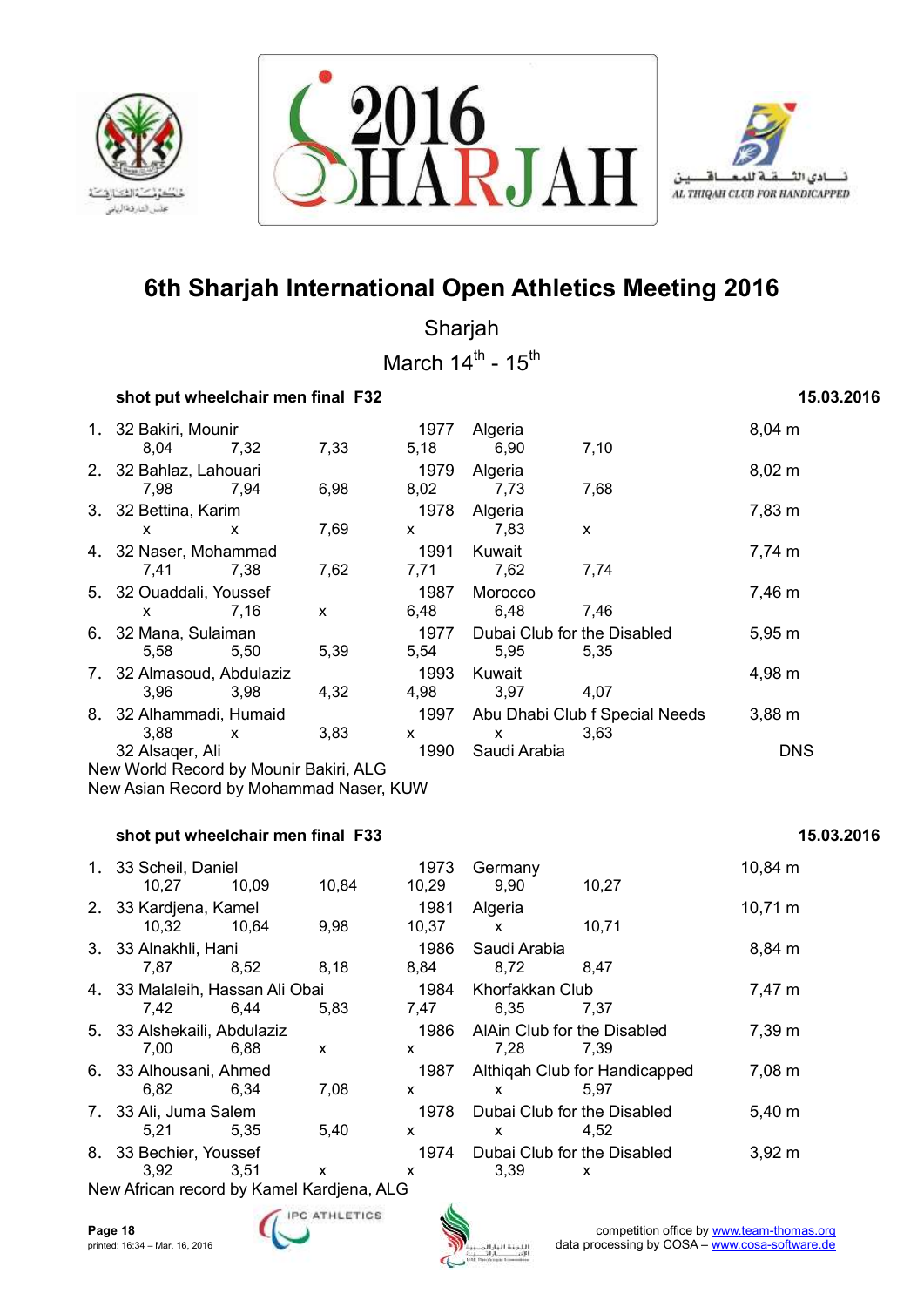





Sharjah March  $14^{\text{th}}$  -  $15^{\text{th}}$ 

### **shot put wheelchair men final F34** 14.03.2016

## 1. 34 Nouiri, Azeddine 1986 Morocco 10,80 m 10,80 10,76 10,44 10,50 10,18 9,54 2. 34 Abdulrahman, Abdulrahman Abd 1988 Qatar 10,25 m 9,84 10,03 8,79 10,25 x x 3. 34 Hayayei, Abdullah 1980 Khorfakkan Club 9,67 m 9,40 9,65 9,46 9,51 9,67 x 4. 34 Hindi, Ahmad 1995 Jordan 9,29 m x x 9,27 9,29 9,29 x 5. 34 Diorditca, Sergei 1984 Russian Federation 8,40 m 7,74 8,23 x x 8,37 8,40 6. 34 Shoubash, Ali 1994 Jordan 8,01 m 7,76 x 7,62 7,76 7,64 8,01 7. 34 Hussain, Ali 2000 Dubai Club for the Disabled 6,79 m 6,41 6,70 6,52 6,70 6,79 6,40 8. 34 Alahmari, Khalid 1996 Saudi Arabia 1996 Saudi Arabia 6,67 m 6,42 6,67 x 6,43 6,30 6,40 34 Abuajwa, Mohammed 1985 Palestine DNS 34 Saeed, Mohamad 1992 Libya DNS 34 Bazarkulov, Arystanbek 1989 Kyrghizstan 34 Baha, Louis Gervais 1983 Cameroon DNS New African Record by Azzedine Nouiri, MAR

New European Record by Sergej Diorditca, RUS

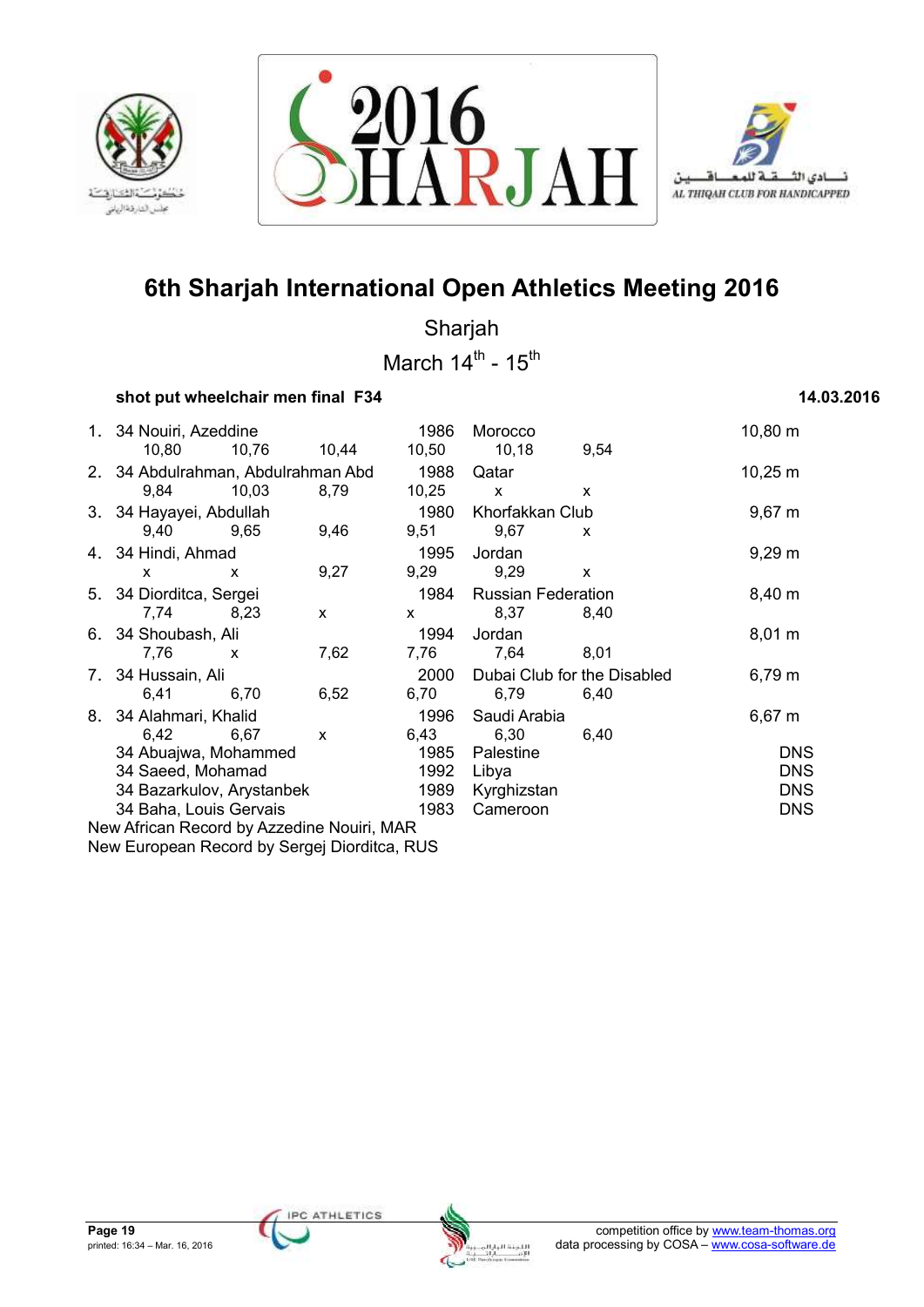





Sharjah

March  $14^{\text{th}}$  -  $15^{\text{th}}$ 

## **shot put men final F36-38 15.03.2016**

| 1. 36 Al Kaabi, Mohammed<br>10,96 | 10,54        | $\mathsf{x}$ | 1996<br>10,90 | AlAin Club for the Disabled<br>11,35 | 9,34         | $11,35 \; m$         | 704 P      |
|-----------------------------------|--------------|--------------|---------------|--------------------------------------|--------------|----------------------|------------|
| 2. 37 Buti, Dhari                 |              |              | 1998          | Kuwait                               |              | $11,64 \; m$         | 660 P      |
| 10,94                             | 11,53        | 11,64        | 11,40         | 11,61                                | 11,44        |                      |            |
| 3. 37 Silovs, Dmitrijs            |              |              | 1989          | Latvia                               |              | 11,56 m              | 649 P      |
| 10,04                             | 10,23        | $\mathsf{x}$ | 10,67         | 11,56                                | 10,88        |                      |            |
| 4. 37 Bain, Joshua                |              |              | 1995          | <b>Great Britain</b>                 |              | $10,64 \, m$         | 514 P      |
| 10,22                             | $\mathsf{x}$ | 10, 16       | 10,64         | 10,38                                | 9,93         |                      |            |
| 5. 36 Mubarak, Saeed              |              |              | 1983          | Dubai Club for the Disabled          |              | $9,89 \; \mathrm{m}$ | 482 P      |
| 9,89                              | 9,50         | 9,26         | 9,09          | 9,78                                 | 9,88         |                      |            |
| 6. 38 Vratil, Petr                |              |              | 1983          | <b>Czech Republic</b>                |              | 10,82 m              | 472 P      |
| 10,82                             | 10,23        | $\mathsf{X}$ | X.            | X.                                   | 10,80        |                      |            |
| 7. 37 Abbad Ali, Abbad            |              |              | 1992          | Dubai Club for the Disabled          |              | $10,28 \; m$         | 459 P      |
| 9,03                              | 9,80         | 9,88         | 9,99          | 10,28                                | 10,00        |                      |            |
| 8. 37 Mohamed, Wael               |              |              | 1984          | Ajman Club                           |              | 7,91 m               | 134 P      |
| <b>X</b>                          | X            | 7,91         | 7,68          | 7,81                                 | 7,87         |                      |            |
| 37 Pallag, Michal                 |              |              | 1989          | <b>Czech Republic</b>                |              | <b>DNS</b>           |            |
| 37 Djimdoumgar, Djimdoumgar       |              |              | 1974          | Cameroon                             |              | <b>DNS</b>           |            |
| shot put men final F40/41         |              |              |               |                                      |              |                      | 14.03.2016 |
| 1. 41 Duke, Kyron                 |              |              | 1992          | <b>Great Britain</b>                 |              | 12,46 m              | 957 P      |
| 11,09                             | 11,14        | $\mathsf{x}$ | 11,50         | 12,46                                | 11,87        |                      |            |
| 2. 40 Lukutin, Alexey             |              |              | 1981          | Kazakhstan                           |              | 7,87 m               | 526 P      |
| 7,59                              | 7,46         | 7,87         | 7,08          | 7,45                                 | 6,96         |                      |            |
| 3. 40 Alsaif, Abdullah A.A.M.     |              |              | 1994          | Kuwait                               |              | 7,50 m               | 449 P      |
| 7,50                              | 7,12         | 6,89         | <b>X</b>      | 6,96                                 | $\mathsf{x}$ |                      |            |
| 4. 40 Adel, Ahmed                 |              |              | 1994          | Dubai Club for the Disabled          |              | $6,03 \; m$          | 166 P      |
| 6,03                              | 5,37         | 5,64         | X             | 5,73                                 | 5,60         |                      |            |
| 41 Mbag, Claude Junior            |              |              | 1993          | Cameroon                             |              | <b>DNS</b>           |            |
|                                   |              |              |               |                                      |              |                      |            |

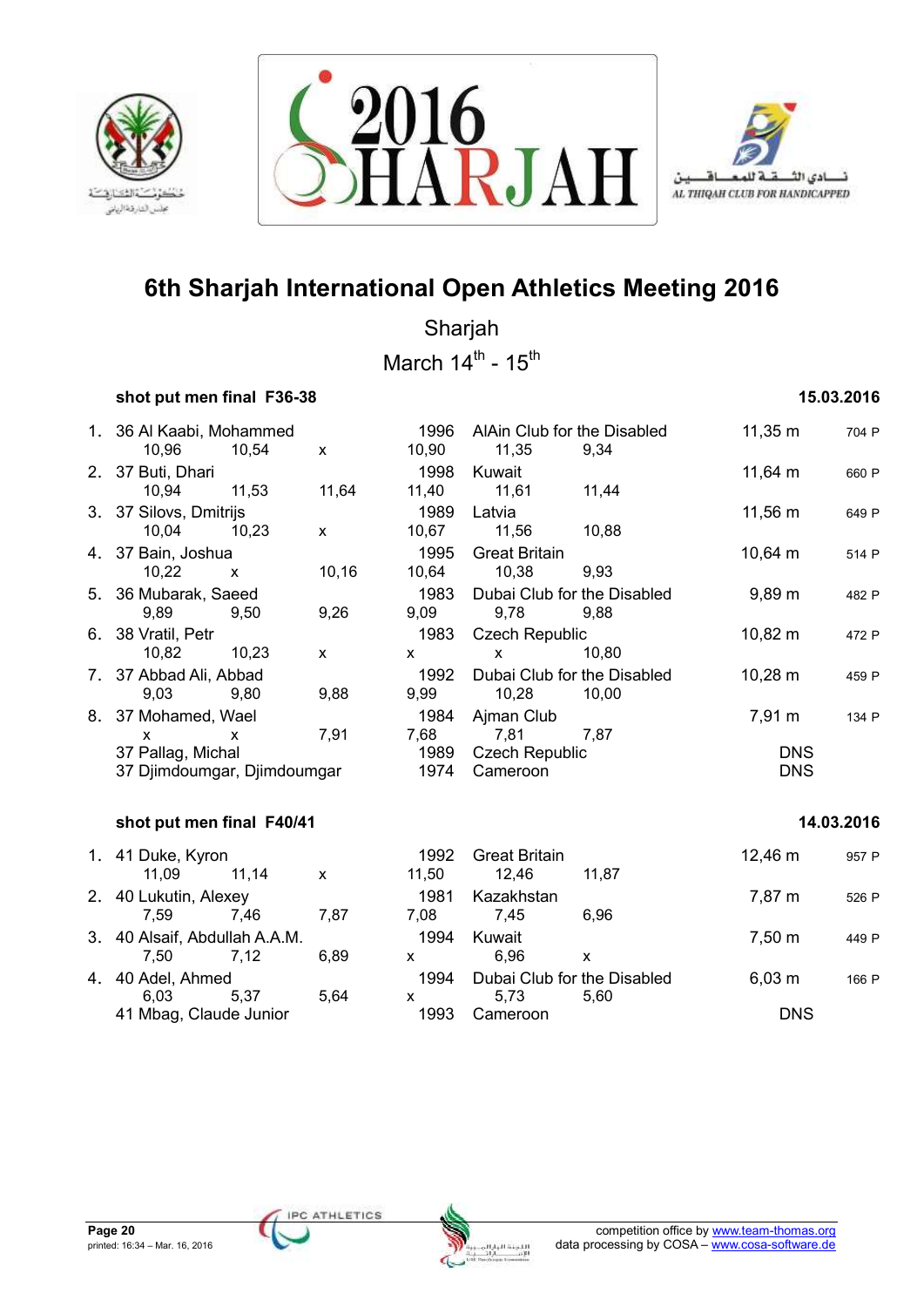





Sharjah March  $14^{\text{th}}$  -  $15^{\text{th}}$ 

## **shot put men final F42-46 14.03.2016**

|    | 1. 42 Al-Joburi, Mohammad            |                    | 1968   | Sweden                |                    | 11,36 m     | 608 P      |
|----|--------------------------------------|--------------------|--------|-----------------------|--------------------|-------------|------------|
|    | 11,12<br>x                           | 10,94              | X      | 11,36                 | 11,18              |             |            |
| 2. | 42 Ovcharov, Dechko                  |                    | 1980   | <b>Bulgaria</b>       |                    | 10,89 m     | 539 P      |
|    | 10,82<br>X                           | X                  | 10,65  | 10,89                 | X                  |             |            |
|    | 3. 42 Ali, Ali                       |                    | 1979   | Saudi Arabia          |                    | 10,76 m     | 520 P      |
|    | 10,32<br>9,87                        | X                  | 10,76  | 10,14                 | 10,65              |             |            |
| 4. | 42 Petrous, Jaroslav                 |                    | 1977   | <b>Czech Republic</b> |                    | 9,87 m      | 384 P      |
|    | 9,87<br>9,76                         | 9,33               | X      | 9,36                  | X                  |             |            |
| 5. | 46 Watanabe, Daisuke                 |                    | 1973   | Japan                 |                    | 10,32 m     | 375 P      |
|    | 10,32<br>9,73                        | $\pmb{\mathsf{x}}$ | 10, 18 | 10,16                 | 9,64               |             |            |
| 6. | 42 Jaideep, Jaideep                  |                    | 1989   | India                 |                    | 8,87 m      | 240 P      |
|    | 8,87<br>8,84                         | 7,90               |        | 8,65                  | $\pmb{\mathsf{x}}$ |             |            |
|    | 44 Said, Abdurraouf                  |                    | 1983   | Libya                 |                    | <b>DNS</b>  |            |
|    | 42 Ahmed, Walid Ali Musa             |                    | 1980   | Libya                 |                    | <b>DNS</b>  |            |
|    |                                      |                    |        |                       |                    |             |            |
|    | shot put wheelchair men final F53/56 |                    |        |                       |                    |             | 15.03.2016 |
|    |                                      |                    |        |                       |                    |             |            |
| 1. | 56 ZEYOUDI, RASHED AHMED             |                    | 1982   | Khorfakkan Club       |                    | $6,77 \; m$ | 185 P      |
|    | 6,42<br>X                            | 6,74               | 6,68   | 6,74                  | 6,77               |             |            |
|    | 53 Fernandes, Che Jon                |                    | 1971   | Greece                |                    | <b>DNS</b>  |            |
|    | 53 Azzam, Husam F A                  |                    | 1975   | Palestine             |                    | <b>DNS</b>  |            |
|    | 56 Ismail, Nour                      |                    | 1987   | Palestine             |                    | <b>DNS</b>  |            |
|    | 53 Pouadeu Ngaleu, Ulrich Dimitri    |                    | 1999   | Cameroon              |                    | <b>DNS</b>  |            |
|    |                                      |                    |        |                       |                    |             |            |
|    | shot put wheelchair men final F54    |                    |        |                       |                    |             | 14.03.2016 |
|    | 1. 54 Stefanoudakis, Manolis         |                    | 1983   | Greece                |                    | 8,56 m      |            |
|    | 7,92<br>8,56                         | 8,40               | X      | 8,24                  | 8,14               |             |            |
| 2. | 54 Al Masbahi, Abdulla               |                    | 1985   | Khorfakkan Club       |                    | 6,47 m      |            |
|    | 5,92<br>5,99                         | 6,02               | 6,15   | 6,21                  | 6,47               |             |            |
|    |                                      |                    |        |                       |                    |             |            |
| 3. | 54 Nacin, Stanislav                  |                    | 1960   | <b>Czech Republic</b> |                    | 6,36 m      |            |
|    | 5,31<br>5,84                         | 6,36               | X      | 5,88                  | 5,93               |             |            |
| 4. | 54 Alanazi, Saleh                    |                    | 1988   | Saudi Arabia          |                    | $6,00 \; m$ |            |
|    | 6,00<br>X                            | 5,23               | X      | 5,31                  | 5,27               |             |            |
|    | 54 Alkhtni, Mohamed                  |                    | 1990   | Libya                 |                    | <b>DNS</b>  |            |
|    | 54 Zitawi, Samer                     |                    | 1990   | Palestine             |                    | <b>DNS</b>  |            |
|    | 54 Abd Elaziz, Saoud                 |                    | 2001   | Ajman Club            |                    | <b>DNS</b>  |            |
|    | 54 Pieplieyou, Abdou                 |                    | 1979   | Cameroon              |                    | <b>DNS</b>  |            |



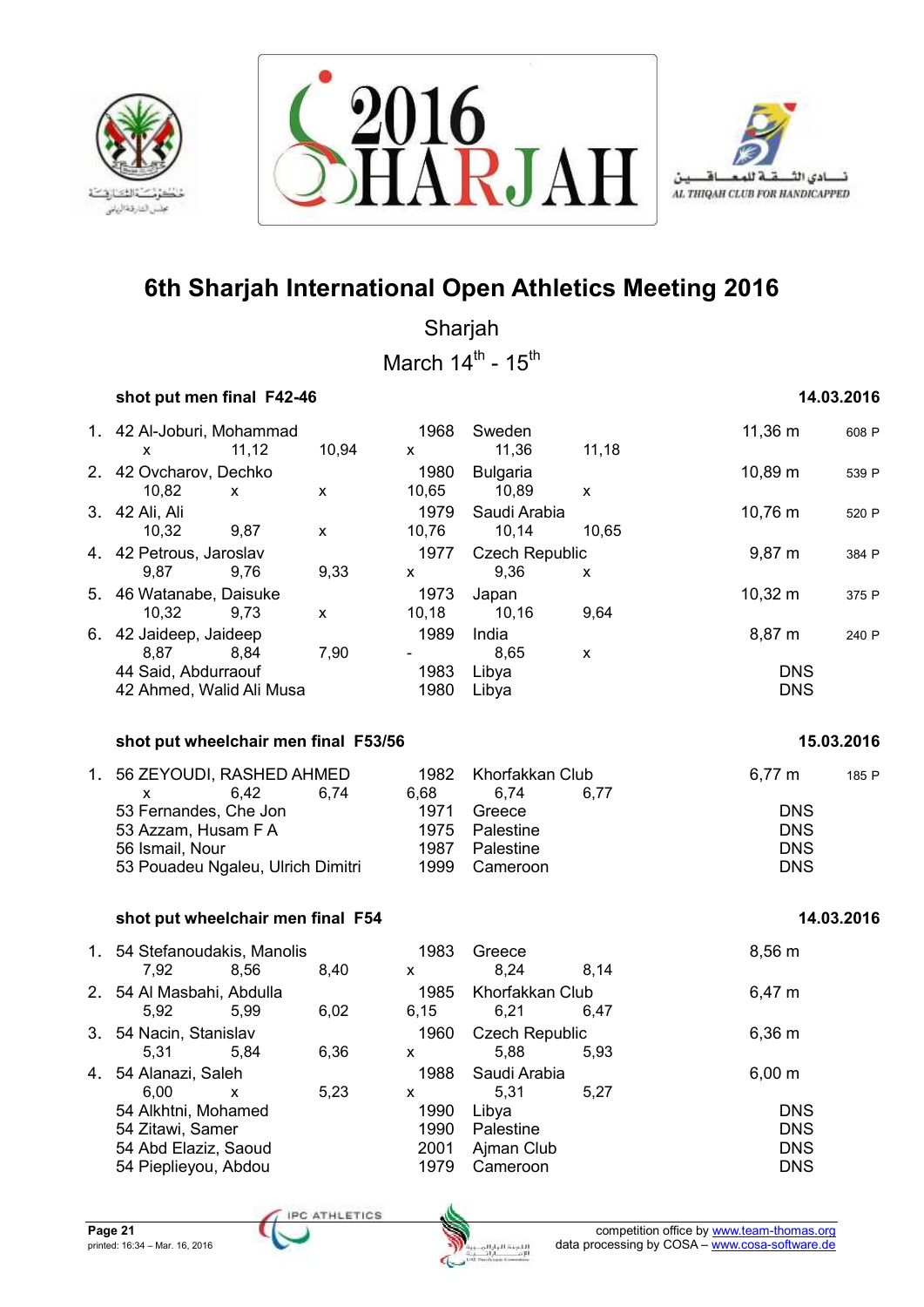





Sharjah March  $14^{\text{th}}$  -  $15^{\text{th}}$ 

### **shot put wheelchair men final F55 14.03.2016** 14.03.2016

## 1. 55 Gobe, Christian 1977 Cameroon 10,85 m 10,19 10,52 10,73 10,05 10,85 10,27 2. 55 Kiryakov, Georgi 1985 Bulgaria 10,02 m 9,81 10,00 10,02 9,69 x 9,64 3. 55 Lakhdar, Abdelouahab 1974 Morocco 6,04 m x 7,96 8,00 x x 8,04 4. 55 Phogat, Sunil 1980 India 1980 India 1980 India 1980 India 1980 India 1980 India 1980 India 1980 India 19 7,33 7,52 7,63 7,51 7,73 7,94 5. 55 Alzbeidi, Eisa 1995 AlAin Club for the Disabled 6,58 m 6,33 6,34 6,36 6,58 5,90 6,49 6. 55 Rotter, Michal 1981 Czech Republic 6,42 m 6,10 6,03 6,09 6,42 6,26 6,30 7. 55 Dhanhani, Saeed 1980 Khorfakkan Club 5,36 m 5,25 x 4,69 5,13 5,36 5,33 55 Shafee, Mohanad 1976 Palestine DNS 55 Alhabsi, Mohammed 1986 AlAin Club for the Disabled DNS 55 Aldeeb, Fadi 1984 Palestine DNS New African record by Christian Gobe, CAM

## **shot put wheelchair men final F57 14.03.2016 14.03.2016**

| 1. 57 Al Abbadi, Amer Ali Mustaf<br>10.70                                                                  | 12.17 | X     | 1976<br>12,21                        | Jordan<br>12,27                                   | 12,50 | $12,50 \; m$                                     |
|------------------------------------------------------------------------------------------------------------|-------|-------|--------------------------------------|---------------------------------------------------|-------|--------------------------------------------------|
| 2. 57 Sidorchuk, Pavel<br>10.74                                                                            | 11.15 | 11,23 | 1965<br>11,56                        | Kazakhstan<br>10.92                               | 10.96 | 11,56 m                                          |
| 3. 57 Almahri, Saeed<br>8,85                                                                               | X     | 8.41  | 1976<br>X                            | Ajman Club<br>8,52                                | X     | 8,85 m                                           |
| 4. 57 McLoughlin, Shane<br>57 Abuwatfa, Abdelrahman<br>57 Mbida, Vivien Bienvenu<br>57 Rajab, Mahmoud Saad | 6.63  | X     | 1971<br>7.31<br>1991<br>1982<br>1985 | Ireland<br>7.41<br>Palestine<br>Cameroon<br>Libya | 7.54  | 7,54 m<br><b>DNS</b><br><b>DNS</b><br><b>DNS</b> |

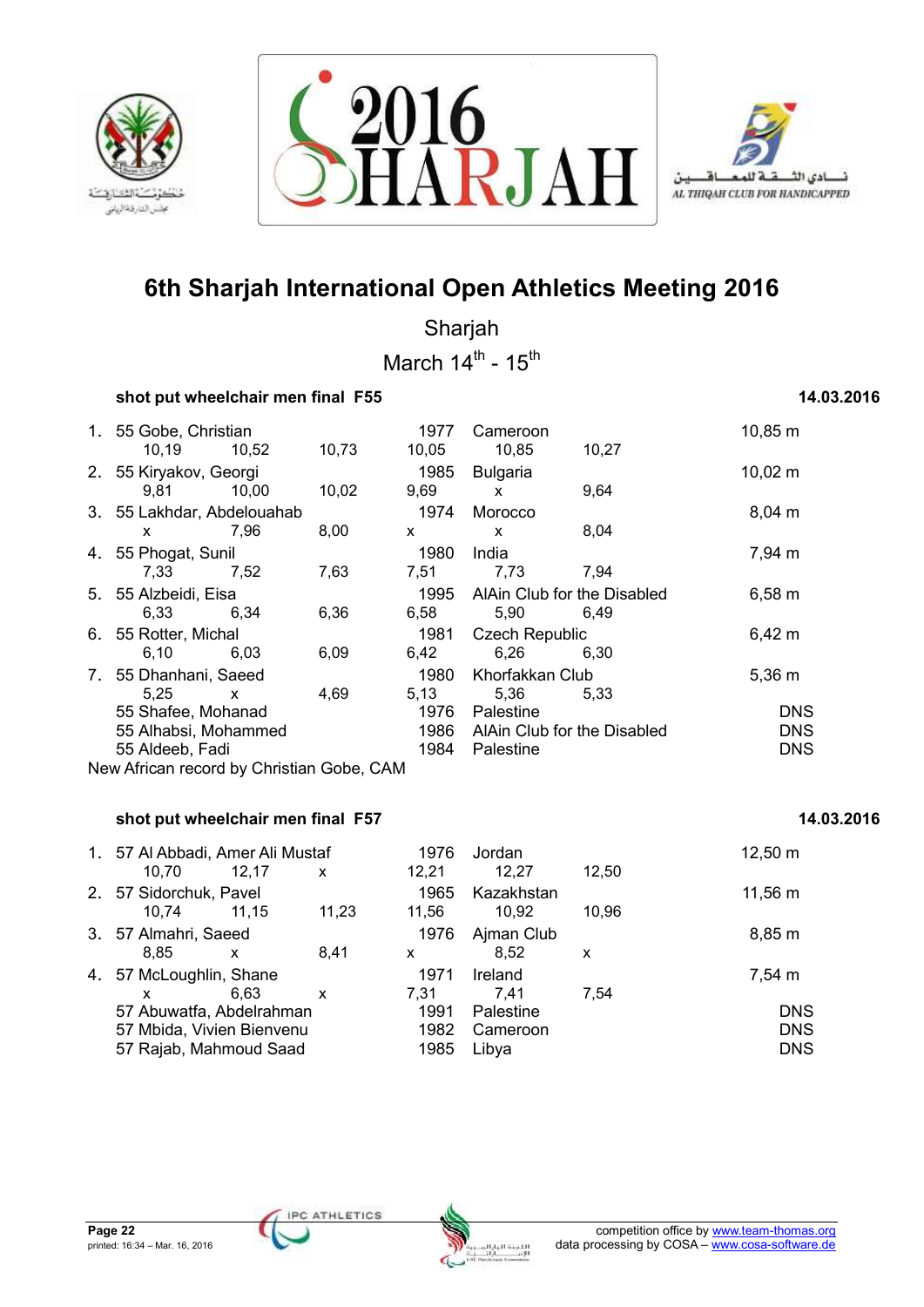





Sharjah March  $14^{\text{th}}$  -  $15^{\text{th}}$ 

### **discus men final F12/42-46 14.03.2016**

| 1. 42 Ovcharov, Dechko       |                                   |              | 1980         | Bulgaria              |              | 39,72 m      | 849 P |
|------------------------------|-----------------------------------|--------------|--------------|-----------------------|--------------|--------------|-------|
| 34,48 39,72                  |                                   | 38,13        | 38,48        | 38,75                 | $\mathsf{x}$ |              |       |
| 2. 42 Jaideep, Jaideep       |                                   |              | 1989         | India                 |              | $38,07 \; m$ | 799 P |
| 37,64                        | $\mathsf{x}$                      | $\mathsf{x}$ | 35,97        | 36,08                 | 38,07        |              |       |
| 3. 42 Petrous, Jaroslav      |                                   |              | 1977         | <b>Czech Republic</b> |              | $37,33 \; m$ | 775 P |
| 35,11                        | $\mathsf{x}$                      | 37,33        | 35,98        | 34,11                 | 33,07        |              |       |
| 4. 42 Al-Joburi, Mohammad    |                                   |              | 1968         | Sweden                |              | $37,11 \; m$ | 768 P |
| 36,58                        | 35,55                             | 35,79        | $\mathsf{x}$ | 37,11                 | 35,45        |              |       |
| 5. 42 Ali, Ali               |                                   |              | 1979         | Saudi Arabia          |              | $32,36 \; m$ | 592 P |
| 32,36 31,42                  |                                   | 31,44        | 31,54        | 30,62                 | 28,93        |              |       |
| 6. 42 Singh, Gyanender       |                                   |              | 1978         | India                 |              | 29,69 m      | 480 P |
| 27,06                        | 29,64                             | 27,07        |              | 29,48 29,69           | 29,53        |              |       |
| 7. 46 Devendra, Devendra     |                                   |              | 1985         | India                 |              | $31,95 \; m$ | 467 P |
| 31.95                        | <b>Contract Contract Contract</b> | 29,88        |              |                       |              |              |       |
| 8. 46 Watanabe, Daisuke      |                                   |              | 1973         | Japan                 |              | $31,23 \; m$ | 439 P |
| $\mathsf{x}$                 | 31,23                             | $\mathsf{x}$ | $\mathsf{x}$ | 29,60                 | 30,51        |              |       |
| 9. 12 Alharaz, Abdullah M.A. |                                   |              | 1983         | Kuwait                |              | 26,74 m      | 340 P |
| 24,66                        | 26,74                             | $\mathsf{x}$ | $\mathsf{x}$ | 26,08                 | 24,48        |              |       |
| 42 Ahmed, Walid Ali Musa     |                                   |              | 1980         | Libya                 |              | <b>DNS</b>   |       |
| 44 Said, Abdurraouf          |                                   |              | 1983         | Libya                 |              | <b>DNS</b>   |       |
|                              |                                   |              |              |                       |              |              |       |

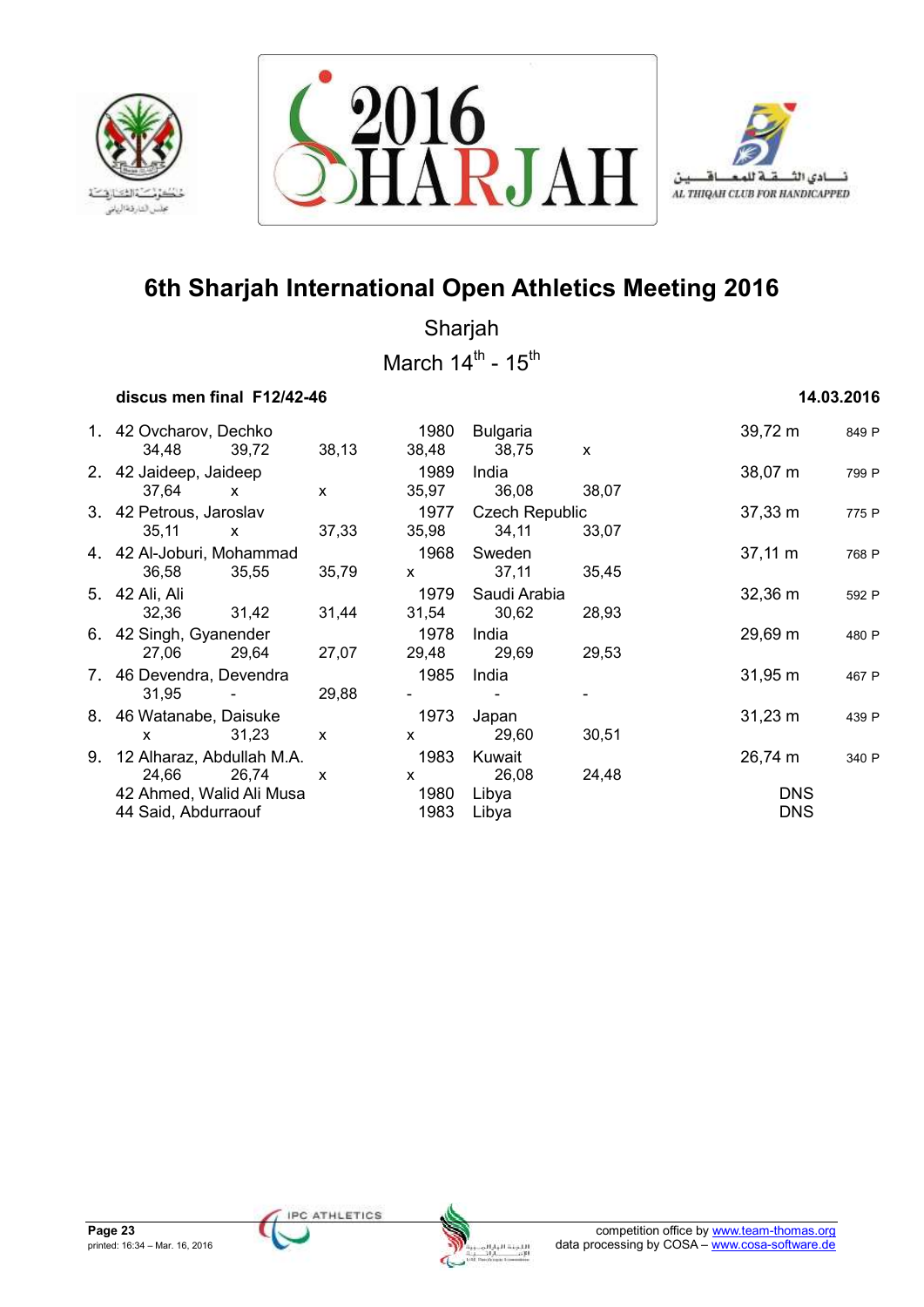





Sharjah March  $14^{\text{th}}$  -  $15^{\text{th}}$ 

### **discus wheelchair men final F32** 15.03.2016 **15.03.2016**

## 1. 32 Bahlaz, Lahouari 1979 Algeria 16,92 m x 15,88 x 16,41 16,92 16,24 2. 32 Bakiri, Mounir 1977 Algeria 16,37 m x 14,32 16,37 x 12,09 x 3. 32 Bettina, Karim 1978 Algeria 15,07 m 13,15 11,44 12,58 13,45 15,07 13,50 4. 32 Ouaddali, Youssef 1987 Morocco 13,89 m 13,22 x x 10,76 12,27 13,89 5. 32 Alhammadi, Humaid 1997 Abu Dhabi Club f Special Needs 12,25 m 11,55 10,24 11,71 12,25 11,29 11,85 6. 32 Naser, Mohammad 1991 Kuwait 11,10 m 10,86 11,10 x 10,42 10,63 10,52 7. 32 Alharthi, Zeyad 1995 Abu Dhabi Club f Special Needs 10,54 m 9,95 9,40 10,03 9,74 10,54 10,04 32 Almarashda, Khalid 1983 Khorfakkan Club DNS 32 Almasoud, Abdulaziz 1993 Kuwait DNS New World Record by Lahouari Bahlaz, ALG New African Record by Lahouari Bahlaz, ALG

## **discus wheelchair men final F33** 15.03.2016 **15.03.2016**

New Asian Record by Humaid Alhammadi, UAE

|                              | 1. 33 Alnakhli, Hani<br>27.01             | X     | 22,50 | 1986<br>X     | Saudi Arabia<br>26.68 | 27,34                                  | 27,34 m      |  |  |  |
|------------------------------|-------------------------------------------|-------|-------|---------------|-----------------------|----------------------------------------|--------------|--|--|--|
|                              | 2. 33 Scheil, Daniel                      |       |       | 1973          | Germany               |                                        | 26,07 m      |  |  |  |
|                              | 25.06                                     | 25.19 | 26,07 | 25.94         | X                     | 24.70                                  |              |  |  |  |
|                              | 3. 33 Alhousani, Ahmed<br>x               | 23.78 | 22.54 | 1987<br>24,20 | 25.27                 | Althigah Club for Handicapped<br>23,95 | 25,27 m      |  |  |  |
|                              | 4. 33 Kardjena, Kamel<br>23.26            | 23.50 | X     | 1981<br>21.38 | Algeria<br>23.17      | X                                      | $23,50 \; m$ |  |  |  |
|                              | 5. 33 Ali, Juma Salem<br>13.73            | 13,55 | 13.18 | 1978<br>13.70 | 13.85                 | Dubai Club for the Disabled<br>X       | 13,85 m      |  |  |  |
|                              | 33 Abunab, Ahmad                          |       |       | 1988          | Jordan                |                                        | <b>DNS</b>   |  |  |  |
| 33 Malaleih, Hassan Ali Obai |                                           |       |       | 1984          | Khorfakkan Club       |                                        | <b>DNS</b>   |  |  |  |
|                              | New European Record by Daniel Scheil, GER |       |       |               |                       |                                        |              |  |  |  |

| 33 Alnakhli, Hani            |       |       | 1986  | Saudi Arabia    |                               | 27,34 m    |
|------------------------------|-------|-------|-------|-----------------|-------------------------------|------------|
| 27.01                        | X     | 22,50 | x     | 26.68           | 27.34                         |            |
| 33 Scheil, Daniel            |       |       | 1973  | Germany         |                               | 26,07 m    |
| 25.06                        | 25.19 | 26.07 | 25.94 | X               | 24,70                         |            |
| 33 Alhousani, Ahmed          |       |       | 1987  |                 | Althigah Club for Handicapped | 25,27 m    |
| x                            | 23.78 | 22,54 | 24,20 | 25.27           | 23.95                         |            |
| 33 Kardjena, Kamel           |       |       | 1981  | Algeria         |                               | 23,50 m    |
| 23.26                        | 23,50 | x     | 21,38 | 23.17           | X                             |            |
| 33 Ali, Juma Salem           |       |       | 1978  |                 | Dubai Club for the Disabled   | 13,85 m    |
| 13.73                        | 13.55 | 13.18 | 13.70 | 13.85           | X                             |            |
| 33 Abunab, Ahmad             |       |       | 1988  | Jordan          |                               | <b>DNS</b> |
| 33 Malaleih, Hassan Ali Obai |       |       | 1984  | Khorfakkan Club |                               | <b>DNS</b> |

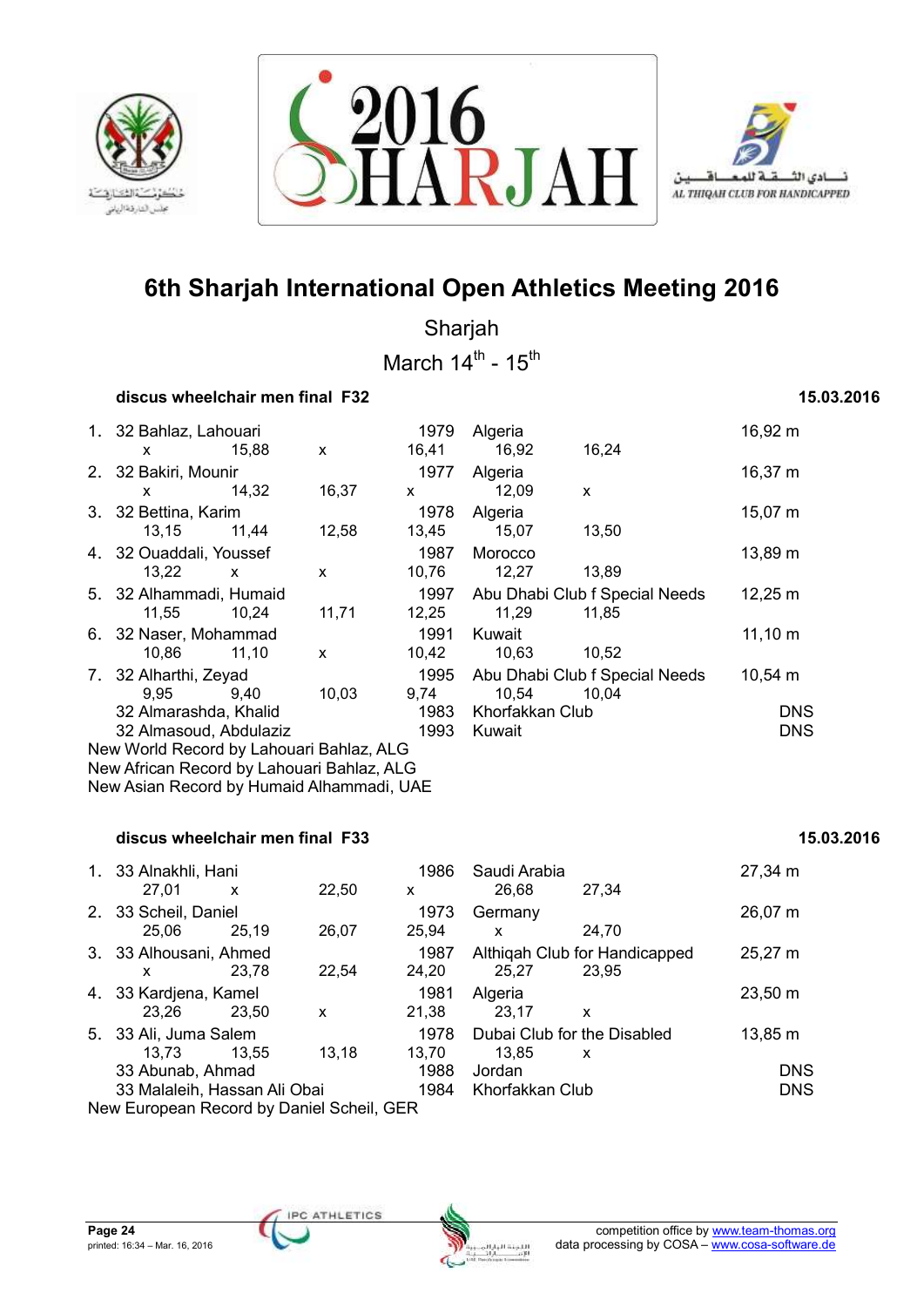





Sharjah March  $14^{\text{th}}$  -  $15^{\text{th}}$ 

### **discus wheelchair men final F34 15.03.2016**

| 1. 34 Abdulrahman, Abdulrahman Abd<br>x                                                                                                                          | 29.80 | 31,96 | 1988<br>30,30 | Qatar<br>X               | 31.11 | $31,96 \; m$ |  |  |  |
|------------------------------------------------------------------------------------------------------------------------------------------------------------------|-------|-------|---------------|--------------------------|-------|--------------|--|--|--|
| 2. 34 Hayayei, Abdullah<br>26.92                                                                                                                                 | X     | 26.68 | 1980<br>28,22 | Khorfakkan Club<br>28.80 | 28.41 | 28,80 m      |  |  |  |
| 3. 34 Nouiri, Azeddine<br>20.17                                                                                                                                  | 19.40 | x     | 1986<br>23.98 | Morocco<br>24.47         | 25,03 | $25,03 \; m$ |  |  |  |
| 4. 34 Alahmari, Khalid<br>17.09                                                                                                                                  | 18.20 | 20.11 | 1996<br>17.50 | Saudi Arabia<br>17.40    | 17.36 | $20,11 \; m$ |  |  |  |
| 34 Shoubash, Ali<br><b>DNS</b><br>1994<br>Jordan<br>New World Record by Abdulrahman Abd Abdulrahman, QAT<br>New Asian Record by Abdulrahman Abd Abdulrahman, QAT |       |       |               |                          |       |              |  |  |  |

### **discus men final F36-40 14.03.2016**

## 1. 40 Alsaif, Abdullah A.A.M. 1994 Kuwait 19,67 m <sup>892</sup> <sup>P</sup> 14,80 19,12 18,89 18,91 x 19,67 2. 36 Al Kaabi, Mohammed 1996 AlAin Club for the Disabled 37,00 m 874 P 37,00 33,96 34,94 x x x 3. 37 Bain, Joshua 1995 Great Britain 45,15 m <sup>836</sup> <sup>P</sup> 39,42 45,01 43,42 45,15 43,18 43,69 4. 37 Abbad Ali, Abbad 1992 Dubai Club for the Disabled 41,15 m <sup>723</sup> <sup>P</sup> 38,62 x x x 39,54 41,15 5. 40 Lukutin, Alexey 1981 Kazakhstan 16,17 m <sup>656</sup> <sup>P</sup> 15,35 x x 15,56 x 16,17 6. 40 Adel, Ahmed 1994 Dubai Club for the Disabled 15,48 m <sup>598</sup> <sup>P</sup> 15,19 15,10 14,88 x 13,56 15,48 7. 37 Buti, Dhari 1998 Kuwait 36,53 m 568 P 36,53 33,49 34,49 34,74 x 34,39 8. 38 Vratil, Petr 1983 Czech Republic 1983 Czech Republic 32.07 m 498 P x x 30,19 x 31,28 32,07 9. 37 Pallag, Michal 1989 Czech Republic 32,96 m 436 P 28,64 x 32,45 x x 32,96

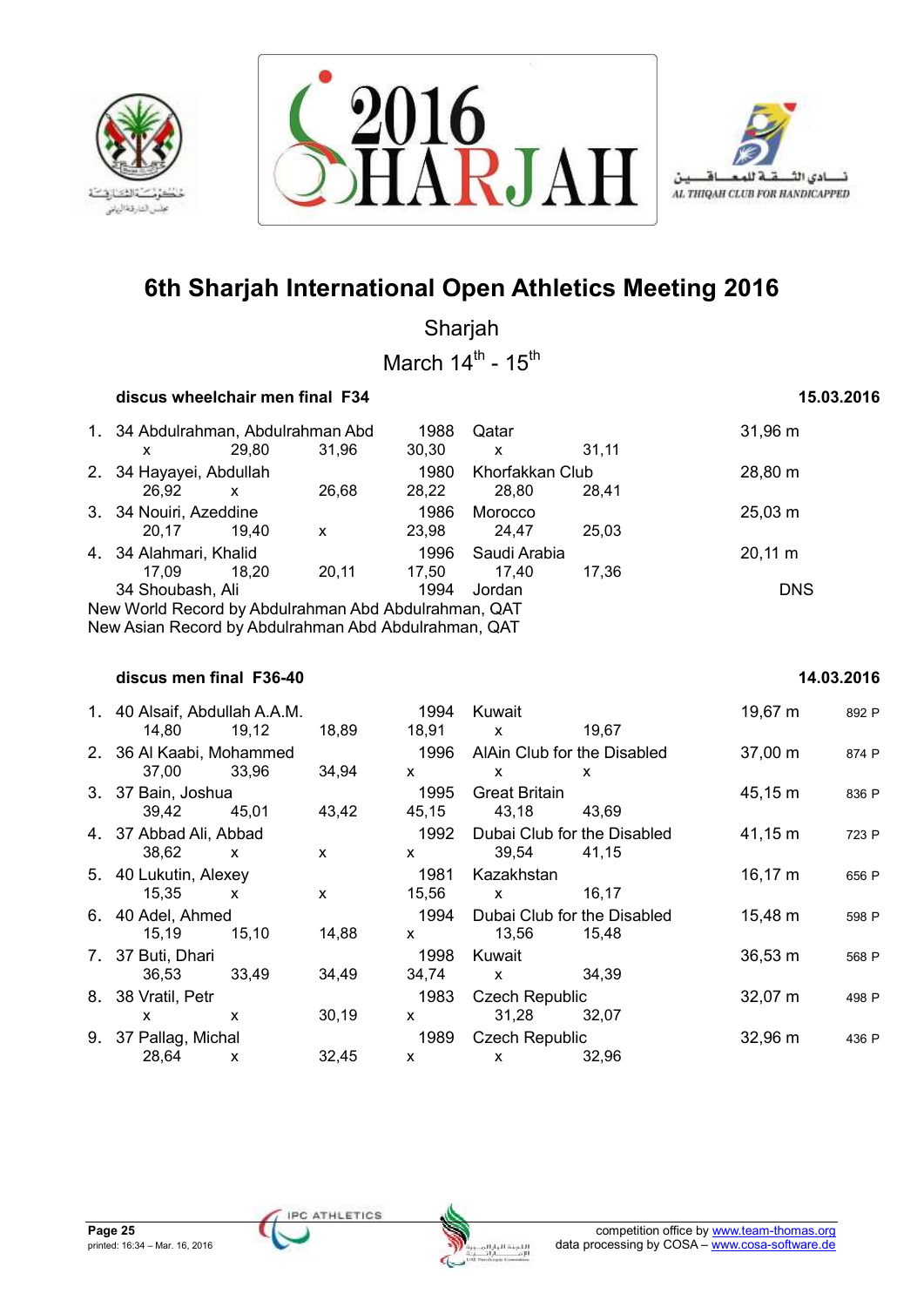





Sharjah March  $14^{\text{th}}$  -  $15^{\text{th}}$ 

### **discus wheelchair men final F51-54 14.03.2016**

| 1. 51 Kumar, Amit Kumar<br>8.45<br>2. 51 Alharthi, Radhi | 8.69  | 8,73                                                                                                                        | 1985<br>8.46  | India<br>9.05        |              | $9,05 \; m$                              | 648 P      |
|----------------------------------------------------------|-------|-----------------------------------------------------------------------------------------------------------------------------|---------------|----------------------|--------------|------------------------------------------|------------|
|                                                          |       |                                                                                                                             |               |                      | X            |                                          |            |
| 8.06                                                     | 8.02  | 8,08                                                                                                                        | 1992<br>7.91  | Saudi Arabia<br>8.47 | 8.07         | 8,47 m                                   | 562 P      |
| 20.58                                                    | 21.34 | X                                                                                                                           | 1985<br>20.64 | 19.89                | 20.82        | $21,34 \text{ m}$                        | 554 P      |
| 4.85                                                     | 5.98  | 17,52                                                                                                                       | 1960<br>17,57 | X                    | 16.27        | $17,57 \; m$                             | 319 P      |
|                                                          |       |                                                                                                                             | 1990<br>1979  | Libya<br>Algeria     |              | <b>DNS</b><br><b>DNS</b>                 |            |
|                                                          |       | 3. 54 Al Masbahi, Abdulla<br>4. 54 Nacin, Stanislav<br>54 Alrishan, Abdullah<br>54 Alkhtni, Mohamed<br>51 Berrahal, Mohamed |               | 1983                 | Saudi Arabia | Khorfakkan Club<br><b>Czech Republic</b> | <b>DNS</b> |

 **discus wheelchair men final F55 15.03.2016** 

|    | 1. 55 Lakhdar, Abdelouahab<br>28,80 | 29.66 | 30,07 | 1974<br>30.24 | Morocco<br>30,63                     | 26,62 | $30,63 \; m$ |
|----|-------------------------------------|-------|-------|---------------|--------------------------------------|-------|--------------|
| 2. | 55 Phogat, Sunil<br>25,53           | 25,96 | x     | 1980<br>28.46 | India<br>28,61                       | 26.74 | 28,61 m      |
|    | 3. 55 Younas, Omair<br>22.93        | 27.90 | 27,70 | 1996<br>28,16 | Dubai Club for the Disabled<br>27,58 | 27,85 | 28,16 m      |
|    | 4. 55 Gobe, Christian<br>26.17      | 25.63 | 27,57 | 1977<br>x     | Cameroon<br>x                        | x     | 27,57 m      |
|    | 5. 55 Alzbeidi, Eisa<br>23.47       | 23.71 | 24,79 | 1995<br>24,82 | AlAin Club for the Disabled<br>X     | 25.53 | $25,53 \; m$ |
| 6. | 55 Dhanhani, Saeed<br>14,90         | 14.06 | x     | 1980<br>X     | Khorfakkan Club<br>15.86             | 15.58 | 15,86 m      |

New African Record by Abdelouahab Lakhdar, MAR

### **discus wheelchair men final F57 15.03.2016**

| 1. 57 Al Abbadi, Amer Ali Mustaf<br>37.92 | 41,82   | 41.92 | 1976<br>37.11 | Jordan                               |       | 41,92 m      |
|-------------------------------------------|---------|-------|---------------|--------------------------------------|-------|--------------|
| 2. 57 Sidorchuk, Pavel<br>32.90           | 36.89   | 37,12 | 1965<br>38.10 | Kazakhstan<br>39.11                  | 33.16 | $39,11 \; m$ |
| 3. 57 Alsahoti, Nasser Saed<br>33.65      | - 33.71 | 28.37 | 1972<br>33,74 | Qatar<br>33.81                       | 33.54 | 33,81 m      |
| 4. 57 Abu Elkheer, Fares<br>30,68         | 31,88   | 28,96 | 1977<br>31,84 | AlAin Club for the Disabled<br>31,48 | 31.04 | 31,88 m      |

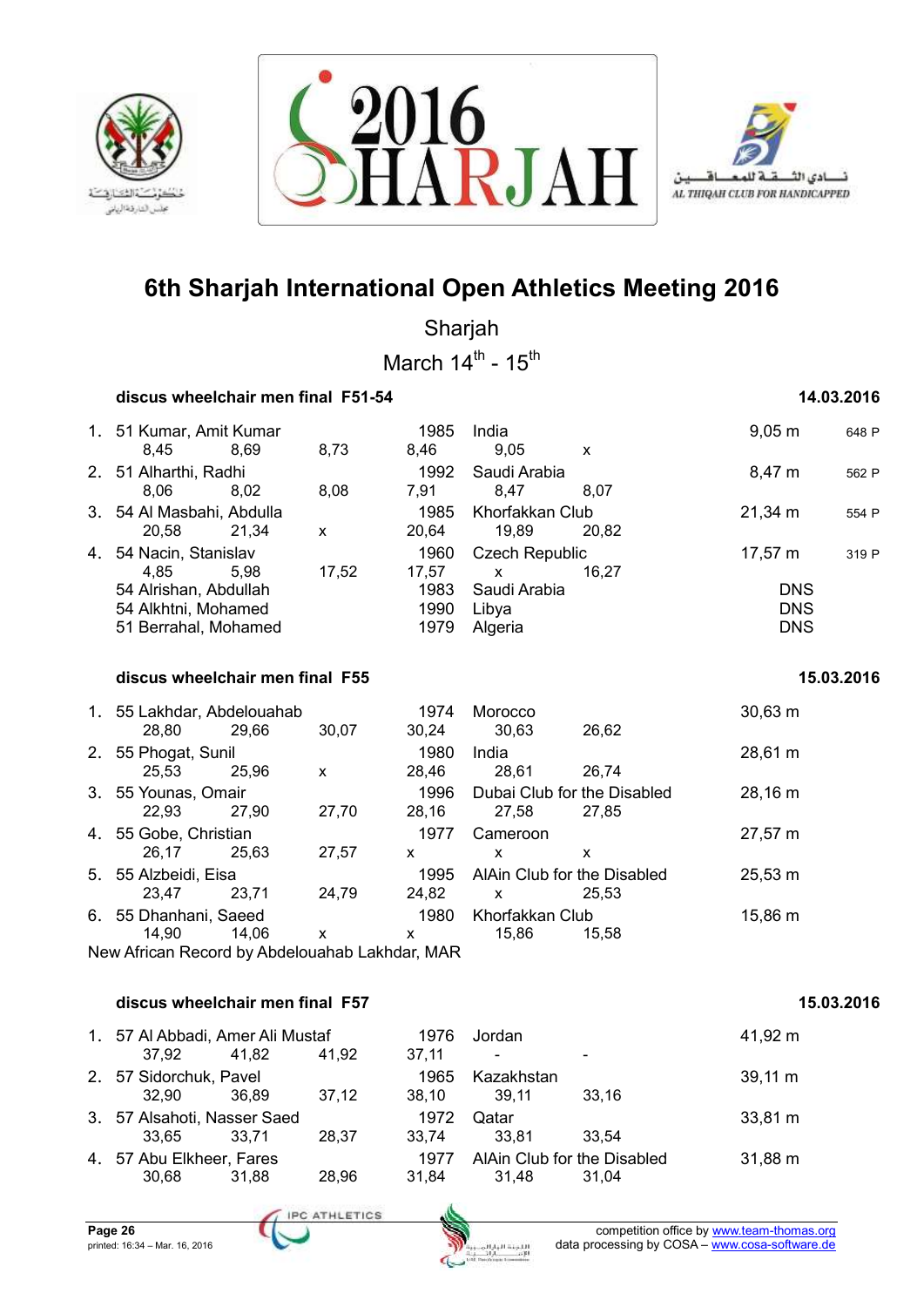





Sharjah March  $14^{\text{th}}$  -  $15^{\text{th}}$ 

### *i***avelin wheelchair men final F33 14.03.2016**

## 1. 33 Scheil, Daniel 1973 Germany 24,07 m 22,02 23,89 x 24,07 x x 2. 33 Kardjena, Kamel 1981 Algeria 1981 Algeria 17,85 m x x 17,17 17,85 x x 3. 33 Alnakhli, Hani 1986 Saudi Arabia 17,17 m x 17,17 15,76 15,76 16,73 16,54 4. 33 Alhousani, Ahmed 1987 Althiqah Club for Handicapped 17,06 m<br>15.74 x 17.06 16.16 x 16.33 15,74 x 17,06 16,16 x 16,33 5. 33 Malaleih, Hassan Ali Obai 1984 Khorfakkan Club 15,15 m 14,42 x x 12,34 13,99 15,15 **iavelin wheelchair men final F34** 15.03.2016 1. 34 Nouiri, Azeddine 1986 Morocco 28,43 m 24,23 25,43 x 28,17 27,67 28,43 2. 34 Hayayei, Abdullah 1980 Khorfakkan Club 25,73 m 21,50 25,66 25,73 x x x 3. 34 Diorditca, Sergei 1984 Russian Federation 17,76 m 16,88 17,30 16,76 x 17,76 17,72 4. 34 Alahmari, Khalid 1996 Saudi Arabia 14,55 m x 14,55 10,93 x x x 34 Abuiweid, Mohammed 1993 Palestine DNS 34 Saeed, Mohamad 2008 2009 2010 1992 Libya 2008 2009 2010 2011 2013  **javelin men final F37-38 14.03.2016**

| 1. 37 Silovs, Dmitrijs |       |       | 1989  | Latvia                    |       | 47,19 m      | 932 P |
|------------------------|-------|-------|-------|---------------------------|-------|--------------|-------|
| x                      | x     | X     | 39.27 | $\boldsymbol{\mathsf{x}}$ | 47.19 |              |       |
| 2. 38 Vratil, Petr     |       |       | 1983  | <b>Czech Republic</b>     |       | $39,13 \; m$ | 753 P |
| 35.88                  | 38.28 | 38,71 | 38,53 | 38.84                     | 39.13 |              |       |
| 3. 38 Kukla, Martin    |       |       | 1993  | <b>Czech Republic</b>     |       | 34,59 m      | 595 P |
| 32.63                  | 34.59 | 31.75 | 34,16 | 33.93                     | 34.18 |              |       |
| 4. 37 Pallag, Michal   |       |       | 1989  | <b>Czech Republic</b>     |       | 25,39 m      | 219 P |
| 23.85                  | x     | x     | x     | 25.39                     | х     |              |       |
| 5. 37 mohamed, Wael    |       |       | 1984  | Ajman Club                |       | 23,76 m      | 169 P |
| 20.11                  | 21.59 | x     | 23.76 | 18.25                     | 18.67 |              |       |

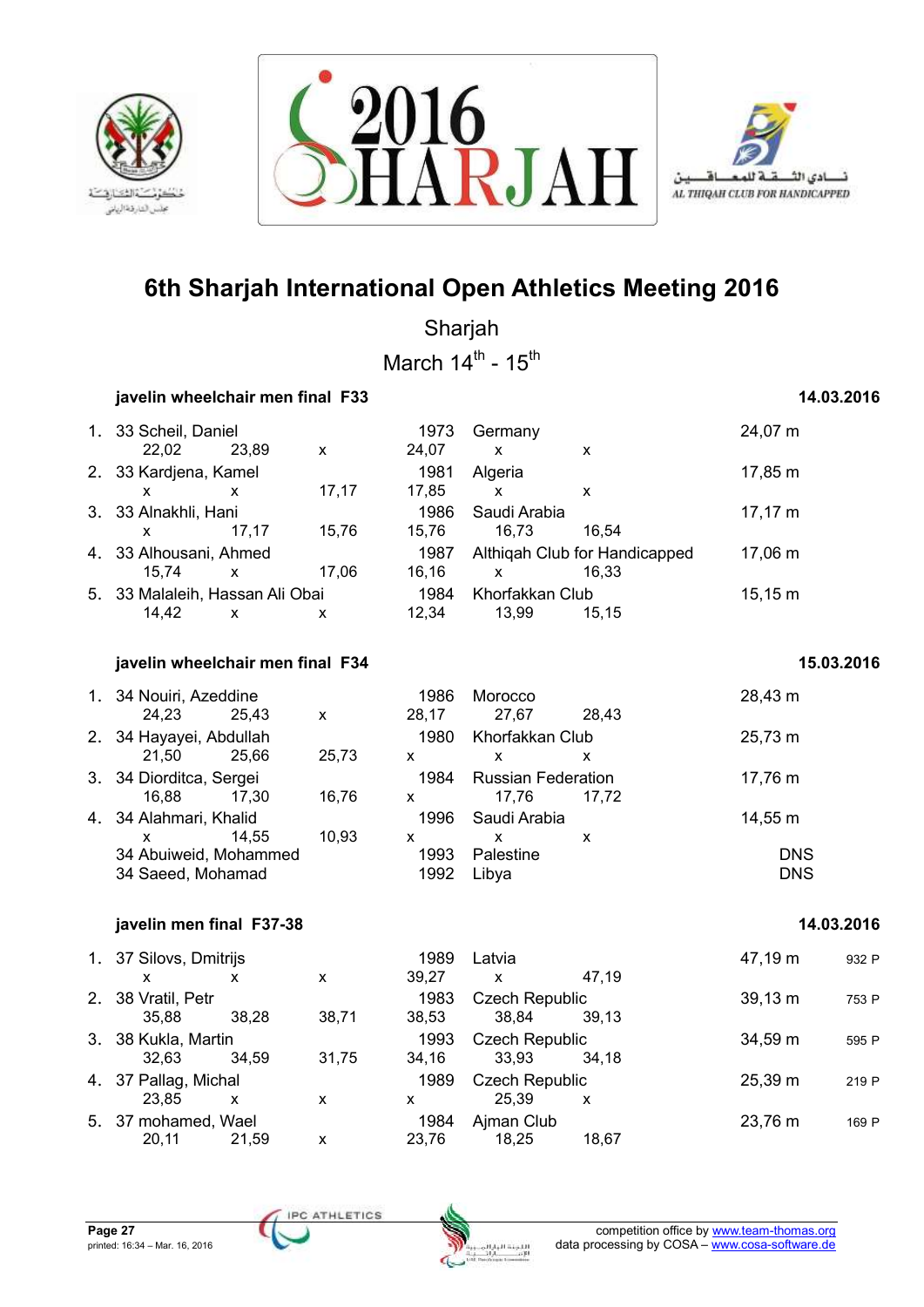





Sharjah March  $14^{\text{th}}$  -  $15^{\text{th}}$ 

## **javelin men final F40-46 15.03.2016**

| 1. 46 Devendra, Devendra<br>55,80                                                           | 60,74        | $\mathsf{x}$ | 1985                                                                                                                                                                                                                                                                                                     | India                         |              | 60,74 m             | 1050 P |
|---------------------------------------------------------------------------------------------|--------------|--------------|----------------------------------------------------------------------------------------------------------------------------------------------------------------------------------------------------------------------------------------------------------------------------------------------------------|-------------------------------|--------------|---------------------|--------|
| 2. 42 R T, Prasanna Kumar<br>49,37                                                          | $\mathsf{x}$ | $\mathsf{x}$ | 1978                                                                                                                                                                                                                                                                                                     | India<br>47,13 47,85          | 46,03        | 49,37 m             | 936 P  |
| 3. 44 Ranbir, Narender<br>50,27                                                             | 50,41        | 49,43        | 1989<br>49,41                                                                                                                                                                                                                                                                                            | India<br>50,03                | 47,22        | $50,41 \; m$        | 868 P  |
| 4. 42 Ovcharov, Dechko<br>39,57 37,54                                                       |              | 42,00        | 1980<br>41,92                                                                                                                                                                                                                                                                                            | Bulgaria                      |              | 42,00 m             | 756 P  |
| 5. 41 Duke, Kyron<br>34,69                                                                  | 32,68        | 32,96        | 1992<br>$\mathsf{X}$ and $\mathsf{X}$ and $\mathsf{X}$ are $\mathsf{X}$ and $\mathsf{X}$ are $\mathsf{X}$ and $\mathsf{X}$ are $\mathsf{X}$ and $\mathsf{X}$ are $\mathsf{X}$ and $\mathsf{X}$ are $\mathsf{X}$ and $\mathsf{X}$ are $\mathsf{X}$ and $\mathsf{X}$ are $\mathsf{X}$ and $\mathsf{X}$ are | <b>Great Britain</b><br>31,38 | 30,11        | 34,69 m             | 735 P  |
| 6. 46 Watanabe, Daisuke<br>33,84                                                            | 40,00        | 35,63        | 1973                                                                                                                                                                                                                                                                                                     | Japan<br>35,53 37,50          | 33,96        | $40,00 \; \text{m}$ | 609 P  |
| 7. 42 Mano, Yuki<br>35,23                                                                   | 36,22        | 33,65        | 1972<br>34,61                                                                                                                                                                                                                                                                                            | Japan<br>26,55                | 26,59        | $36,22 \; m$        | 567 P  |
| 8. 42 Singh, Gyanender<br>31,78                                                             | 33,18        | 35,92        | 1978<br>31,81                                                                                                                                                                                                                                                                                            | India<br>$\mathsf{X}$         | X.           | 35,92 m             | 556 P  |
| 9. 40 Alsaif, Abdullah A.A.M.<br>$\mathsf{x}$                                               | 23,37        | X            | 1994<br>21,80                                                                                                                                                                                                                                                                                            | Kuwait<br>$\mathsf{x}$        | 23,54        | $23,54 \, \text{m}$ | 549 P  |
| 10. 42 Ali, Ali<br>32,93                                                                    | 33,98        | 30,18        | 1979<br>$\mathsf{x}$ and $\mathsf{y}$                                                                                                                                                                                                                                                                    | Saudi Arabia<br>35,29         | $\mathsf{x}$ | $35,29 \text{ m}$   | 533 P  |
| 11. 40 Lukutin, Alexey<br>$\mathsf{x}$<br>New World Record by Abdullah A. A. M. Alsaif, KUW | 13,46        | $\mathsf{X}$ | 1981<br>$\mathsf{X}$ and $\mathsf{X}$ and $\mathsf{X}$ are $\mathsf{X}$ and $\mathsf{X}$ are $\mathsf{X}$ and $\mathsf{X}$ are $\mathsf{X}$ and $\mathsf{X}$ are $\mathsf{X}$ and $\mathsf{X}$ are $\mathsf{X}$ and $\mathsf{X}$ are $\mathsf{X}$ and $\mathsf{X}$ are $\mathsf{X}$ and $\mathsf{X}$ are | Kazakhstan<br>13,70           | 15,48        | 15,48 m             | 135 P  |
| New Asian Record by Abdullah A. A. M. Alsaif, KUW                                           |              |              |                                                                                                                                                                                                                                                                                                          |                               |              |                     |        |

New European Record by Kyron Duke, GBR

## *iavelin wheelchair men final F54* **15.03.2016**

| 1. 54 Stefanoudakis, Manolis |       |       | 1983  | Greece                |       | 27,90 m |
|------------------------------|-------|-------|-------|-----------------------|-------|---------|
| 25.14                        | 25.96 | 26.62 | 26.46 | 27.90                 | 27.04 |         |
| 2. 54 Alanazi, Saleh         |       |       | 1988  | Saudi Arabia          |       | 19,38 m |
| 17.15                        | 19.38 | 18.09 | 19.05 | X                     | 16.94 |         |
| 3. 54 Al Masbahi, Abdulla    |       |       | 1985  | Khorfakkan Club       |       | 16,19 m |
| 15.80                        | 15.18 | 15.32 | x     | 15.84                 | 16.19 |         |
| 4. 54 Nacin, Stanislav       |       |       | 1960  | <b>Czech Republic</b> |       | 14,37 m |
| x                            | 14.15 | х     | x     | x                     | 14.37 |         |

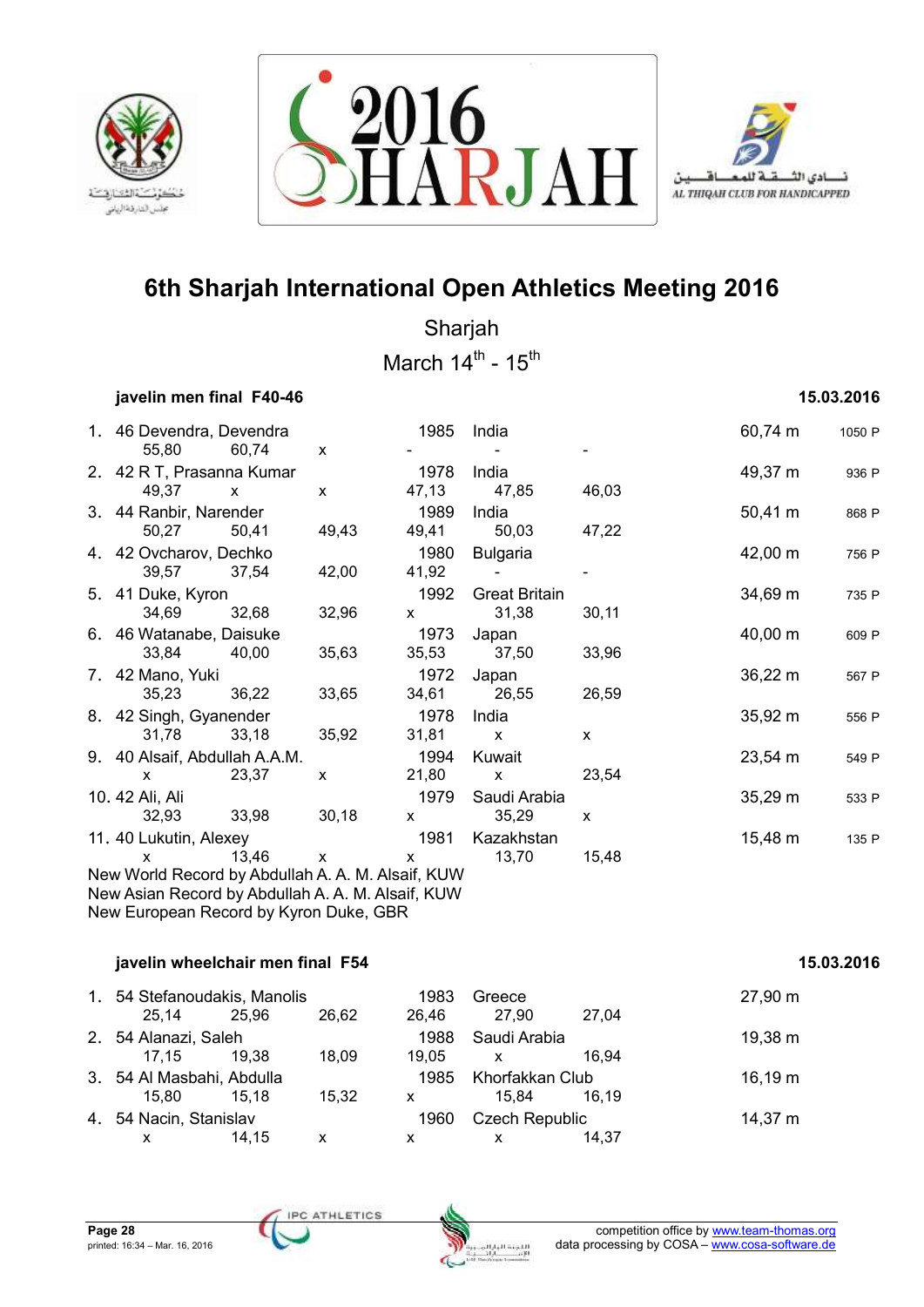





Sharjah March  $14^{\text{th}}$  -  $15^{\text{th}}$ 

### *javelin wheelchair men final F55* **14.03.2016**

|    | 1. 55 Kiryakov, Georgi<br>26,16          | $\mathsf{x}$ | 25,63        | 1985<br>26,12                                                                                                                                                                                                                                                                                            | Bulgaria<br>26,80                           | 27,24        | 27,24 m      |            |
|----|------------------------------------------|--------------|--------------|----------------------------------------------------------------------------------------------------------------------------------------------------------------------------------------------------------------------------------------------------------------------------------------------------------|---------------------------------------------|--------------|--------------|------------|
|    | 2. 55 Phogat, Sunil<br>22,83             | 23,45        | 25,42        | 1980<br>$\mathsf{X}^-$                                                                                                                                                                                                                                                                                   | India<br>24,45                              | X            | 25,42 m      |            |
|    | 3. 55 Lakhdar, Abdelouahab<br>22,51      | 20,57        | 22,55        | 1974<br>22,46                                                                                                                                                                                                                                                                                            | Morocco<br>22,71                            | $\mathsf{x}$ | 22,71 m      |            |
|    | 4. 55 Dhanhani, Saeed<br>18,02           | $\mathsf{x}$ | 18,58        | 1980<br>19,11                                                                                                                                                                                                                                                                                            | Khorfakkan Club<br>18,75                    | 19,89        | 19,89 m      |            |
|    | 5. 55 Rotter, Michal<br>17,82            | 16,71        | 18,09        | 1981<br>$\mathsf{X}$ and $\mathsf{X}$                                                                                                                                                                                                                                                                    | <b>Czech Republic</b><br>17,85              | 18,88        | 18,88 m      |            |
|    | 6. 55 Younas, Omair<br>$\mathsf{x}$      | X            | $\mathsf{x}$ | 1996<br>17,85                                                                                                                                                                                                                                                                                            | Dubai Club for the Disabled<br>$\mathsf{x}$ | X            | 17,85 m      |            |
| 7. | 55 Alzbeidi, Eisa<br>13,32               | 14,36        | $\mathsf{x}$ | 1995<br>$\mathsf{X}$ and $\mathsf{X}$ and $\mathsf{X}$ and $\mathsf{X}$ are $\mathsf{X}$ and $\mathsf{X}$ and $\mathsf{X}$ are $\mathsf{X}$ and $\mathsf{X}$ are $\mathsf{X}$ and $\mathsf{X}$ are $\mathsf{X}$ and $\mathsf{X}$ are $\mathsf{X}$ and $\mathsf{X}$ are $\mathsf{X}$ and $\mathsf{X}$ are | AlAin Club for the Disabled<br>13,97        | 14,38        | 14,38 m      |            |
|    | 55 Alhabsi, Mohammed                     |              |              | 1986                                                                                                                                                                                                                                                                                                     | AlAin Club for the Disabled                 |              | <b>DNS</b>   |            |
|    | javelin wheelchair men final F56/57      |              |              |                                                                                                                                                                                                                                                                                                          |                                             |              |              | 15.03.2016 |
|    | 1. 57 Alsahoti, Nasser Saed<br>28,58     | 28,28        | 29,30        | 1972<br>31,25                                                                                                                                                                                                                                                                                            | Qatar<br>32,79                              | 32,32        | 32,79 m      | 709 P      |
|    | 2. 57 Sidorchuk, Pavel<br><b>X</b>       | 32,24        | 30,89        | 1965<br>31,04                                                                                                                                                                                                                                                                                            | Kazakhstan<br>31,61                         | 31,55        | $32,24 \, m$ | 687 P      |
|    | 3. 57 Almahri, Saeed<br>23,13            | 23,13        | 25,58        | 1976<br>23,02                                                                                                                                                                                                                                                                                            | Ajman Club<br>24,64                         | 24,88        | 25,58 m      | 395 P      |
|    |                                          |              |              |                                                                                                                                                                                                                                                                                                          | AlAin Club for the Disabled                 |              | 25,46 m      |            |
|    | 4. 57 Abu Elkheer, Fares<br>$\mathsf{x}$ | 22,66        | 24,28        | 1977<br>23,44                                                                                                                                                                                                                                                                                            | $\mathsf{x}$                                | 25,46        |              | 390 P      |

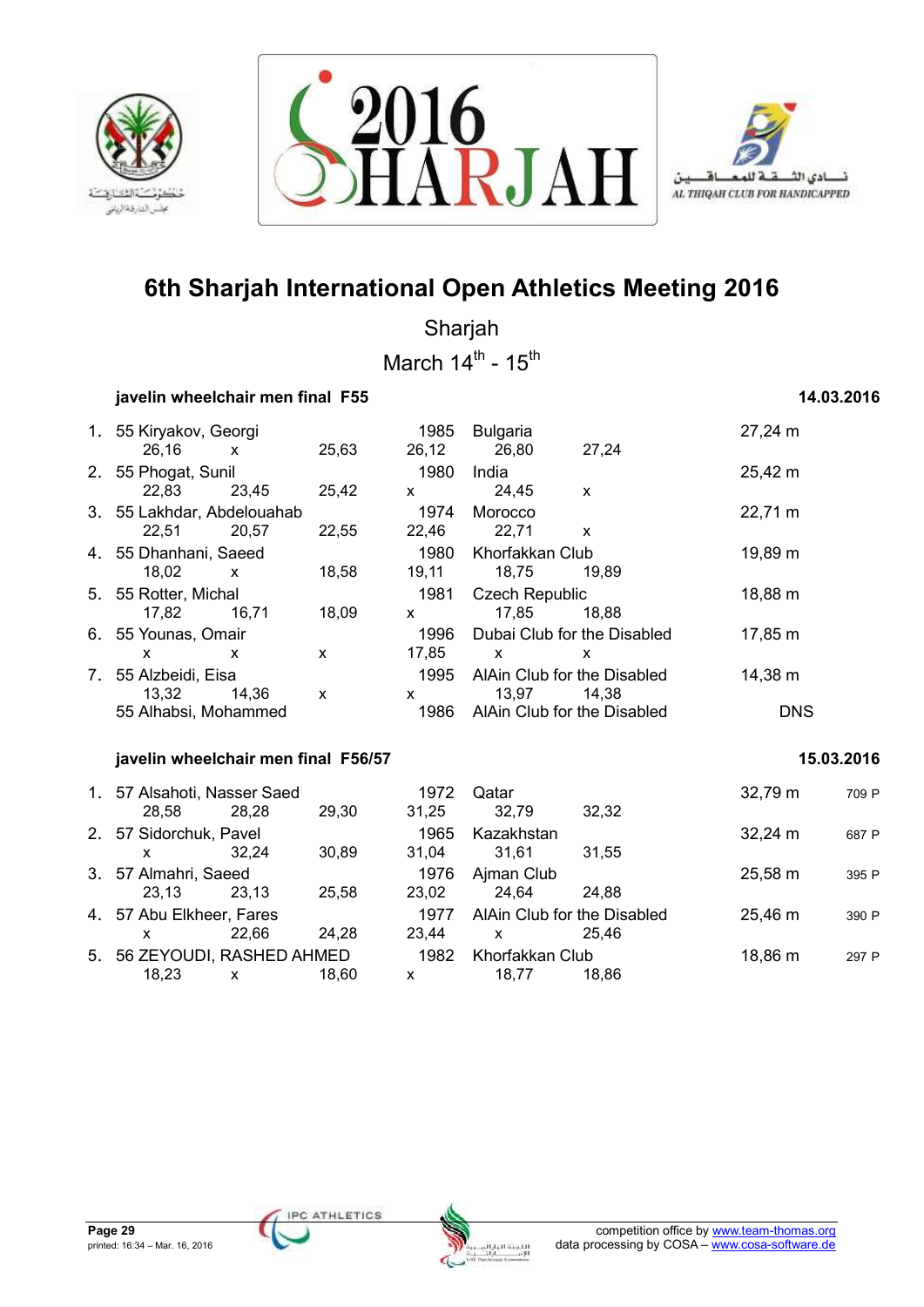





Sharjah

March  $14^{\text{th}}$  -  $15^{\text{th}}$ 

## **club 397g men final F31/51 15.03.2016**

| 1. 51 Alharthi, Radhi            |       |       | 1992          | Saudi Arabia                   |                                      | 24,83 m    | 876 P |
|----------------------------------|-------|-------|---------------|--------------------------------|--------------------------------------|------------|-------|
| x                                | 23.33 | 23.99 | x             | x                              | 24.83                                |            |       |
| 2. 51 Kumar, Amit Kumar<br>21.69 | 18.63 | 19.66 | 1985<br>24.38 | India<br>21.77                 | 23.57                                | 24,38 m    | 854 P |
| 3. 51 Zach, Martin<br>22.26      | 21.68 | 22,22 | 1985<br>x     | <b>Czech Republic</b><br>23.00 | 22.76                                | 23,00 m    | 783 P |
| 4. 31 Alkaabi, Salem<br>13.65    | 15.48 | 13.81 | 1984<br>15.97 | X                              | AlAin Club for the Disabled<br>15.59 | 15,97 m    | 203 P |
| 51 Omar, Nouralddeen             |       |       | 1994          | Libva                          |                                      | <b>DNS</b> |       |

## *club* **397g men final F32 14.03.2016 <b>14.03.2016**

## 1. 32 Bahlaz, Lahouari 1979 Algeria 29,75 m x x x 29,75 29,19 29,11 2. 32 Bakiri, Mounir 1977 Algeria 27,15 m 26,62 25,12 16,35 24,82 27,15 22,66 3. 32 Miller, Stephen 1980 Great Britain 26,46 m 21,93 23,82 23,99 24,51 24,96 26,46 4. 32 Bettina, Karim 1978 Algeria 23,97 m 22,57 17,61 21,51 23,97 22,46 19,60 5. 32 Alhammadi, Humaid 1997 Abu Dhabi Club f Special Needs 21,29 m 19,70 20,87 19,92 20,23 21,29 20,68 6. 32 Almasoud, Abdulaziz 1993 Kuwait 20,46 m 18,94 20,23 20,46 x x 20,05 7. 32 Ouaddali, Youssef 1987 Morocco 19,89 m 10,83 13,46 18,26 17,10 18,28 19,89 8. 32 Alharthi, Zeyad 1995 Abu Dhabi Club f Special Needs 19,37 m 18,17 17,72 17,95 19,37 18,56 18,86 9. 32 Almarashda, Khalid 1983 Khorfakkan Club 17,63 m 12,38 13,96 13,93 16,72 17,63 16,31 10. 32 Alsaqer, Ali 1990 Saudi Arabia 17,52 m 11,62 13,30 14,04 16,08 10,91 17,52 11. 32 Mana, Sulaiman 1977 Dubai Club for the Disabled 16,94 m 16,93 16,74 15,97 16,94 16,93 16,04 32 Elhmali, Hamza G 1987 Libya DNS 32 Morad, Mousa 1985 Ajman Club DNS

New Asian Record by Humaid Alhammadi, UAE

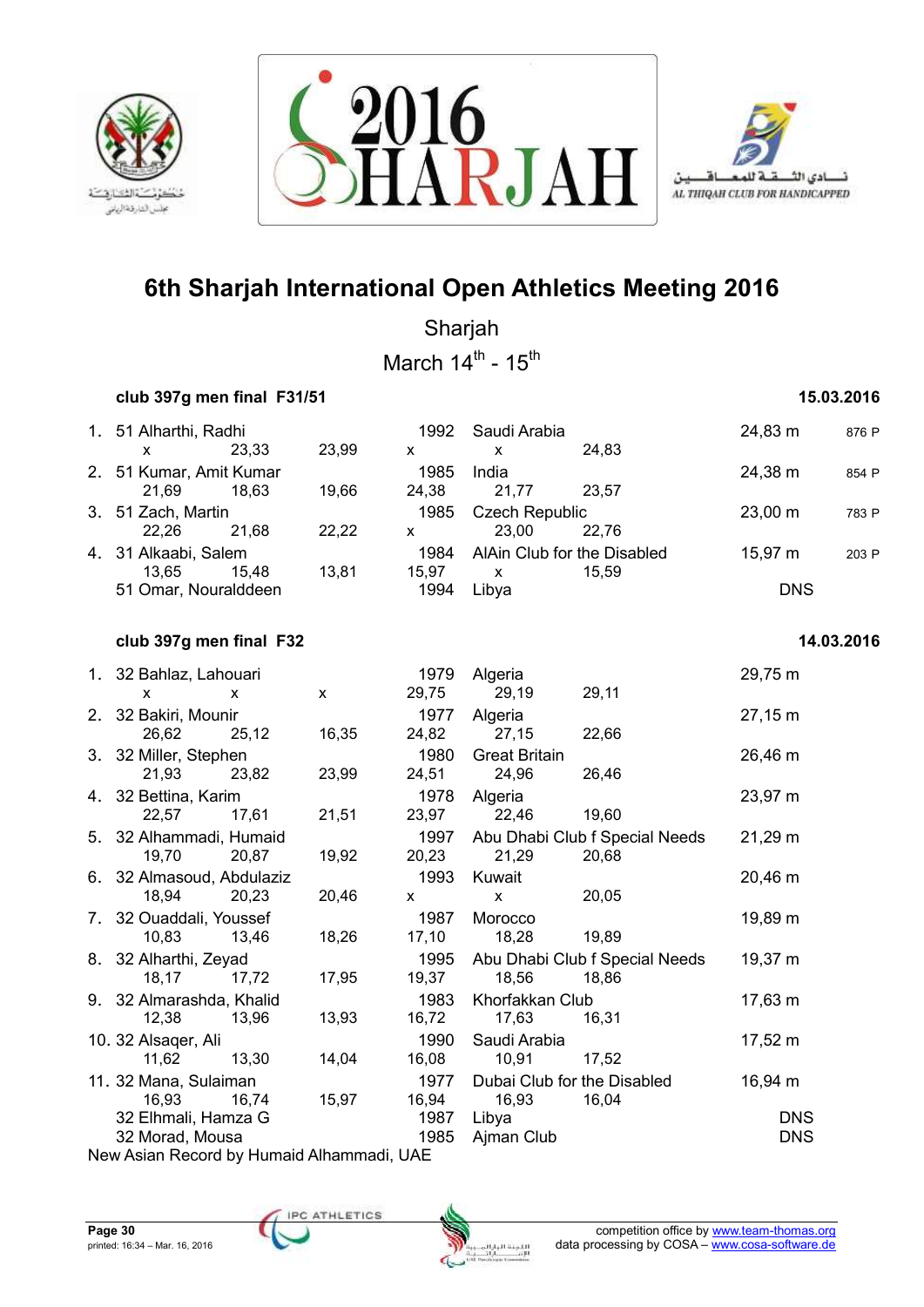





Sharjah

March  $14^{\text{th}}$  -  $15^{\text{th}}$ 

## **100 m women final T12-20 -0,9 14.03.2016**

| 1. 13 Engeleiter, Janne Sophie |      | 1995 Germany                        | 13,36 sec. |
|--------------------------------|------|-------------------------------------|------------|
| 2. 12 Hamri, Lynda             | 1989 | Algeria                             | 13,46 sec. |
| 3. 13 McBride, Erin            |      | 1998 Great Britain                  | 13,49 sec. |
| 4. 20 Alhosani, Hamda          |      | 1988 Abu Dhabi Club f Special Needs | 16,01 sec. |
| 5. 12 Fares, Yara              |      | 1997 Althigah Club for Handicapped  | 18,92 sec. |
| 6. 20 Somar, Iman              |      | 1994 Althigah Club for Handicapped  | 23,89 sec. |
| 13 Benhama, Sanae              | 1982 | Morocco                             | <b>DNS</b> |

### **100 m wheelchair women final T34 14.03.2016** 100 m  $\frac{14.032016}{14.032016}$

| 1. 34 Little, Rosemary Little | 1982 Australia          | 18,51 sec. |
|-------------------------------|-------------------------|------------|
| 2. 34 Vranken, Desiree        | 1997 Netherlands        | 19,32 sec. |
| 3. 34 Siemons, Amy            | 1985 Netherlands        | 19,61 sec. |
| 4. 34 Doronina, Veronika      | 1995 Russian Federation | 19,93 sec. |
| 5. 34 Tait, Carly             | 1986 Great Britain      | 19,97 sec. |

### **100 m women final T35-37 -1,6 14.03.2016**

| 1. 37 Seifert, Maria       | 1991<br>1990 | Germany                 | 14,0 sec.   |
|----------------------------|--------------|-------------------------|-------------|
| 2. 37 Hart, Katrina        |              | Great Britain           | $14,6$ sec. |
| 3. 36 Nicoleitzik, Claudia |              | 1989 Germany            | $15,0$ sec. |
| 4. 37 Foerder, Isabelle    |              | 1979 Germany            | $15,2$ sec. |
| 5. 37 El Kateb, Soniia     |              | 1991 Russian Federation | $16,0$ sec. |
| 6. 35 Luxova, Anna         |              | 1997 Czech Republic     | 17,2 sec.   |

## **100 m women final T42-47 +1.6 +1.6 14.03.2016**

| 1. 47 Tsuji, Sae                              | 1994 | Japan                     | 13,30 sec.   |  |  |  |
|-----------------------------------------------|------|---------------------------|--------------|--|--|--|
| 2. 43 Jong, Fleur                             | 1995 | Netherlands               | 14,04 sec.   |  |  |  |
| 3. 46 Mikhailova, Ekaterina                   | 1990 | <b>Russian Federation</b> | $15,03$ sec. |  |  |  |
| 4. 47 Alnaqbi, Dana                           | 2001 | Khorfakkan Club           | 16,24 sec.   |  |  |  |
| 5. 42 Onishi, Hitomi                          | 1976 | Japan                     | 17,83 sec.   |  |  |  |
| 6. 42 Murakami, Sayaka                        | 1983 | Japan                     | 18,31 sec.   |  |  |  |
| New World Record by Ekaterina Mikhailova, RUS |      |                           |              |  |  |  |

New European Record by Ekaterina Mikhailova, RUS

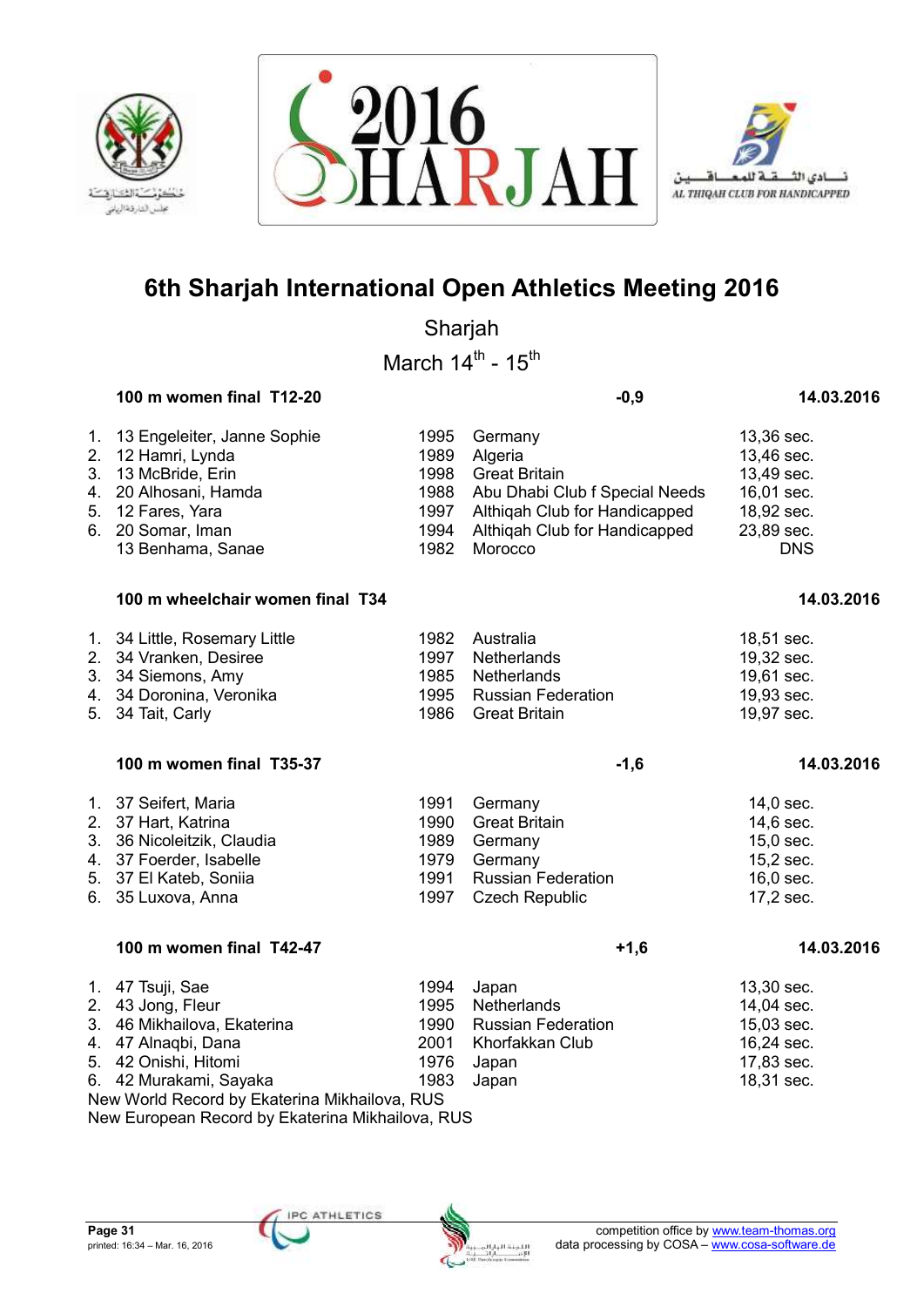





Sharjah

March  $14^{\text{th}}$  -  $15^{\text{th}}$ 

|                                        | 100 m wheelchair women final T53/54                                                                                                                                                           |                                                      | $+0,4$                                                                                                                                                                          | 14.03.2016                                                                                     |
|----------------------------------------|-----------------------------------------------------------------------------------------------------------------------------------------------------------------------------------------------|------------------------------------------------------|---------------------------------------------------------------------------------------------------------------------------------------------------------------------------------|------------------------------------------------------------------------------------------------|
| 2.                                     | 1. 54 Babalola, Hannah<br>54 van den Broek, Margriet<br>3. 54 Kocherova, Natalia<br>4. 53 Abdikarimova, Akzhana<br>5. 54 Dawson-Farrell, Meggan<br>New African Record by Hannah Balbaloa, NGR | 1988<br>1974<br>1990<br>1984<br>1992                 | Nigeria<br>Netherlands<br><b>Russian Federation</b><br><b>Russian Federation</b><br><b>Great Britain</b>                                                                        | 16,74 sec.<br>17,19 sec.<br>17,35 sec.<br>17,71 sec.<br>18,55 sec.                             |
|                                        | 200 m women final T13/20                                                                                                                                                                      |                                                      | $+1,1$                                                                                                                                                                          | 15.03.2016                                                                                     |
| 2.<br>3.<br>4.<br>5.<br>7 <sub>1</sub> | 1. 13 Benhama, Sanae<br>13 McBride, Erin<br>13 Engeleiter, Janne Sophie<br>20 Alhosani, Hamda<br>20 Matouri, Neda<br>6. 20 Somar, Iman<br>20 Ismail, Nasra                                    | 1982<br>1998<br>1995<br>1988<br>1991<br>1994<br>1986 | Morocco<br><b>Great Britain</b><br>Germany<br>Abu Dhabi Club f Special Needs<br>Althiqah Club for Handicapped<br>Althiqah Club for Handicapped<br>Althiqah Club for Handicapped | 26,32 sec.<br>27,02 sec.<br>28,50 sec.<br>34,01 sec.<br>39,28 sec.<br>41,21 sec.<br>46,66 sec. |
|                                        |                                                                                                                                                                                               |                                                      |                                                                                                                                                                                 |                                                                                                |
|                                        | 200 m wheelchair women final T34                                                                                                                                                              |                                                      | $+1,1$                                                                                                                                                                          | 15.03.2016                                                                                     |
|                                        | 1. 34 Little, Rosemary Little<br>2. 34 Siemons, Amy<br>3. 34 Vranken, Desiree<br>4. 34 Tait, Carly<br>5. 34 Doronina, Veronika<br>New Oceanian Record by Rosemary Little, AUS                 | 1982<br>1985<br>1997<br>1986<br>1995                 | Australia<br>Netherlands<br>Netherlands<br><b>Great Britain</b><br><b>Russian Federation</b>                                                                                    | 32,55 sec.<br>34,74 sec.<br>34,92 sec.<br>35,82 sec.<br>36,95 sec.                             |
|                                        | 200 m women final T35-47                                                                                                                                                                      |                                                      | $+0,9$                                                                                                                                                                          | 15.03.2016                                                                                     |

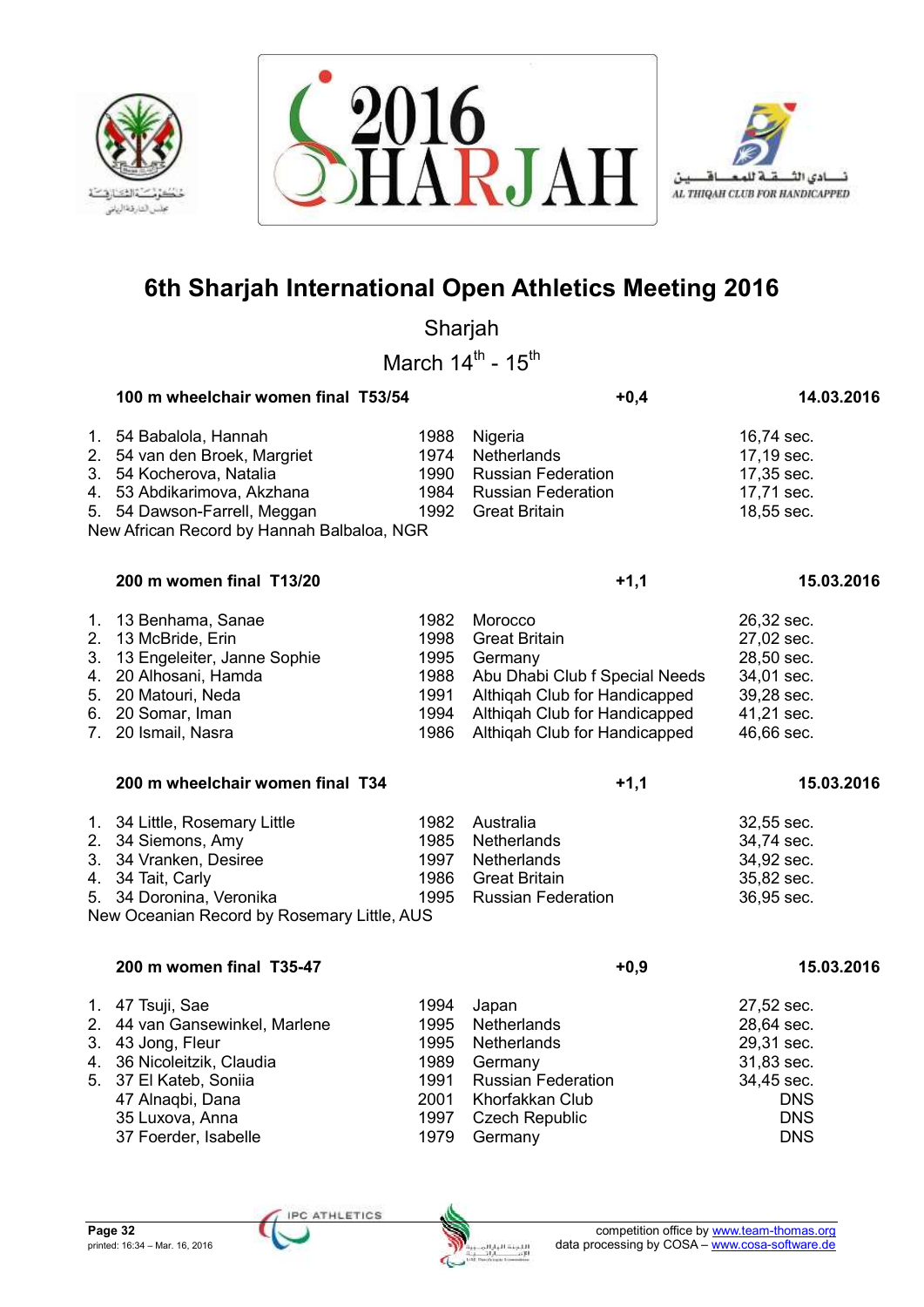





Sharjah

March  $14^{\text{th}}$  -  $15^{\text{th}}$ 

|                | 200 m wheelchair women final T53/54 |       | $+1,8$                        | 15.03.2016     |
|----------------|-------------------------------------|-------|-------------------------------|----------------|
|                | 1. 54 van den Broek, Margriet       | 1974  | <b>Netherlands</b>            | 31,18 sec.     |
| 2 <sub>1</sub> | 54 Babalola, Hannah                 | 1988  | Nigeria                       | 31,57 sec.     |
| 3.             | 54 Kocherova, Natalia               | 1990  | <b>Russian Federation</b>     | 31,94 sec.     |
| 4.             | 53 Abdikarimova, Akzhana            | 1984  | <b>Russian Federation</b>     | 32,82 sec.     |
|                | 5. 54 Dawson-Farrell, Meggan        | 1992  | <b>Great Britain</b>          | 33,15 sec.     |
| 6.             | 54 Moral Pedrero, Eva Maria         | 1982  | Spain                         | 38,98 sec.     |
|                | 400 m women final T12-47            |       |                               | 14.03.2016     |
|                | 1. 13 Benhama, Sanae                | 1982  | Morocco                       | 59,13 sec.     |
| 2.             | 47 Tsuji, Sae                       | 1994  | Japan                         | $1:01,61$ min. |
| 3.             | 20 Ahmed, Walaa                     | 1994  | Althigah Club for Handicapped | $1:35,34$ min. |
| Δ              | 20 Ismail Nasra                     | 1986. | Althinah Club for Handicanned | 1·56 15min     |

| 4.   20 Ismail, Nasra           | 1986 Althigah Club for Handicapped | $1:56,15$ min. |
|---------------------------------|------------------------------------|----------------|
| 37 Malobe Ehiyo, Larissa Alvine | 1993 Cameroon                      | <b>DNS</b>     |
| 12 En-Nourhi, Meryem            | 1990 Morocco                       | <b>DNS</b>     |
|                                 |                                    |                |

| 400 m wheelchair women final T34 | 14.03.2016 |
|----------------------------------|------------|
|----------------------------------|------------|

| 1. 34 Little, Rosemary Little<br>2. 34 Vranken, Desiree<br>3. 34 Siemons, Amy<br>4. 34 Tait, Carly<br>34 Doronina, Veronika |  | 1982 Australia<br>1997 Netherlands<br>1985 Netherlands<br>1986 Great Britain<br>1995 Russian Federation | 1:00,92min.<br>$1:05,24$ min.<br>1:08,38min.<br>$1:10,41$ min.<br><b>DNF</b> |  |  |  |
|-----------------------------------------------------------------------------------------------------------------------------|--|---------------------------------------------------------------------------------------------------------|------------------------------------------------------------------------------|--|--|--|
| New Oceanian Pecard by Pesemany Little, ALIS                                                                                |  |                                                                                                         |                                                                              |  |  |  |

New Oceanian Record by Rosemary Little, AUS

## **400 m wheelchair women final T53/54 14.03.2016**

| 1. 54 Schaer, Manuela          | 1988 | 1984 Switzerland        | 55,57 sec.     |
|--------------------------------|------|-------------------------|----------------|
| 2. 53 Debrunner, Catherine     |      | 1995 Switzerland        | 57,93 sec.     |
| 3. 54 van den Broek, Margriet  |      | 1974 Netherlands        | 58,59 sec.     |
| 4. 54 Kocherova, Natalia       |      | 1990 Russian Federation | 59,68 sec.     |
| 5. 54 Babalola, Hannah         |      | Nigeria                 | $1:00,31$ min. |
| 6. 53 Abdikarimova, Akzhana    |      | 1984 Russian Federation | 1:00,54min.    |
| 7. 54 Dawson-Farrell, Meggan   |      | 1992 Great Britain      | 1:01,78min.    |
| 8. 54 Moral Pedrero, Eva Maria |      | 1982 Spain              | $1:13,14$ min. |

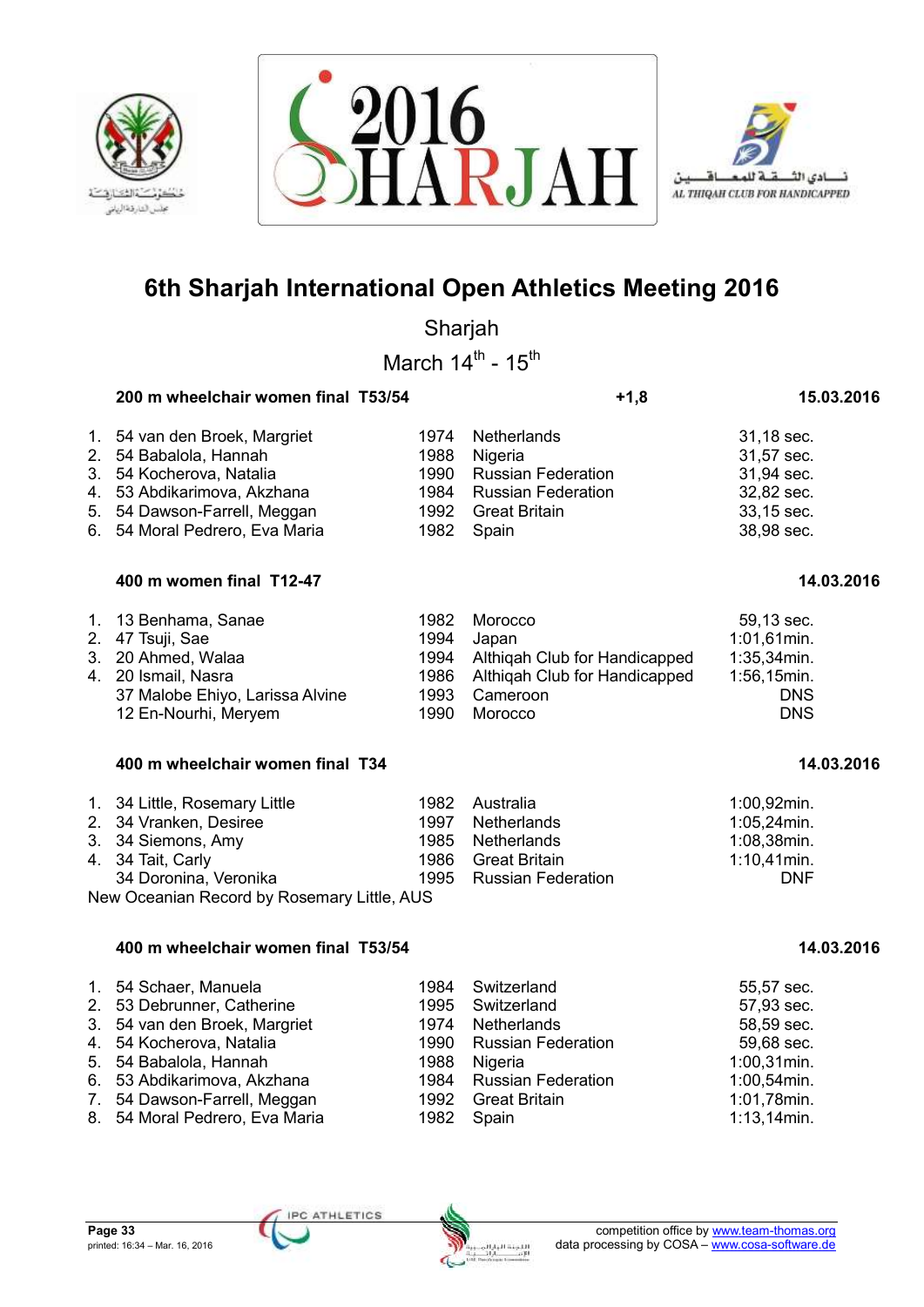





Sharjah

March  $14^{\text{th}}$  -  $15^{\text{th}}$ 

## **800 m wheelchair women final T34 15.03.2016** 15.03.2016

| 1. 34 Little, Rosemary Little<br>2. 34 Vranken, Desiree<br>3. 34 Doronina, Veronika<br>4.   34 Tait, Carly |  |  | 2:04,47min.<br>2:12,13min.<br>2:19,36min.<br>2:26,62min.                            |  |  |  |
|------------------------------------------------------------------------------------------------------------|--|--|-------------------------------------------------------------------------------------|--|--|--|
| New Oceanian Record by Rosemary Little, AUS                                                                |  |  |                                                                                     |  |  |  |
|                                                                                                            |  |  | 1982 Australia<br>1997 Netherlands<br>1995 Russian Federation<br>1986 Great Britain |  |  |  |

## **800 m wheelchair women final T53/54 15.03.2016**

| 1. 54 Schaer, Manuela                       | 1984 Switzerland        | $1:50,31$ min. |
|---------------------------------------------|-------------------------|----------------|
| 2. 54 Kocherova, Natalia                    | 1990 Russian Federation | $1:52,37$ min. |
| 3. 54 Babalola, Hannah                      | 1988 Nigeria            | $1:52,43$ min. |
| 4. 54 van den Broek, Margriet               | 1974 Netherlands        | $1:54,12$ min. |
| 5. 54 Dawson-Farrell, Meggan                | 1992 Great Britain      | 1:56,99min.    |
| 6. 53 Abdikarimova, Akzhana                 | 1984 Russian Federation | 1:58,18min.    |
| 7. 54 Moral Pedrero, Eva Maria              | 1982 Spain              | 2:26,30min.    |
| New African Record by Hannah Balbalola, NGR |                         |                |

New African Record by Hannah Balbalola, NGR

| 1. 54 Schaer, Manuela<br>2. 54 Kocherova, Natalia<br>3. 53 Debrunner, Catherine<br>4. 54 van den Broek, Margriet<br>5. 54 Babalola, Hannah<br>6. 54 Dawson-Farrell, Meggan<br>7. 53 Abdikarimova, Akzhana<br>8. 54 Moral Pedrero, Eva Maria | 1984 | Switzerland<br>1990 Russian Federation<br>1995 Switzerland<br>1974 Netherlands<br>1988 Nigeria<br>1992 Great Britain<br>1984 Russian Federation | 3:25,19min.<br>$3:31,41$ min.<br>3:31,49min.<br>3:31,92min.<br>3:34,46min.<br>3:34,54min.<br>3:42,26min.<br>4:33,84min. |  |  |  |
|---------------------------------------------------------------------------------------------------------------------------------------------------------------------------------------------------------------------------------------------|------|-------------------------------------------------------------------------------------------------------------------------------------------------|-------------------------------------------------------------------------------------------------------------------------|--|--|--|
| 1982 Spain<br>New African Record by Hannah Balbalola, NGR                                                                                                                                                                                   |      |                                                                                                                                                 |                                                                                                                         |  |  |  |

### **5000 m wheelchair women final T54 15.03.2016**

| 1. 54 Schaer, Manuela         | 1984 Switzerland        | 11:45,11min. |
|-------------------------------|-------------------------|--------------|
| 2. 54 van den Broek, Margriet | 1974 Netherlands        | 12:32,74min. |
| 3. 54 Kocherova, Natalia      | 1990 Russian Federation | 12:33,74min. |
| 4.   54 Babalola, Hannah      | 1988 Nigeria            | 12:38,95min. |

5. 53 Abdikarimova, Akzhana 1984 Russian Federation 13:14,53min.

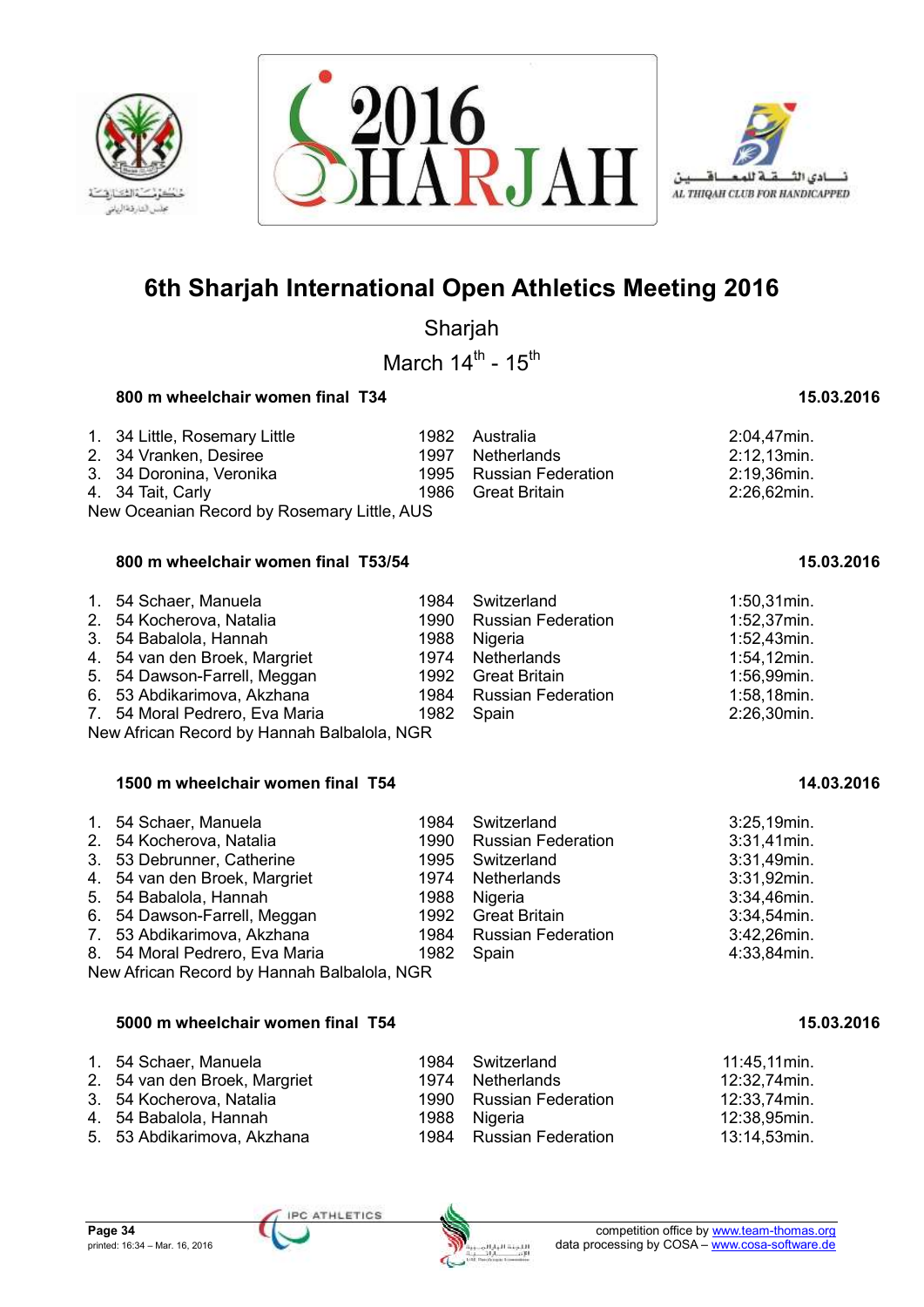





Sharjah

March  $14^{\text{th}}$  -  $15^{\text{th}}$ 

## **long jump women final T12-44 15.03.2016**

| 1. 44 van Gansewinkel, Marlene                                  |                             |                                    | 1995 Netherlands                                                                                                                                                                                                                                                                                 |               | $5,22 \, \text{m}$  | 877 P      |
|-----------------------------------------------------------------|-----------------------------|------------------------------------|--------------------------------------------------------------------------------------------------------------------------------------------------------------------------------------------------------------------------------------------------------------------------------------------------|---------------|---------------------|------------|
| 4,93 $(-0,1)$ 4,59 $(-0,1)$ 5,01 $(-0,1)$<br>2. 12 Hamri, Lynda |                             | 1989 Algeria                       | $5,02(-0,8)$ x                                                                                                                                                                                                                                                                                   | $5,22 (+0,5)$ | $5,41 \text{ m}$    | 742 P      |
| $\mathsf{x}$                                                    | $5,38 (+0,2)$ $5,20 (-0,6)$ |                                    | $5,41$ (-0,8) $\times$ $5,15$ (-0,1)                                                                                                                                                                                                                                                             |               |                     |            |
| 3. 36 Nicoleitzik, Claudia                                      |                             | 1989                               | Germany                                                                                                                                                                                                                                                                                          |               | $3,70 \; m$         | 665 P      |
| $3,41$ (-0,6) $3,68$ (-1,0) $\times$                            |                             |                                    | $3,70(-0,5)$                                                                                                                                                                                                                                                                                     | $\mathsf{x}$  |                     |            |
| 4. 13 Engeleiter, Janne Sophie                                  |                             | 1995                               | Germany                                                                                                                                                                                                                                                                                          |               | $4,50 \; m$         | 372 P      |
| $3,85(-1,7)$ x $4,27(+0,6)$                                     |                             |                                    | 4,43 $(-1,9)$ 4,46 $(-0,4)$ 4,50 $(-0,7)$                                                                                                                                                                                                                                                        |               |                     |            |
| 5. 42 Onishi, Hitomi                                            |                             | 1976                               | Japan                                                                                                                                                                                                                                                                                            |               | $3,22 \, m$         | 261 P      |
| $2,99(-0,3)$ $2,92(-2,3)$ x                                     |                             |                                    | $3,20 (+0,5)$ $3,22 (+1,5)$                                                                                                                                                                                                                                                                      |               |                     |            |
| 6. 42 Murakami, Sayaka                                          |                             |                                    | 1983 Japan                                                                                                                                                                                                                                                                                       |               | $3,22 \, m$         | 261 P      |
| $3,00 (+0,6)$ $3,22 (+0,1)$ $2,83 (+0,8)$                       |                             |                                    | $3,16(-0,8)$ $3,14(+1,3)$ $2,86(+0,0)$                                                                                                                                                                                                                                                           |               |                     |            |
| 7. 37 Foerder, Isabelle                                         |                             | 1979                               | Germany                                                                                                                                                                                                                                                                                          |               | $3,45 \; m$         | 249 P      |
| $3,44 (-0,6)$ $3,45 (-0,2)$ -                                   |                             |                                    | $\mathsf{X}$ and $\mathsf{X}$ and $\mathsf{X}$ are $\mathsf{X}$ and $\mathsf{X}$ are $\mathsf{X}$ and $\mathsf{X}$ are $\mathsf{X}$ and $\mathsf{X}$ are $\mathsf{X}$ and $\mathsf{X}$ are $\mathsf{X}$ and $\mathsf{X}$ are $\mathsf{X}$ and $\mathsf{X}$ are $\mathsf{X}$ and $\mathsf{X}$ are | $3,36(-2,0)$  |                     |            |
| 8. 12 Shirdal, Momena                                           |                             | 1981 Althigah Club for Handicapped |                                                                                                                                                                                                                                                                                                  |               | $3,69 \; m$         | 15 P       |
| $3,69(-0,1)$ $3,58(+0,2)$                                       |                             |                                    | $3,62$ (-1,4) $3,37$ (-0,5) $3,36$ (-1,8) $3,47$ (-0,4)                                                                                                                                                                                                                                          |               |                     |            |
| 37 Hausberger, Maike                                            |                             | 1995 Germany                       |                                                                                                                                                                                                                                                                                                  |               | <b>DNS</b>          |            |
|                                                                 |                             |                                    |                                                                                                                                                                                                                                                                                                  |               |                     |            |
| shot put women final F20/40-44                                  |                             |                                    |                                                                                                                                                                                                                                                                                                  |               |                     | 15.03.2016 |
| 1. 20 Fortune, Sabrina                                          |                             | 1997                               | <b>Great Britain</b>                                                                                                                                                                                                                                                                             |               | $12,02 \; \text{m}$ | 864 P      |
| 11,65 11,54                                                     | 10,62                       | 11,81                              | 9,61                                                                                                                                                                                                                                                                                             | 12,02         |                     |            |
| 2. 40 Baars, Lara                                               |                             | 1996                               | Netherlands                                                                                                                                                                                                                                                                                      |               | 6,39 m              | 688 P      |
| 6,01<br>6,35                                                    | 6,33                        | 6,39                               | 6,30                                                                                                                                                                                                                                                                                             | 6,25          |                     |            |
| 3. 41 Mehdi, Fatiha                                             |                             | 1976                               | Algeria                                                                                                                                                                                                                                                                                          |               | $7,08 \; m$         | 567 P      |
| $\sim$ 70                                                       | 0.00                        | 0.04                               |                                                                                                                                                                                                                                                                                                  | 7.00          |                     |            |

|                         | 6,72 | 6.62                                    | 6.81 | 6.50     | 7,08                          |                  |       |
|-------------------------|------|-----------------------------------------|------|----------|-------------------------------|------------------|-------|
| 4. 44 Takado, Fumiko    |      |                                         | 1973 | Japan    |                               | $7.64 \text{ m}$ | 276 P |
| 7.33                    | 7.60 | 7.57                                    | 7.64 | x        | 7.13                          |                  |       |
| 5. 20 Algahtani, Mariam |      |                                         | 1988 |          | Althigah Club for Handicapped | 4,97 m           | 19 P  |
| 4.97                    | 4.81 | 4.45                                    | 4.61 | 4.64     | 4.60                          |                  |       |
| 41 Ze, Melaine          |      |                                         | 1994 | Cameroon |                               | <b>DNS</b>       |       |
|                         |      | New World Record by Fatiha Mehdi, ALG   |      |          |                               |                  |       |
|                         |      | New African Record by Fatiha Mehdi, ALG |      |          |                               |                  |       |

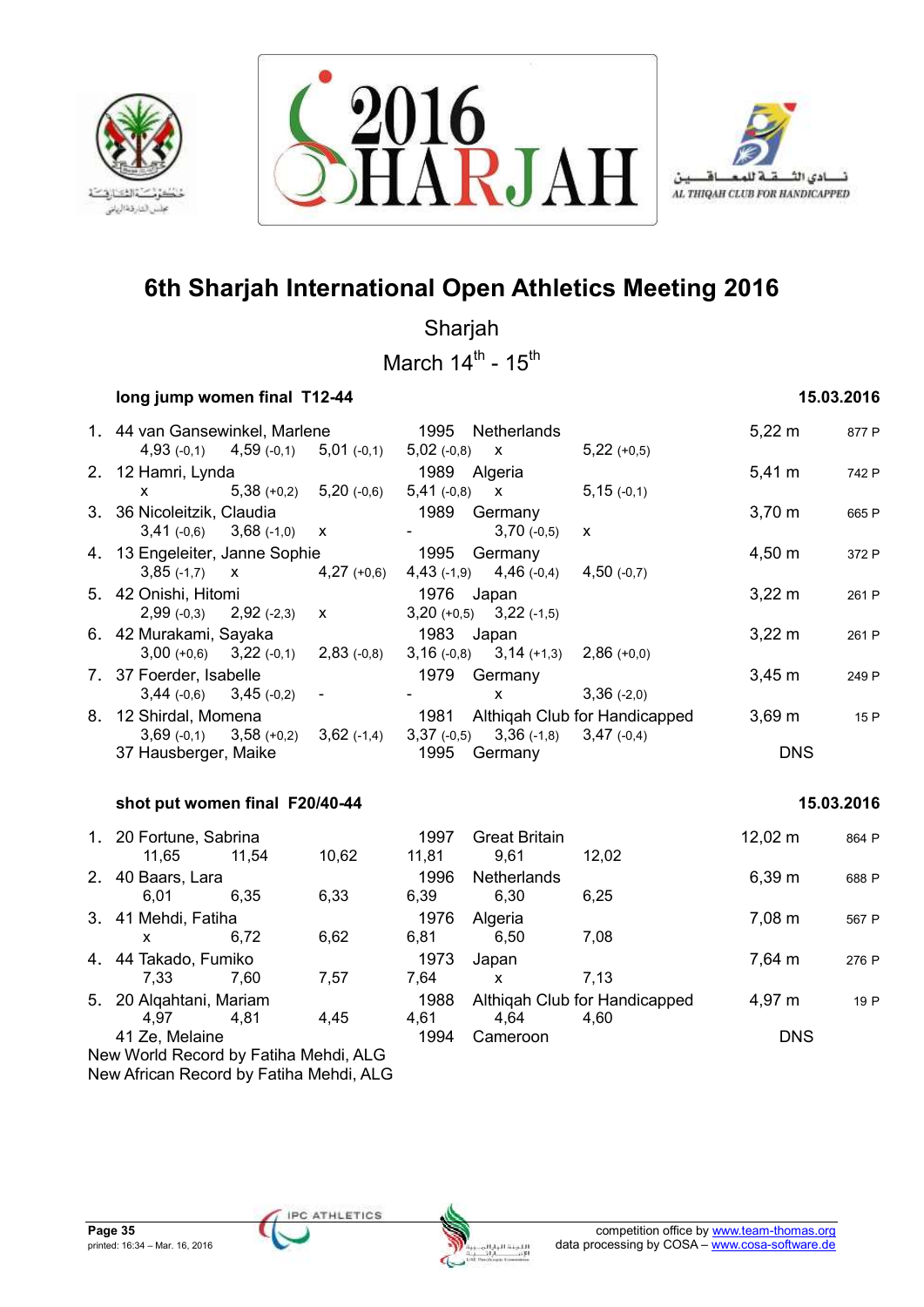





Sharjah March  $14^{\text{th}}$  -  $15^{\text{th}}$ 

|                                                                                                                                                                                                                                                                                          | shot put wheelchair women final F32/33 |      |              |                                     |                                       |             |       |  |  |  |  |
|------------------------------------------------------------------------------------------------------------------------------------------------------------------------------------------------------------------------------------------------------------------------------------------|----------------------------------------|------|--------------|-------------------------------------|---------------------------------------|-------------|-------|--|--|--|--|
| 1. 33 Boudjadar, Asmahan<br>5,22                                                                                                                                                                                                                                                         | 5,57                                   | 5,46 | 1980<br>5,34 | Algeria<br>4,99                     | 5,60                                  | $5,60 \; m$ | 842 P |  |  |  |  |
| 2. 32 Gasmi, Mounia<br>5,35                                                                                                                                                                                                                                                              | 5,20                                   | X    | 1990<br>5,55 | Algeria<br>X                        | X                                     | 5,55 m      | 776 P |  |  |  |  |
| 3. 33 Masoud, Sara<br>4,55                                                                                                                                                                                                                                                               | 5,08                                   | 4,61 | 1986<br>4,81 | Qatar<br>4,95                       | 4,74                                  | $5,08 \; m$ | 711 P |  |  |  |  |
| 4. 32 Alktebi, Noura<br>4,18                                                                                                                                                                                                                                                             | 4,63                                   | 4,24 | 1992<br>4,48 | AlAin Club for the Disabled<br>4,52 | 4,26                                  | 4,63 m      | 513 P |  |  |  |  |
| 5. 33 Almajdi, Noorah<br>3,86                                                                                                                                                                                                                                                            | X                                      | 3,66 | 1993<br>3,87 | Kuwait<br>3,94                      | 3,15                                  | $3,94 \, m$ | 347 P |  |  |  |  |
| 3,66<br>New World Record F32 by Noura Alktebi, UAE<br>New Asian Record by F32 Noura Alktebi, UAE<br>New African Record by Mounia Gasmi, ALG<br>New World Record F33 by Asmahan Boudjadar, ALG<br>New African Record F33 by Asmahan Boudjadar, ALG<br>New Asian Record by Sara Maoud, QAT | 3,42                                   | 3,47 | 3,44         | 3,45                                | 3,46                                  |             |       |  |  |  |  |
| shot put wheelchair women final F34                                                                                                                                                                                                                                                      |                                        |      |              |                                     |                                       | 15.03.2016  |       |  |  |  |  |
| 1. 34 Amoudi, Saida<br>7,19                                                                                                                                                                                                                                                              | 7,18                                   | 7,32 | 1980<br>6,97 | Morocco<br>7,24                     | 6,83                                  | 7,32 m      |       |  |  |  |  |
| 2. 34 Herrmann, Frances<br>6,36                                                                                                                                                                                                                                                          | 6,54                                   | 6,70 | 1989<br>6,87 | Germany<br>6,78                     | 6,83                                  | 6,87 m      |       |  |  |  |  |
| 3. 34 Najim, Basimah<br>4,53                                                                                                                                                                                                                                                             | 5,24                                   | 5,38 | 1967<br>5,47 | Kuwait<br>X                         | 5,47                                  | 5,47 m      |       |  |  |  |  |
| 4. 34 Alzaabi, Thuraya<br>4,68                                                                                                                                                                                                                                                           | 4,77                                   | 5,08 | 1970<br>5,14 | X                                   | Althiqah Club for Handicapped<br>4,88 | $5,14 \; m$ |       |  |  |  |  |
| 5. 34 Alsuwaidi, Latifa<br>3,28                                                                                                                                                                                                                                                          | 3,31                                   | 3,16 | 1979<br>3,21 | Dubai Club for the Disabled<br>3,52 | 3,45                                  | $3,52 \; m$ |       |  |  |  |  |

2,94 3,00 2,93 3,14 2,96 3,14 New World Record by Saida Amoudi, MAR New World Record by Saida Amoudi, MAR New European Record by Frances Herrmann, GER

ATHLETICS

6. 34 Mangay, Hajira 1995 Althiqah Club for Handicapped 3,14 m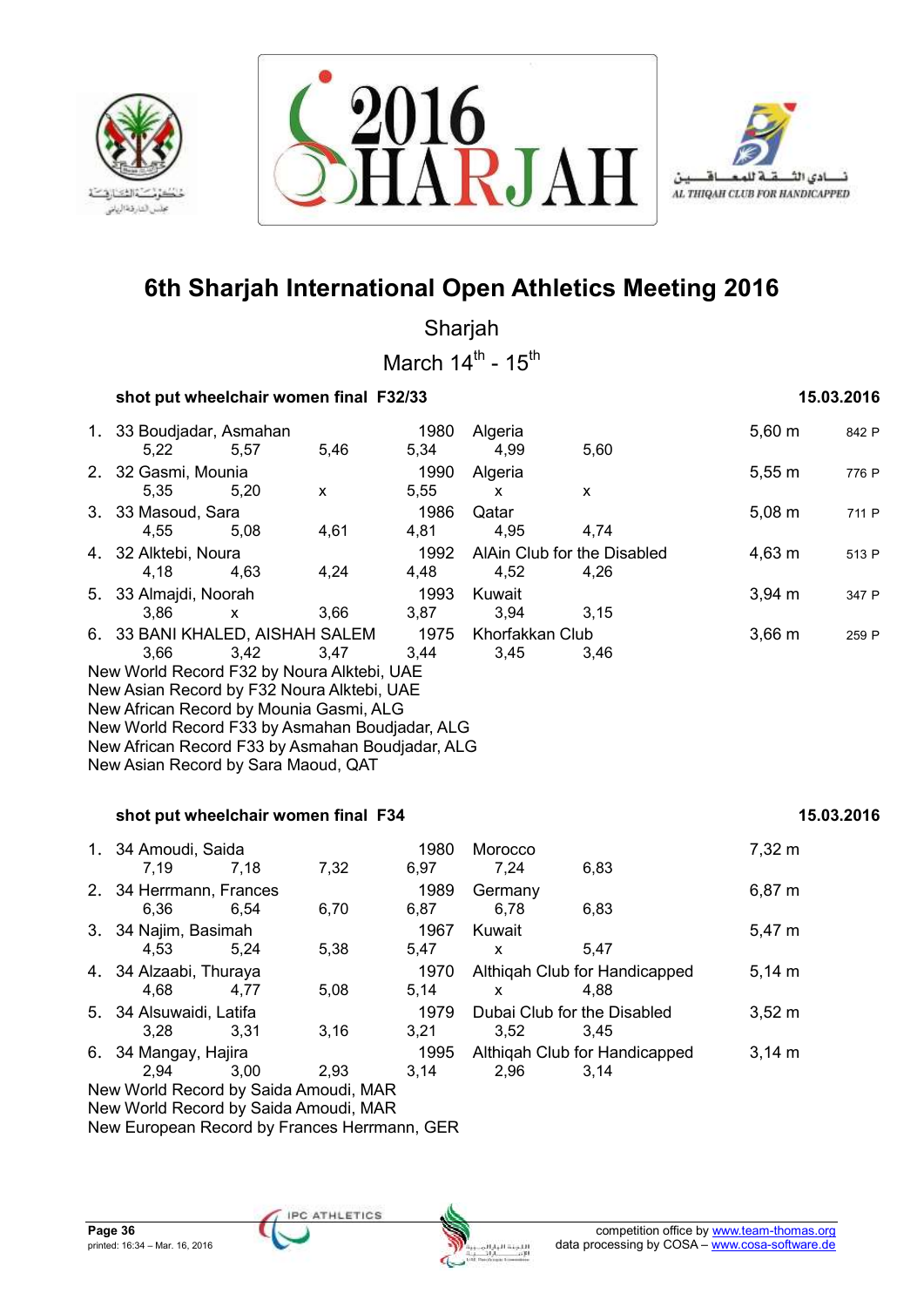





Sharjah March  $14^{\text{th}}$  -  $15^{\text{th}}$ 

## **shot put women final F35-37 15.03.2016**

| 1. 37 Berna, Eva<br>10,35      | $\boldsymbol{\mathsf{x}}$ | X    | 1986<br>9,82 | <b>Czech Republic</b><br>10,03    | X                                     | 10,35 m     | 811 P |
|--------------------------------|---------------------------|------|--------------|-----------------------------------|---------------------------------------|-------------|-------|
| 2. 37 Kober, Birgit<br>7,96    | 8,89                      | 8,29 | 1971<br>8,99 | Germany<br>X                      | 8.73                                  | 8,99 m      | 612 P |
| 3. 35 Luxova, Anna<br>7,01     | X                         | X    | 1997<br>6,58 | <b>Czech Republic</b><br>6,14     | 7.17                                  | $7,17 \; m$ | 309 P |
| 4. 37 El Kateb, Soniia<br>6,11 | X                         | 6,13 | 1991<br>6,37 | <b>Russian Federation</b><br>5,84 | 5.56                                  | $6,37 \; m$ | 176 P |
| 5. 37 Awad, Isra<br>5.76       | 5.87                      | X    | 1985<br>4,98 | 5,06                              | Althigah Club for Handicapped<br>5.37 | 5,87 m      | 115 P |
| 6. 37 Alsuwaidi, Khadija<br>x  | 4,95                      | 4,83 | 1984<br>4,78 | 4,78                              | Abu Dhabi Club f Special Needs<br>X   | 4,95 m      | 41 P  |
|                                |                           |      |              |                                   |                                       |             |       |

## **shot put wheelchair women final F53-56 14.03.2016**

| 1. 56 Willing, Martina<br>7.42      | 7,61 | 7,99 | 1959<br>7.40 | Germany<br>7.63               | X    | 7,99 m               | 908 P |
|-------------------------------------|------|------|--------------|-------------------------------|------|----------------------|-------|
| 2. 55 Buggenhagen, Marianne<br>7.14 | 7.19 | 7.17 | 1953<br>7.44 | Germany<br>7.15               | 7.34 | 7,44 m               | 905 P |
| 3. 53 Korokida, Dimitra<br>x        | 4.14 | 4,12 | 1974<br>X    | Greece<br>4.08                | x    | $4.14 \text{ m}$     | 832 P |
| 4. 54 Kacanu, Eva<br>5.50           | 5.43 | 5,56 | 1965<br>5,86 | <b>Czech Republic</b><br>5.71 | X    | 5,86 m               | 684 P |
| 5. 55 Ghildial, Pragya<br>3.74      | 3.99 | 3.97 | 1982<br>4.20 | India<br>3.85                 | X    | $4,20 \; \mathrm{m}$ | 168 P |
| 56 Saad, Nafissa                    |      |      | 1970         | Algeria                       |      | <b>DNS</b>           |       |

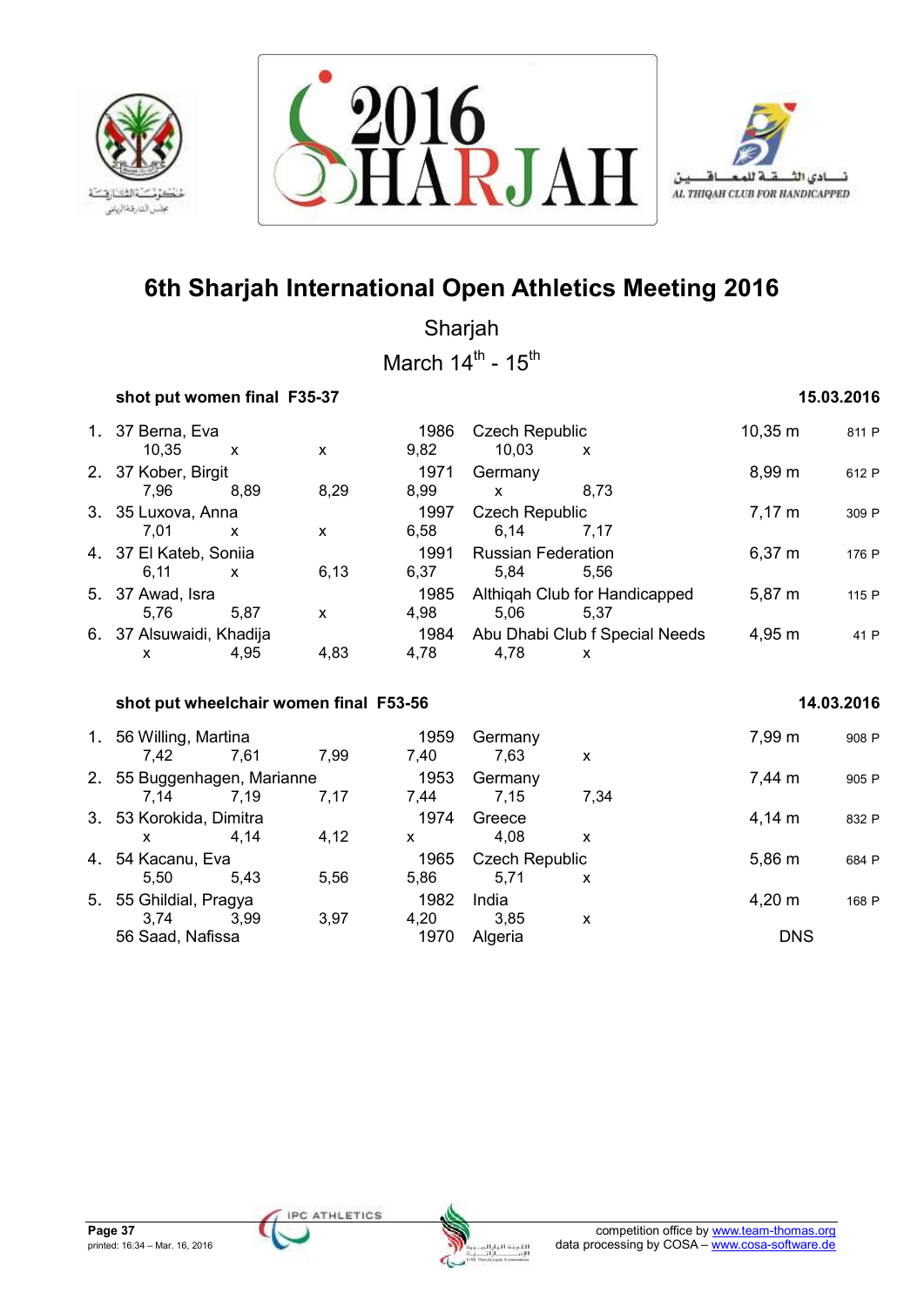





Sharjah March  $14^{\text{th}}$  -  $15^{\text{th}}$ 

| shot put wheelchair women final F57 |           |  | 14.03.2016 |
|-------------------------------------|-----------|--|------------|
|                                     | $\lambda$ |  | $\cdots$   |

| 1. 57 Saifi, Nassima      |              |       | 1988                          | Algeria                       |       | $10,71 \; \text{m}$ |
|---------------------------|--------------|-------|-------------------------------|-------------------------------|-------|---------------------|
| 10,55                     | 10.44        | 10,38 | 10,37                         | 10,67                         | 10,71 |                     |
| 2. 57 Koleva, Ivanka      |              |       | 1968                          | <b>Bulgaria</b>               |       | $8,22 \, m$         |
| 7.66                      | 7.88         | 7.71  | 7.93                          | 8.21                          | 8.22  |                     |
| 3. 57 Obrova, Miroslava   |              |       | <b>Czech Republic</b><br>1975 |                               |       | $6,14 \; m$         |
| 5.79                      | $\mathsf{x}$ | 6.14  | X                             | 6.05                          | 6.03  |                     |
| 4. 57 Alkaabi, Sara Saleh |              |       | 1994                          | Althigah Club for Handicapped |       | $5,66 \, m$         |
| 4.81                      | 5.07         | 4.83  | 5.35                          | 5.46                          | 5.66  |                     |
| 57 Tamibe, Martine        |              |       | 1982                          | Cameroon                      |       | <b>DNS</b>          |
| 57 Mawe Fokoa, Arlette    |              |       | 1989                          | Cameroon                      |       | <b>DNS</b>          |

| discus wheelchair women final F32 | 15.03.2016 |
|-----------------------------------|------------|
|-----------------------------------|------------|

| 1. 32 Gasmi, Mounia                 |      |       | 1990 | Algeria                     |      | $10,35 \; m$       |  |  |  |  |
|-------------------------------------|------|-------|------|-----------------------------|------|--------------------|--|--|--|--|
| 9.04                                | X    | 10.35 | 8.81 | 8.81                        | 5.11 |                    |  |  |  |  |
| 2. 32 Saleh, Afra                   |      |       | 1981 | Dubai Club for the Disabled |      | $8,69 \; m$        |  |  |  |  |
| 6.78                                | 7.34 | 7.90  | 8.69 | 7.66                        | 7.75 |                    |  |  |  |  |
| 3. 32 Alktebi, Noura                |      |       | 1992 | AlAin Club for the Disabled |      | $8,18 \; \text{m}$ |  |  |  |  |
| 6.93                                | 7.20 | 7.84  | 8.18 | 7.97                        | 7.96 |                    |  |  |  |  |
| New Asian Record by Afra Saleh, UAE |      |       |      |                             |      |                    |  |  |  |  |

## **discus wheelchair women final F33 15.03.2016**

| 1. 33 Boudjadar, Asmahan                     |              |      | 1980  | Algeria              |      | $10,04 \; m$ |
|----------------------------------------------|--------------|------|-------|----------------------|------|--------------|
| 8.87                                         | $\mathbf{x}$ | 8.19 | 10.04 | 9.80                 | x    |              |
| 2. 33 BANI KHALED, AISHAH SALEM              |              |      |       | 1975 Khorfakkan Club |      | $9,76 \; m$  |
| 8.33                                         | 9.76         | 9.29 | 9.62  | 9.64                 | 9.38 |              |
| 3. 33 Almajdi, Noorah                        |              |      | 1993  | Kuwait               |      | 6,13 m       |
| 5.50                                         | 6.07         | 6.10 | 5.97  | 6.13                 | 5.90 |              |
| 33 Masoud, Sara                              |              |      | 1986  | Qatar                |      | <b>DNS</b>   |
| New African Record by Asmahan Boudjadar, ALG |              |      |       |                      |      |              |

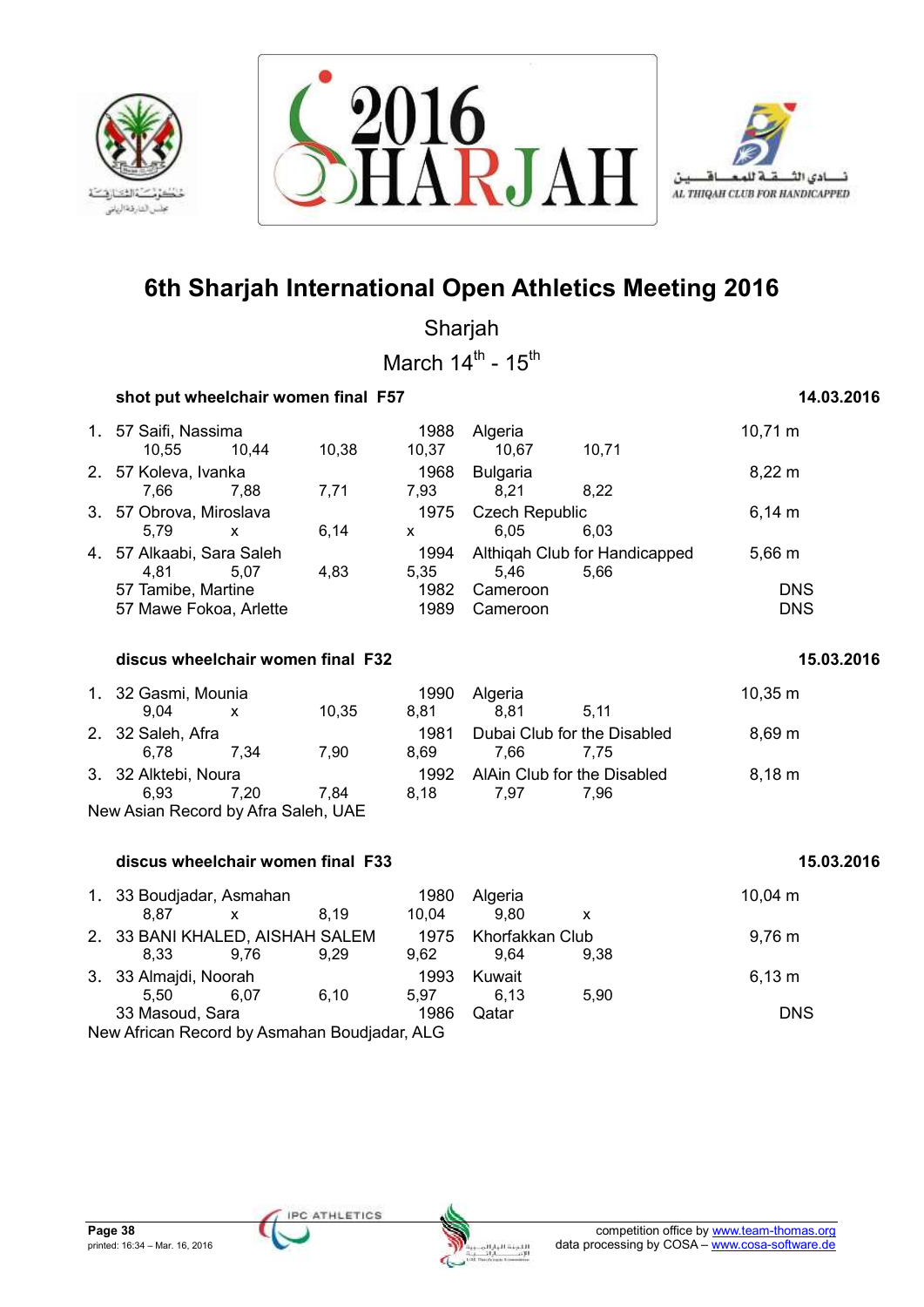





Sharjah March  $14^{\text{th}}$  -  $15^{\text{th}}$ 

### **discus wheelchair women final F34 14.03.2016**

## 1. 34 Herrmann, Frances 1989 Germany 18,72 m 17,50 18,72 18,44 18,19 x 18,36 2. 34 Amoudi, Saida 1980 Morocco 18,18 m 16,33 16,72 x 16,97 16,66 18,18 3. 34 Alzaabi, Thuraya 1970 Althiqah Club for Handicapped 12,35 m 11,76 x 12,03 12,35 x 12,14 4. 34 Alsuwaidi, Latifa 1979 Dubai Club for the Disabled 9,64 m 9,64 9,19 8,58 9,00 9,26 x 5. 34 Najim, Basimah 1967 Kuwait 7,16 m x 6,70 7,10 x x 7,16 New World Record by Frances Herrmann, GER New European Record by Frances Herrmann, GER New Asian Record by Thuraya Alzaabi, UAE New African Record by Saida Amoudi, MAR  **discus women final F37-44 14.03.2016**  1. 40 Baars, Lara 1996 Netherlands 1996 Netherlands 19,10 m 974 P 17,85 17,05 17,43 18,35 19,10 17,45 2. 38 Priede, Ingrida<br>29.04 27.46 26.27 26.37 26.36 26.37 26.37 26.37 29,04 27,46 26,27 26,37 26,36 26,37 3. 37 Berna, Eva 1986 Czech Republic 27,10 m <sup>718</sup> <sup>P</sup> 24,49 x 27,10 x x x 4. 41 Neill, Holly 1989 Great Britain 22,83 m <sup>620</sup> <sup>P</sup> 22,83 22,36 x x 21,37 19,56 5. 44 Takado, Fumiko 1973 Japan 21,53 m <sup>312</sup> <sup>P</sup> 19,66 21,07 19,68 x 19,06 21,53 6. 37 Kober, Birgit 1971 Germany 17,86 m <sup>226</sup> <sup>P</sup> 17,86 7. 41 Mehdi, Fatiha 1976 Algeria 15,46 m <sup>187</sup> <sup>P</sup> 15,19 15,46 13,75 14,27 14,92 13,50 8. 37 Alsuwaidi, Khadija 1984 Abu Dhabi Club f Special Needs 10,07 m 13 P x 8,92 8,79 9,17 10,07 9,93 41 El Garaa, Hayat 1996 Morocco DNS

New European Record by Lara Baars, NED

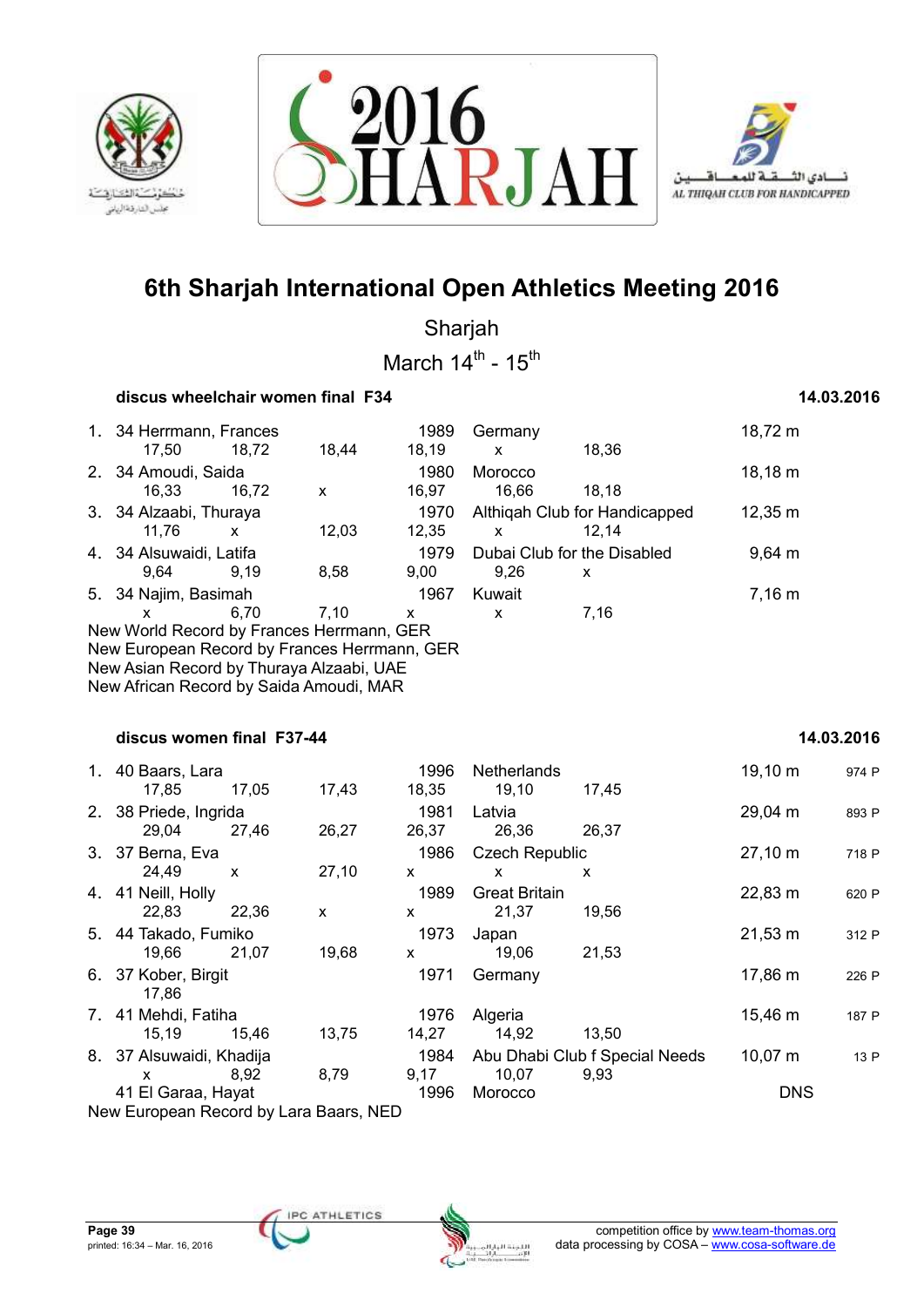





Sharjah March  $14^{\text{th}}$  -  $15^{\text{th}}$ 

### **discus wheelchair women final F53-56 14.03.2016**

| 1. | 55 Buggenhagen, Marianne                  |                        | 1953  | Germany |                       | 24,37 m      | 972 P        |       |
|----|-------------------------------------------|------------------------|-------|---------|-----------------------|--------------|--------------|-------|
|    | 23,81                                     | 24,22                  | 24,37 | x       | x                     | 23,32        |              |       |
| 2. | 56 Willing, Martina                       |                        | 1959  | Germany |                       | $20,60 \; m$ | 878 P        |       |
|    | 19.81                                     | 20.09                  | 20.08 | 20,60   | 20,35                 | 20,52        |              |       |
|    | 3. 53 Korokida, Dimitra                   |                        | 1974  | Greece  |                       | 8,92 m       | 472 P        |       |
|    | 8.47                                      | 8.40                   | 8,53  | 8,92    | 7.85                  | 8,41         |              |       |
|    |                                           | 4. 55 Ghildial, Pragya |       | 1982    | India                 |              | 14,26 m      | 334 P |
|    | 13.58                                     | 14.19                  | 14,26 | 13.89   | 14.03                 | 14.04        |              |       |
|    | 5. 55 Novakova, Katerina                  |                        |       | 1997    | <b>Czech Republic</b> |              | $13,85 \; m$ | 303 P |
|    | 12.43                                     | 13.85                  | 13,48 | 13,33   | 13,84                 | 13.67        |              |       |
|    | 56 Saad, Nafissa                          |                        |       | 1970    | Algeria               |              | <b>DNS</b>   |       |
|    | New Asian Record by Siham Alrasheedy, UAE |                        |       |         |                       |              |              |       |

### **discus wheelchair women final F57 15.03.2016** 15.03.2016

|    | 1. 57 Saifi, Nassima<br>30,52    | 29.70 | 30,41 | 1988<br>32,16 | Algeria<br>30,74                     | 32,18                                  | $32,18 \text{ m}$ |
|----|----------------------------------|-------|-------|---------------|--------------------------------------|----------------------------------------|-------------------|
|    | 2. 57 Barry, Orla<br>X           | 29.25 | 29,41 | 1989<br>29.02 | Ireland<br>30,01                     | 29,57                                  | $30,01 \; m$      |
|    | 3. 57 Alrasheedy, Siham<br>X     | 23.55 | 23,85 | 1982<br>X     | Dubai Club for the Disabled<br>23,26 | 24.17                                  | 24,17 m           |
|    | 4. 57 Koleva, Ivanka<br>18.28    | 19.85 | 19.15 | 1968<br>18.32 | <b>Bulgaria</b><br>19.05             | 18.96                                  | 19,85 m           |
|    | 5. 57 Obrova, Miroslava<br>14.41 | 14.13 | X     | 1975<br>x.    | <b>Czech Republic</b><br>13,96       | 15.19                                  | $15,19 \; m$      |
| 6. | 57 Alkaabi, Sara Saleh<br>11.32  | 12.11 | 12.28 | 1994<br>13.13 | X                                    | Althigah Club for Handicapped<br>12.09 | $13,13 \; m$      |

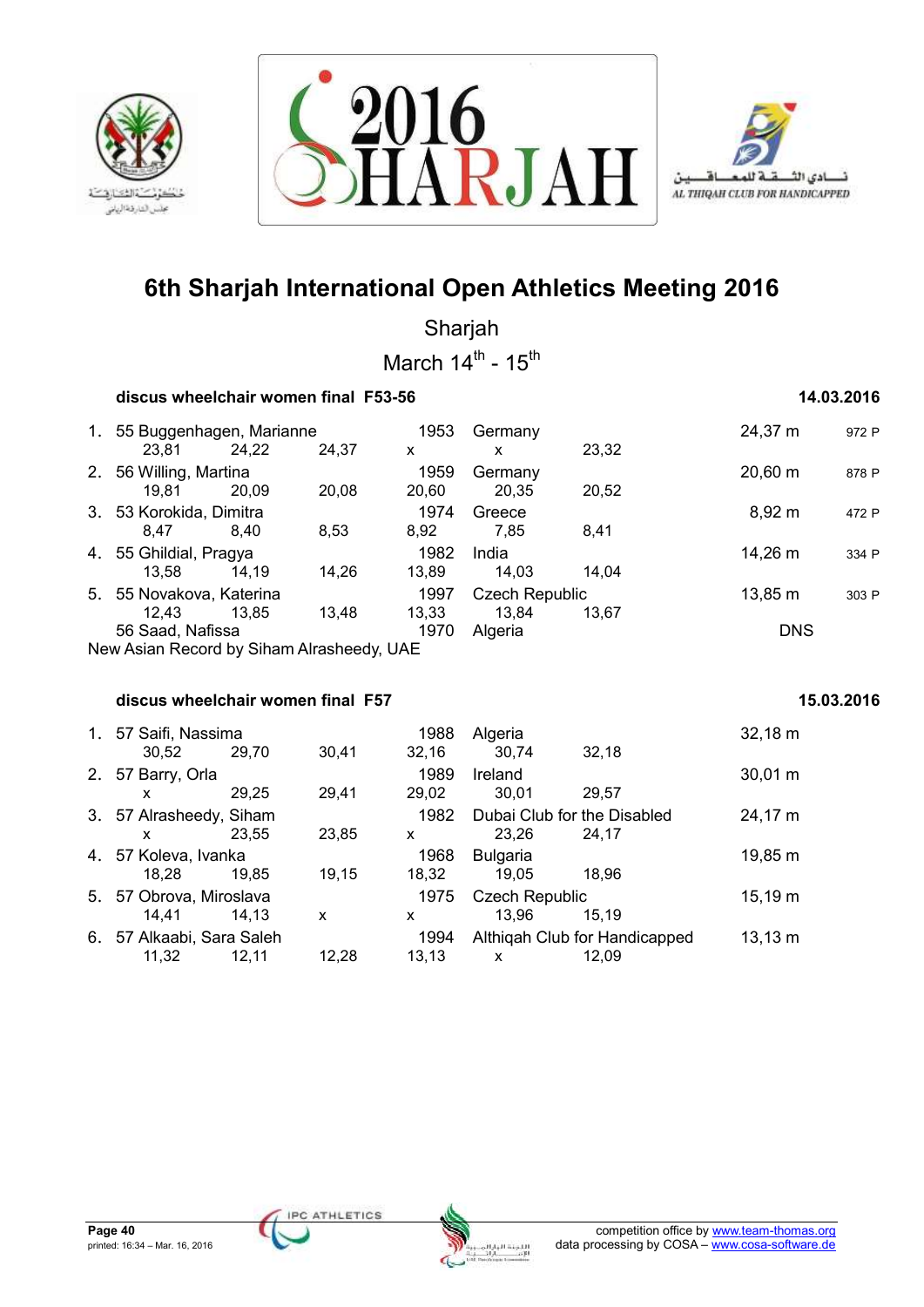





Sharjah March  $14^{\text{th}}$  -  $15^{\text{th}}$ 

## **iavelin wheelchair women final F33/34 14.03.2016 14.03.2016**

| 1. 34 Herrmann, Frances<br>17.10 | 18.40 | 17,80 | 1989<br>17,91 | Germany<br>X                  | 18,11       | 18,40 m     | 823 P |
|----------------------------------|-------|-------|---------------|-------------------------------|-------------|-------------|-------|
| 2. 33 Boudjadar, Asmahan         |       |       | 1980          | Algeria                       |             | 10,91 m     | 752 P |
| X                                | X     | 10,91 | X             | x                             | 10,73       |             |       |
| 3. 33 BANI KHALED, AISHAH SALEM  |       |       | 1975          | Khorfakkan Club               |             | $9,43 \; m$ | 573 P |
| 8.64                             | 9,12  | X     | 8,88          | X                             | 9,43        |             |       |
| 4. 34 Amoudi, Saida              |       |       | 1980          | Morocco                       |             | 14,51 m     | 536 P |
| x                                | X     | 14,48 | 14,51         | X                             | x           |             |       |
| 5. 34 Alzaabi, Thuraya<br>1970   |       |       |               | Althigah Club for Handicapped | 12,30 m     | 347 P       |       |
| 10.60                            | 11.60 | 11,57 | X             | 12.30                         | X           |             |       |
| 6. 33 Almajdi, Noorah<br>1993    |       |       | Kuwait        |                               | $6,70 \; m$ | 214 P       |       |
| 5,92                             | 6.55  | 6,32  | 6,52          | 6,39                          | 6,70        |             |       |
| 7. 34 Najim, Basimah             |       |       | 1967          | Kuwait                        |             | $9,48 \; m$ | 139 P |
| X                                | X     | 8,58  | 8.99          | X                             | 9,48        |             |       |
|                                  |       |       |               |                               |             |             |       |

New Asian Record by Aishah Salem Bani Khaled, UAE New European Record by Frances Herrmann, GER



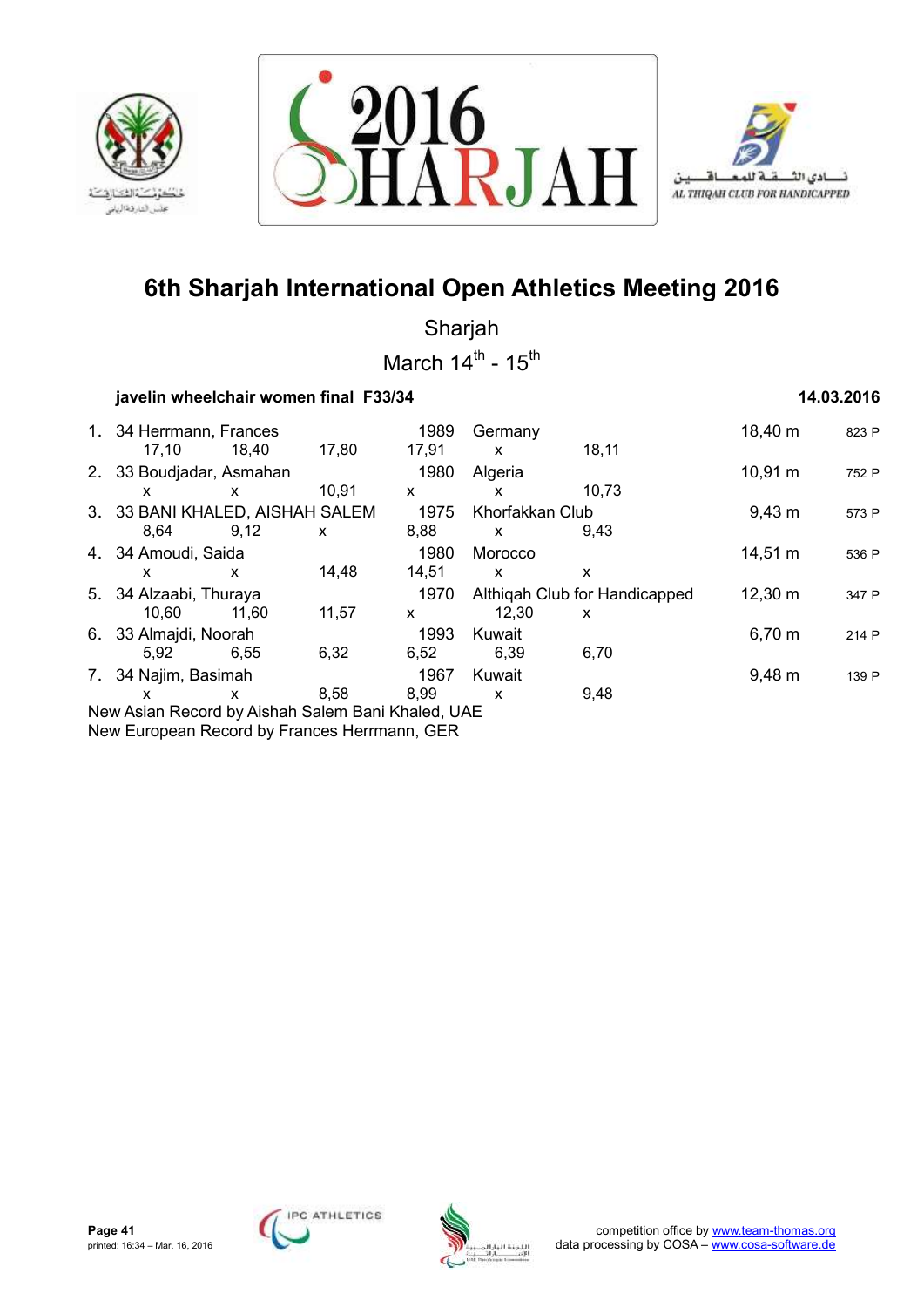





Sharjah

March  $14^{\text{th}}$  -  $15^{\text{th}}$ 

## **javelin women final F37-47 14.03.2016**

|                                                                                           | 1. 46 Arnold, Hollie                      |              |              | 1994  | <b>Great Britain</b>      |                               | 38,43 m      | 933 F |  |
|-------------------------------------------------------------------------------------------|-------------------------------------------|--------------|--------------|-------|---------------------------|-------------------------------|--------------|-------|--|
|                                                                                           | 35,60                                     | $\mathsf{x}$ | 37,60        | 37,96 | 37,59                     | 38,43                         |              |       |  |
|                                                                                           | 2. 37 Berna, Eva                          |              |              | 1986  | <b>Czech Republic</b>     |                               | 22,79 m      | 585 P |  |
|                                                                                           | 20,95                                     | $\mathsf{x}$ | 21,22        | 21,14 | 22,75                     | 22,79                         |              |       |  |
|                                                                                           | 3. 46 Mikhailova, Ekaterina               |              |              | 1990  | <b>Russian Federation</b> |                               | 24,03 m      | 390 P |  |
|                                                                                           | $\boldsymbol{\mathsf{X}}$                 | 22,64        | $\mathsf{x}$ |       | $\mathsf{x}$              | 24,03                         |              |       |  |
|                                                                                           | 4. 41 Mehdi, Fatiha                       |              |              | 1976  | Algeria                   |                               | $12,46 \; m$ | 262 P |  |
|                                                                                           | X                                         | X            | 9,88         | 12,46 | 11,86                     | $\mathsf{x}$                  |              |       |  |
|                                                                                           | 5. 37 Foerder, Isabelle                   |              |              | 1979  | Germany                   |                               | $13,67 \; m$ | 116 P |  |
|                                                                                           | 12,42                                     | 13,67        |              | 11,62 | 10,57                     | 12,03                         |              |       |  |
|                                                                                           | 6. 47 Alnaqbi, Dana                       |              |              | 2001  | Khorfakkan Club           |                               | 15,49 m      | 78 P  |  |
|                                                                                           | 13,92                                     | 15,40        | 15,44        |       | 15,26                     | 15,49                         |              |       |  |
|                                                                                           | 7. 37 Awad, Isra                          |              |              | 1985  |                           | Althigah Club for Handicapped | $9,62 \; m$  | 23 P  |  |
|                                                                                           | 9,62                                      | 8,87         | 9,24         |       |                           |                               |              |       |  |
|                                                                                           | 8. 46 El Bachani, Hafida                  |              |              | 1988  |                           | Althiqah Club for Handicapped | $11,19 \; m$ | 16 P  |  |
|                                                                                           | 9,56                                      | 9,94         | 10,71        | 11,19 | 10,54                     | 11, 13                        |              |       |  |
|                                                                                           | 20 Algahtani, Mariam                      |              |              | 1988  |                           | Althigah Club for Handicapped | $10,86 \; m$ | C     |  |
|                                                                                           | 10,86                                     | $\mathsf{x}$ | 8,96         | 8,46  | 7,84                      | 9,37                          |              |       |  |
|                                                                                           | 41 El Garaa, Hayat                        |              |              | 1996  | Morocco                   |                               | <b>DNS</b>   |       |  |
|                                                                                           | New World Record F41 by Fatiha Mehdi, ALG |              |              |       |                           |                               |              |       |  |
| New African Record F41 by Fatiha Mehdi, ALG<br>New World Record F 47 by Dana Alnaqbi, UAE |                                           |              |              |       |                           |                               |              |       |  |
|                                                                                           | New Asian Record F47 by Dana Alnagbi, UAE |              |              |       |                           |                               |              |       |  |
|                                                                                           |                                           |              |              |       |                           |                               |              |       |  |

### **javelin wheelchair women final F53-57 15.03.2016**

| 37,59                     | 38,43                                 |              |       |
|---------------------------|---------------------------------------|--------------|-------|
| <b>Czech Republic</b>     |                                       | 22,79 m      | 585 P |
| 22,75                     | 22,79                                 |              |       |
| <b>Russian Federation</b> |                                       | 24,03 m      | 390 P |
| x                         | 24,03                                 |              |       |
| Algeria                   |                                       | 12,46 m      | 262 P |
| 11,86                     | x                                     |              |       |
| Germany                   |                                       | 13,67 m      | 116 P |
| 10,57                     | 12,03                                 |              |       |
| Khorfakkan Club           |                                       | 15,49 m      | 78 P  |
|                           | 15,49                                 |              |       |
|                           | Althigah Club for Handicapped         | $9,62 \; m$  | 23 P  |
|                           |                                       |              |       |
|                           | Althigah Club for Handicapped         | $11,19 \; m$ | 16 P  |
| 10.54                     | 11,13                                 |              |       |
| 7.84                      | Althigah Club for Handicapped<br>9.37 | 10,86 m      | 0     |
| Morocco                   |                                       | NNS          |       |

### 1. 56 Willing, Martina **1959** Germany 1959 Germany 21,82 m 948 P 20,91 21,57 21,07 21,77 21,82 21,67 2. 53 Korokida, Dimitra 1974 Greece 9,77 m <sup>760</sup> <sup>P</sup> 9,60 9,67 9,77 9,65 9,73 x 3. 56 Regan, Lorraine 1990 Ireland 1990 Ireland 15,78 m 581 P 15,63 14,52 15,78 14,59 15,38 15,62 4. 55 Novakova, Katerina 1997 Czech Republic 11,52 m <sup>421</sup> <sup>P</sup> 10,31 11,52 x 11,39 x 10,47 5. 55 Ghildial, Pragya 1982 India 9,84 m <sup>262</sup> <sup>P</sup> 9,02 x x 9,41 9,84 7,37 56 Saad, Nafissa 1970 Algeria DNS 55 Buggenhagen, Marianne 1953 Germany DNS